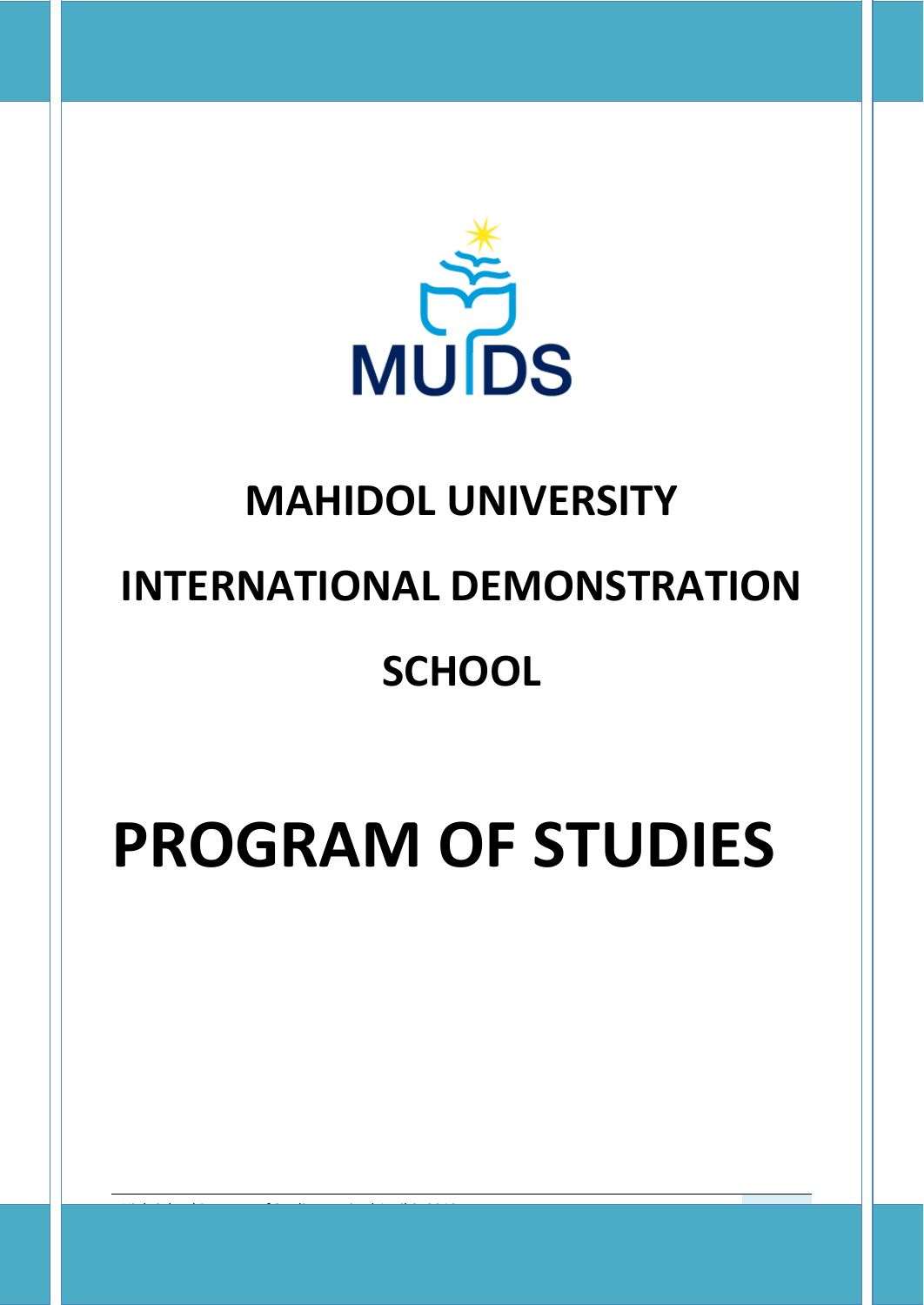| Appendix 1 - Recommended Electives by University Major  61 |  |
|------------------------------------------------------------|--|
|                                                            |  |
|                                                            |  |
|                                                            |  |
|                                                            |  |
|                                                            |  |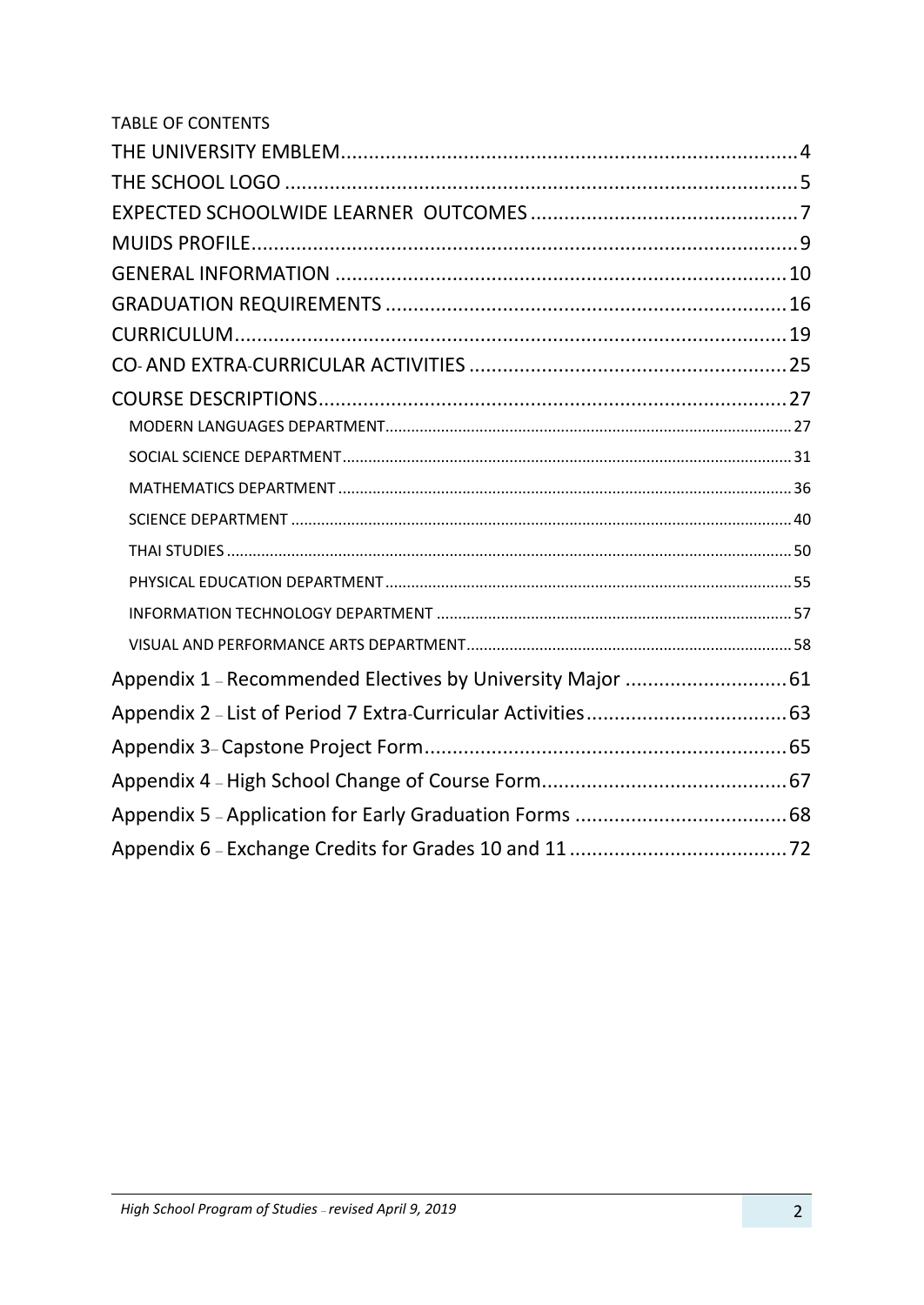# **How to Use the Program of Studies**

This Program of Studies gives all the information needed to help students plan their three-year course of study at MUIDS as well as prepare for university entrance. While selecting their course of study, students should ask themselves the following questions:

- $\Box$  Am I choosing courses that are appropriate to both my abilities and my interests?
- $\Box$  Am I choosing courses that will qualify me for admission to the university of my choice?
- Am I meeting all MUIDS graduation requirements?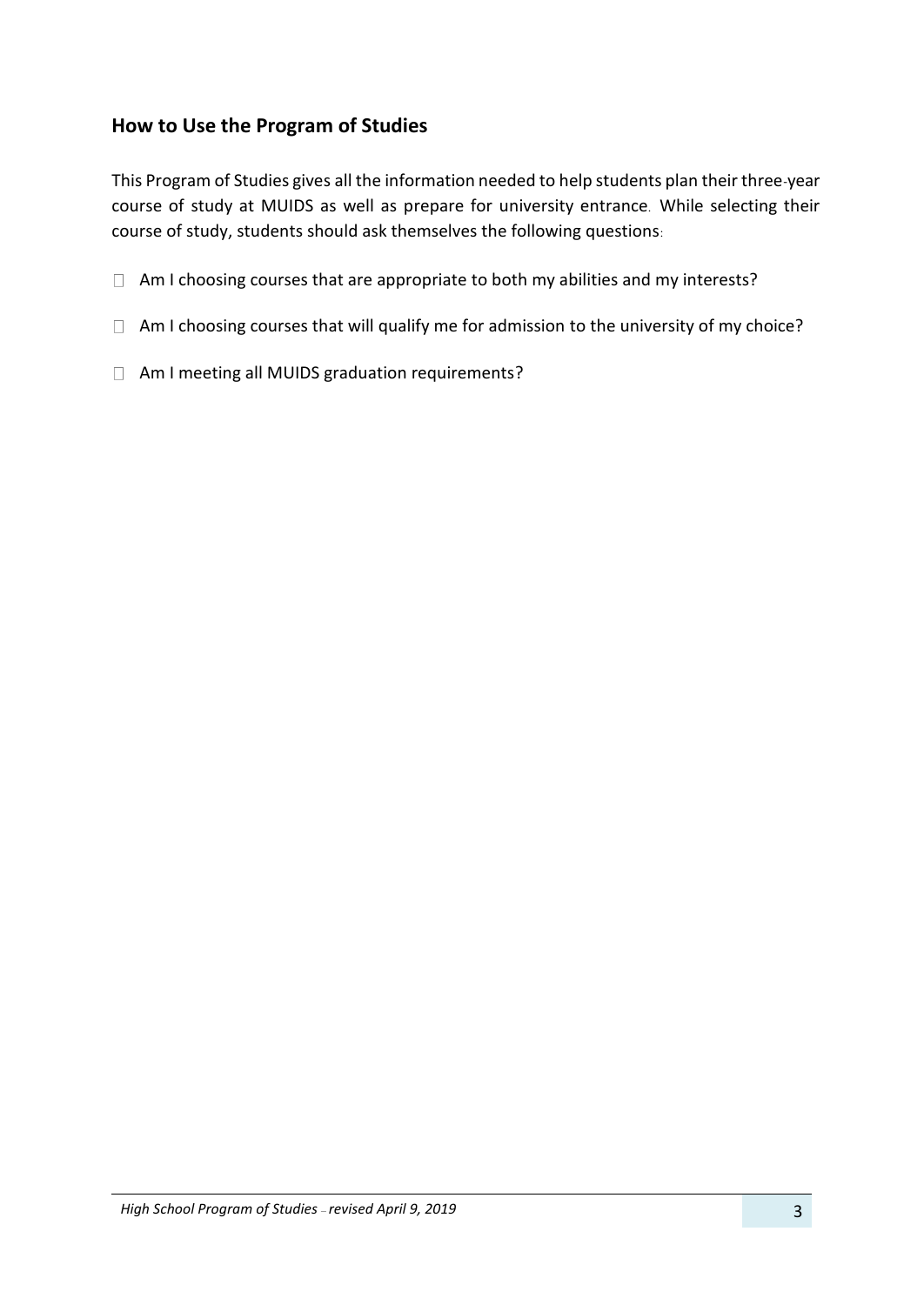# <span id="page-3-0"></span>**THE UNIVERSITY EMBLEM**



university emblem with the school's name: Mahidol University International Demonstration School underneath it.

The Mahidol University emblem is comprised of two circles: the inner blue circle and the outer white circle. The inner circle consists of the Royal Coat of Arms of Chakri Dynasty placed under the great crown of victory ( Pra Maha Phichi Mongkut) intertwined by the Thai letter **"ม"**, the initial letter of H.R.H. Prince Mahidol's last name.

- $\Box$  The great crown of victory or Phra Maha Phichi Mongkut signifies the status of the King, one of the most important Royal Regalia of Thailand.
- $\Box$  The Royal Coat of Arms of Chakri Dynasty consists of the discus (Chakra) and the trident (Trisula) the celestial weapons of God Narayana , signifying the Chakri King is a personification of God Narayana.
- $\Box$  The official color of the school is "blue", denoting a Royal bloodline.

The outer circle is white with the name of the university and the university motto written in Pali language: "Attanam upamakare", translated as the Golden rule in English: Do unto others as you would have others do unto you.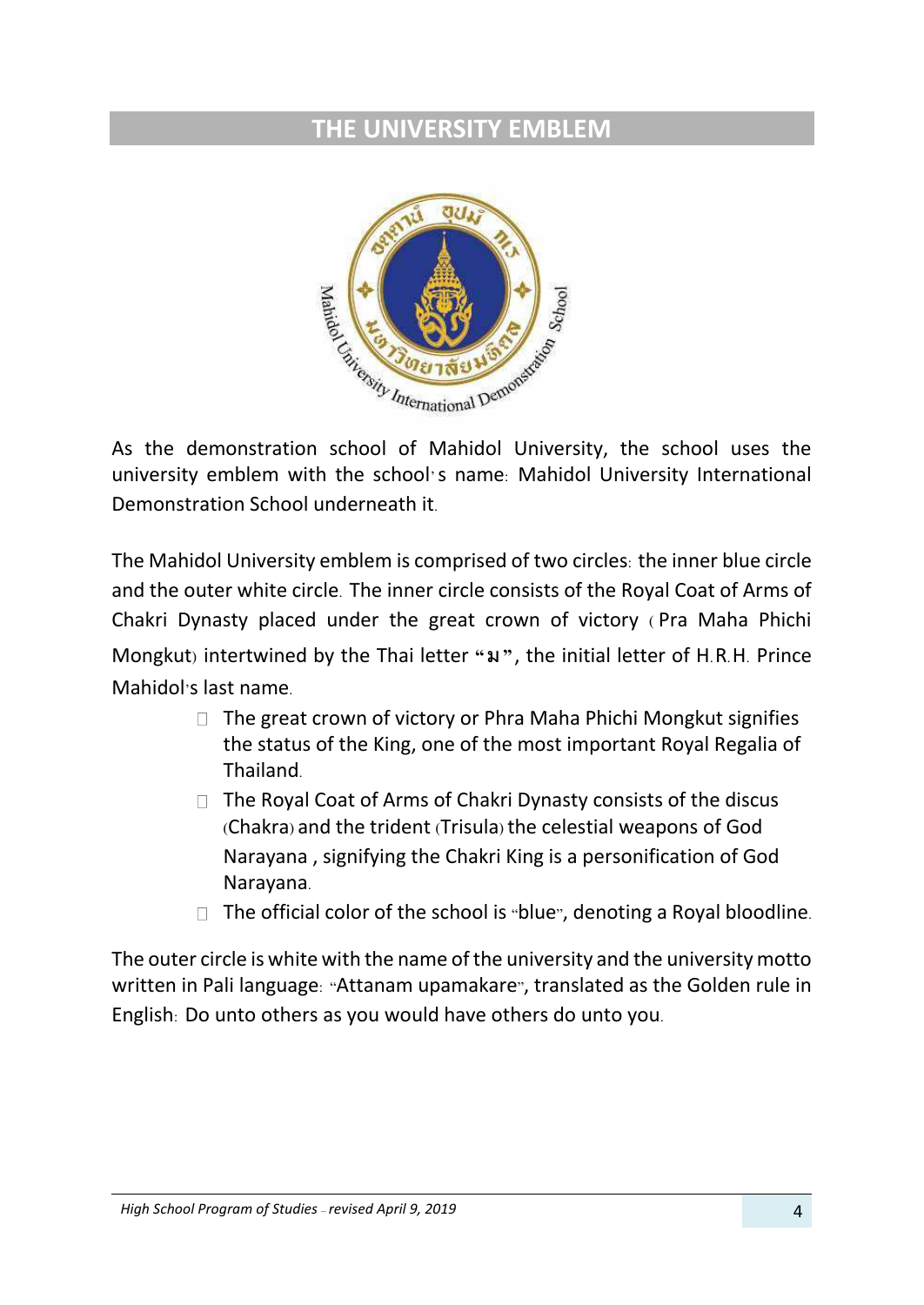# **THE SCHOOL LOGO**

<span id="page-4-0"></span>

The school uses MUIDS the abbreviation of Mahidol University International Demonstration School as its logo.

The letters**"MU"** stand for Mahidol University, suggesting that the school is an offspring of Mahidol University.

The letter**"I"** is visually presented as a young tree or a book with two birds soaring in the sky.

- o The young tree is the symbol of youths or adolescents
- o The book symbolizes academic excellence
- o Two birds signify academic success and global competence

The yellow star represents the dot on the letter "I" which signifies "Wisdom of the Land" (MU vision)

The letter**"D"** stands for Demonstration, suggesting the emphasis on educational research and professional development of teachers

The letter**"S"** stands for secondary school

The school colors are: navy blue, sky blue, and yellow.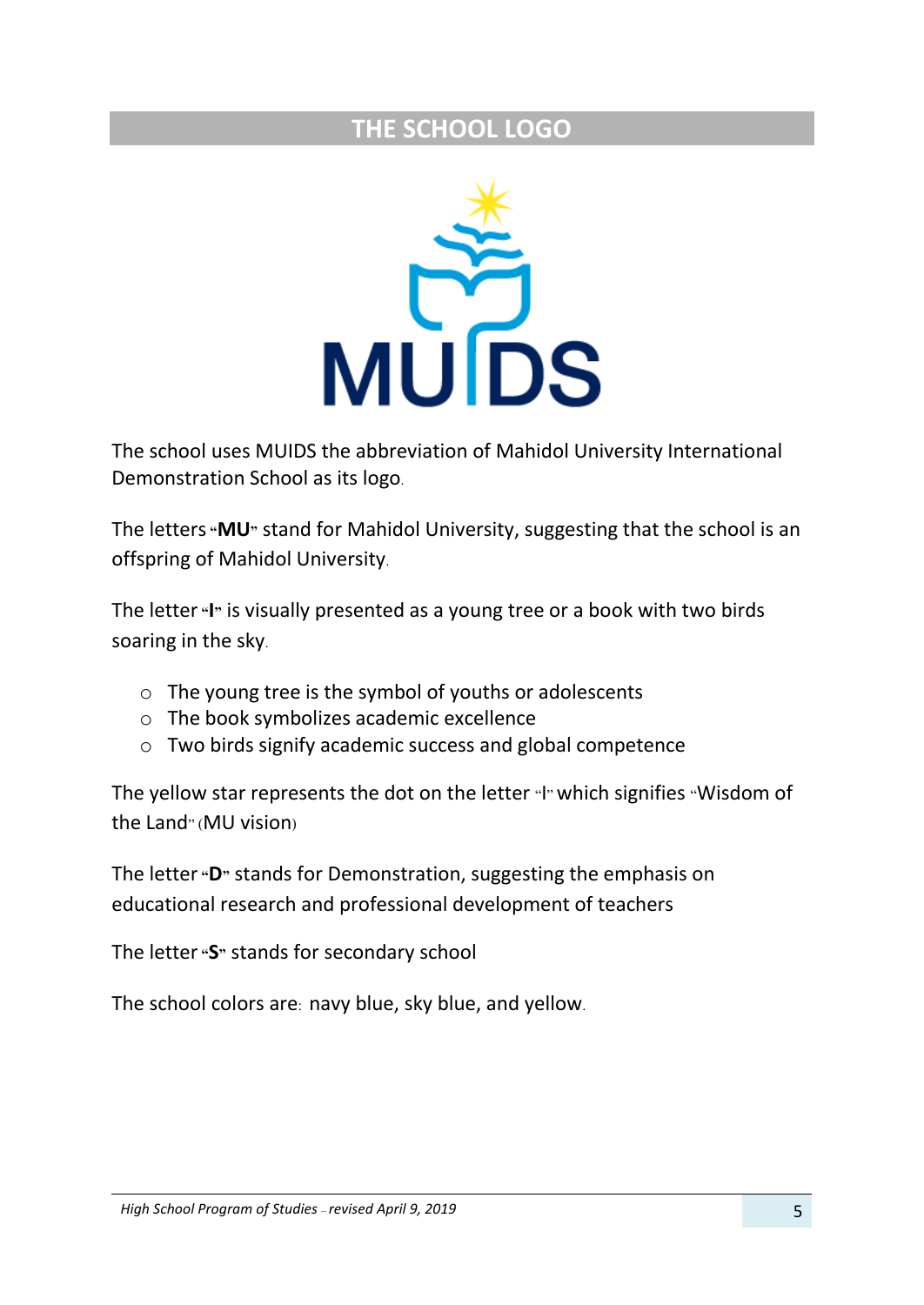# PHILOSOPHY

MUIDS is committed to be **"**Wisdom of the Land**"** through the application of best practices in education**.** With the emphasis on experiential and service learning, and social involvement, the schooling process facilitates the whole person development and inculcates a sense of responsibility to serve and make the world a better place to live in**.**

# **MISSION**

MUIDS provides high quality, life**-**skills based education to enable students to live happily in a global society and to enter universities of their choice, in and outside Thailand**.**

# MUIDS VISION

MUIDS will be recognized worldwide as a model international demonstration school**.**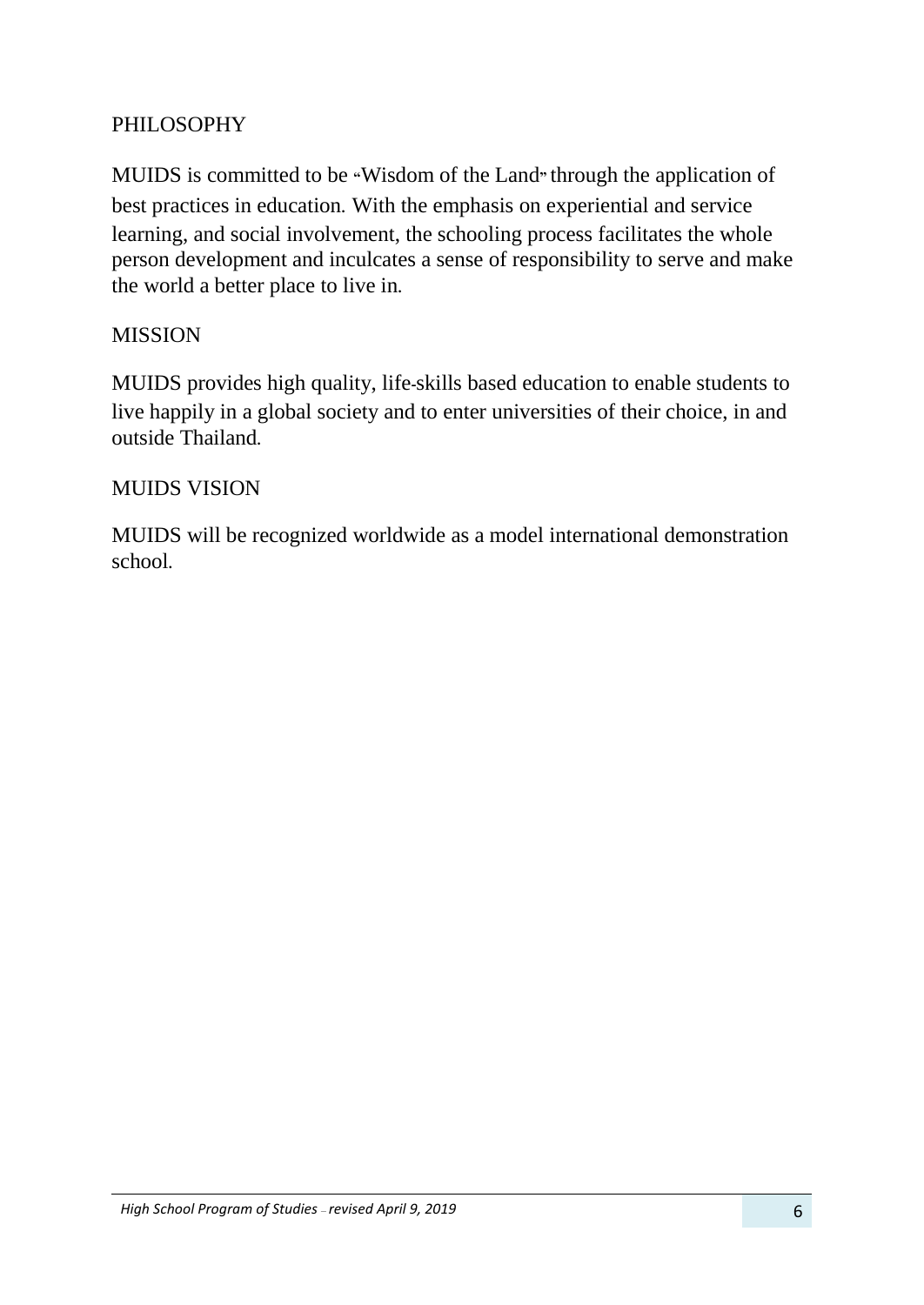# **EXPECTED SCHOOLWIDE LEARNER OUTCOMES**

<span id="page-6-0"></span>The Expected School-Wide Learner Outcomes, generated from the core values of Mahidol University and the 21st century global literacy skills, are taught at each grade level.

#### STRATEGIC LEARNERS

*How do we learn?*

 $We can -$ 

- $\Box$  Recognize what is important to know and understand
- $\Box$ Reflect on our learning and how our mistakes help us to improve
- $\Box$  Plan how to learn without wasting time
- $\Box$  Use technology to do research and to work

#### INNOVATIVE THINKERS

*What new ideas and ways of thinking are possible?* 

We can --

- $\Box$  Build on the ideas, explanations, and reasons of others
- $\Box$  Apply what we know to analyze, evaluate, and solve problems,
- $\Box$  Be creative and original
- $\Box$  Use technology to create high quality products

#### ARTICULATE COMMUNICATORS

*How do we communicate with others?*

#### We can --

- $\Box$  Listen, read, write, and speak for different purposes and using different methods
- $\Box$  Tell what we understand and how we understand to different social groups
- $\Box$  Use technology and media to clarify, explain, and state our ideas

#### MORALLY INTELLIGENT PERSONS

*In what ways do we show we make the right choices?*

We can --

- $\Box$  Show behavior that is moral, honest, and correct according to our society's rules
- $\Box$  Encourage honesty, justice and peace in the community
- $\Box$  Show we are hardworking and caring
- $\Box$ Use technology in ways that do no harm

#### ALTRUISTIC GLOBAL CITIZENS

*How do we show we are good citizens of the world?* We can --

- $\Box$  Live a healthy lifestyle and be responsible citizens
- $\Box$  Respect other cultures and those who are different from us
- $\Box$  Show concern and responsibility for the well-being of the community
- $\Box$  Use technology to promote community service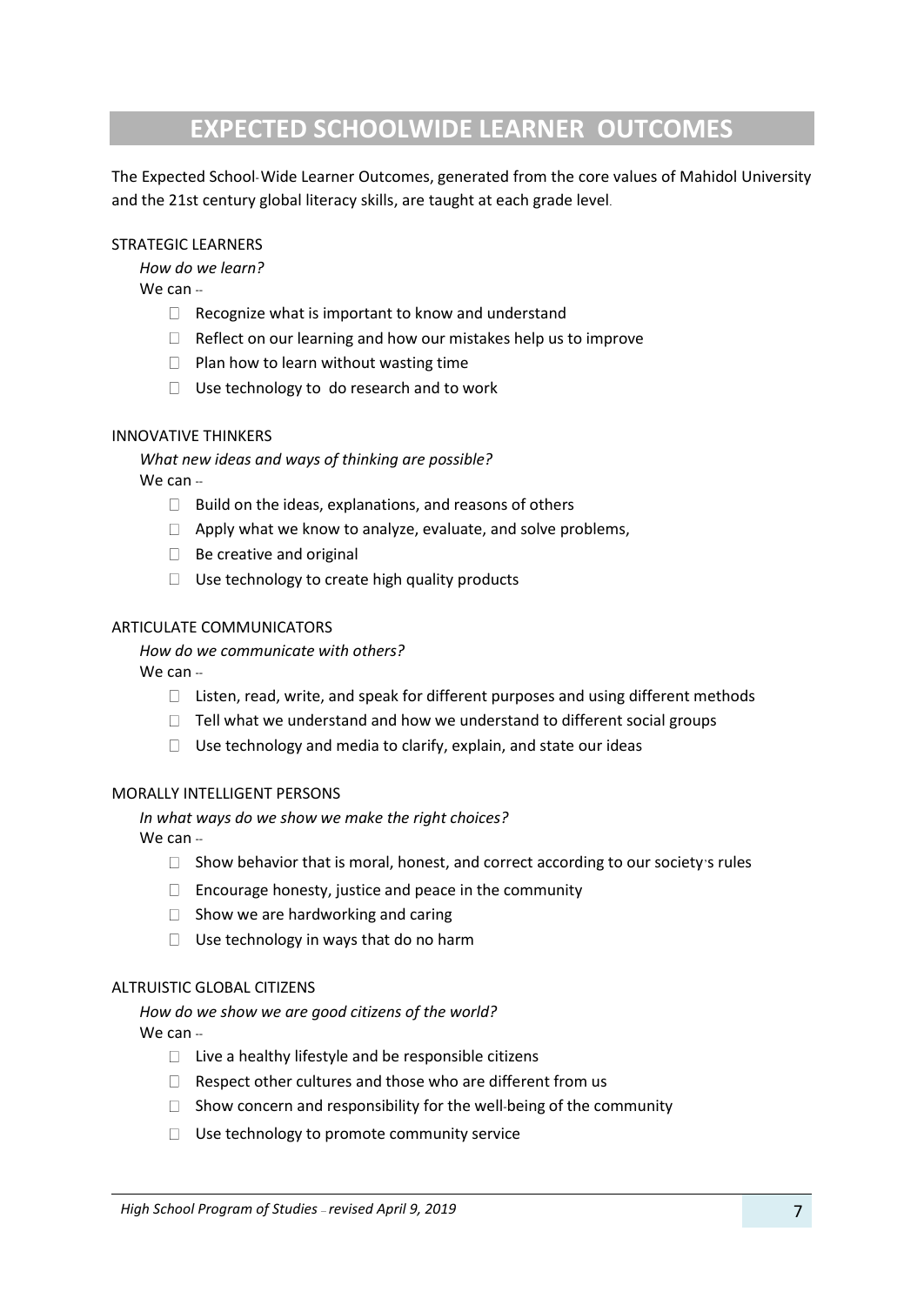#### LEADERS FOR THE FUTURE

*What do good leaders do?*

We can --

- $\Box$  Build teamwork and leadership to achieve common goals
- Work through our differences and accept group decisions
- Evaluate how well we work together and give one another helpful feedback
- $\Box$  Use technology to solve our problems and do our work together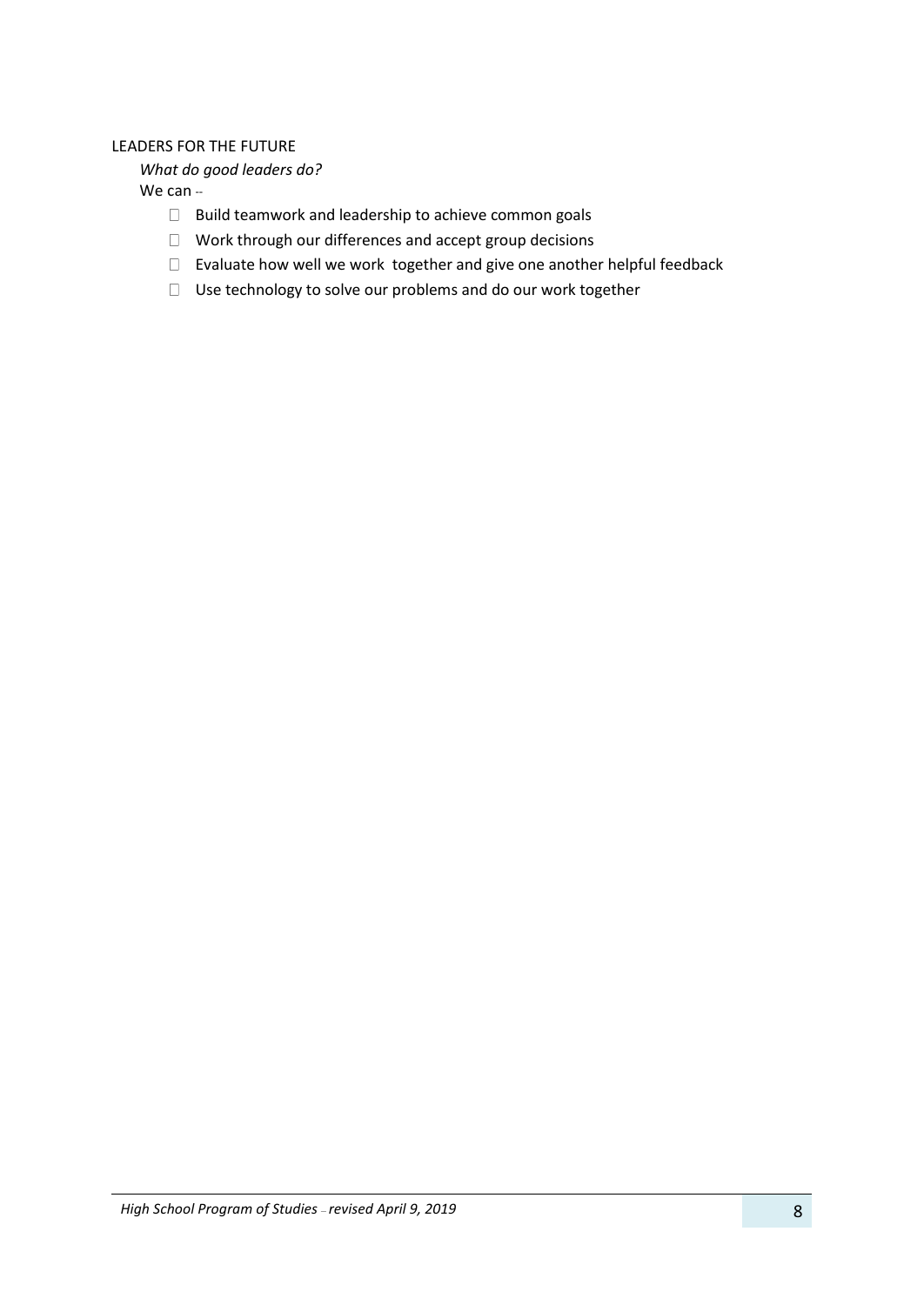# **MUIDS PROFILE**

# <span id="page-8-0"></span>**Community**

MUIDS is located on the Mahidol University campus in Salaya, Thailand, about 25 km from the Bangkok city center. Salaya is within the Nakhon Pathom province which is famous for delicious food and strong ties to education, housing three of Thailand's biggest universities. MUIDS is also one kilometer from Phutthamonthon Park, a 4 km<sup>2</sup> Buddhist activity center. The student body is Thai, Japanese, Kuwaiti, Taiwanese, Chinese, Bahraini, and Korean.

# **School**

In 2008, Mahidol University conducted a study to determine the possibility of creating an international demonstration school as a feeder school for the university. In 2010, a board of directors was assembled to lead the creation of MUIDS. The school officially opened its doors in the fall of 2013 and graduated its first senior class in the summer of 2016. MUIDS is accredited by the Western Association of Schools and Colleges (WASC) as well as the Thailand Ministry of Education.

# **Curriculum**

The academic curriculum at MUIDS is the only one of its kind in Thailand. It is based on the Content Standards for California Public Schools, the Thailand Ministry of Education Content Standards for Basic Education, and the Thai Language and Culture Content Standards for International Schools from the Office of Private Education Commission. This curriculum allows MUIDS students to attend Thai university programs as well as international programs and universities abroad.

The academic program is organized on a period schedule. Classes are year-long; each period meets anywhere from one to five times a week. The students will earn a minimum of 81 credits through the Thailand Ministry of Education curriculum; 27 credits per year is the minimum course load. Students take six 60-minute periods per day, five days a week, with clubs starting during "Period 7."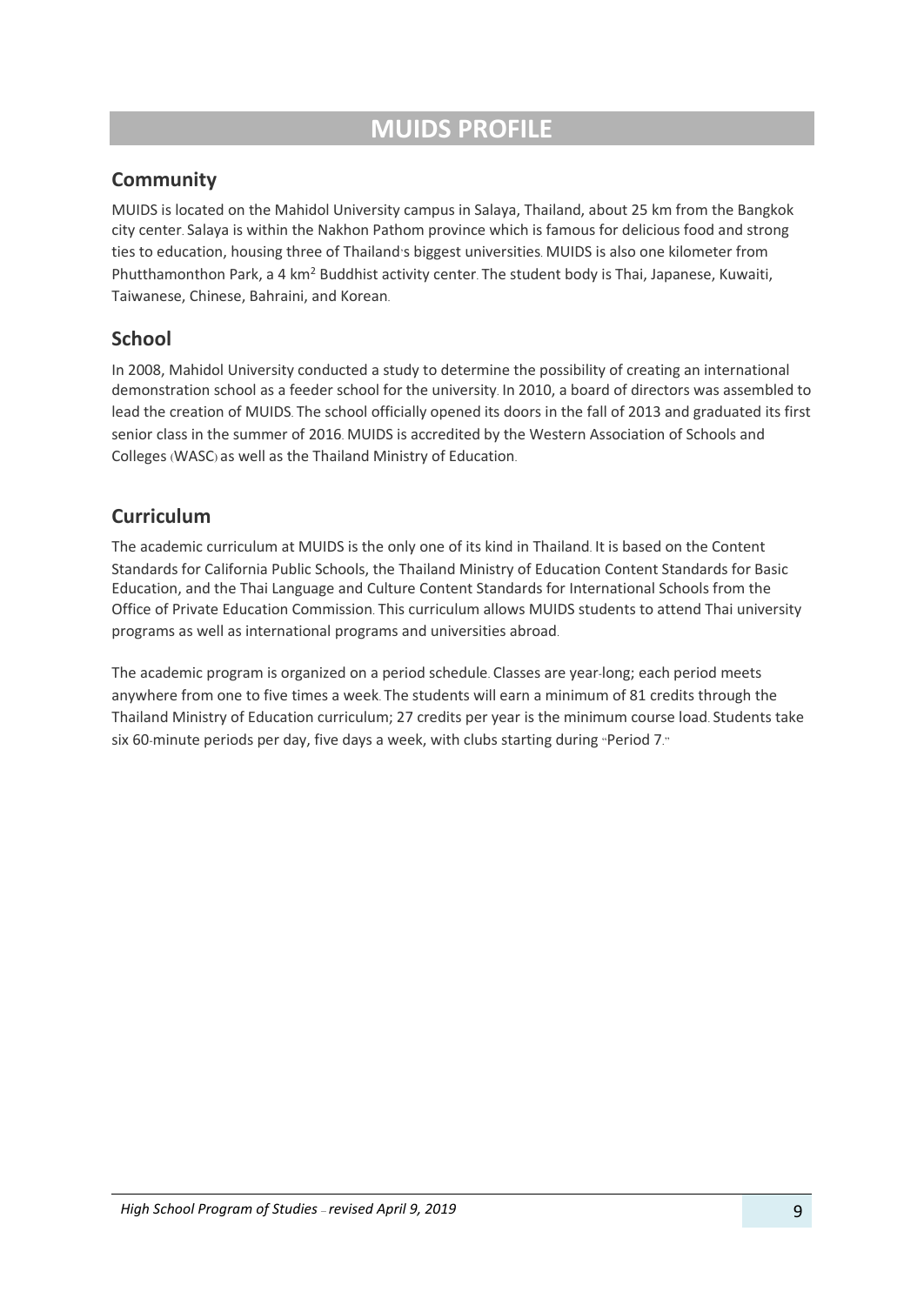# **GENERAL INFORMATION**

<span id="page-9-0"></span>The educational program of Mahidol University International Demonstration School is based on the system of education in Thailand and the United States. This *Program of Studies* is designed to give students and their parents information about the courses needed to complete the last three years of secondary level.

# **MUIDS System of Education**

|                        | <b>Course of Study</b>    | Recognition                |
|------------------------|---------------------------|----------------------------|
| <b>Secondary Level</b> | <b>Senior High School</b> | Senior High School Diploma |
|                        | Grade 12                  |                            |
|                        | Grade 11                  |                            |
|                        | Grade 10                  |                            |
|                        |                           |                            |

# **Academic Expectations**

MUIDS is committed to providing a challenging college preparatory program. The curriculum is structured in the manner which will enable students to apply to Thai programs as well as international programs in highly competitive universities. MUIDS students are expected to demonstrate willingness to strive for their personal best in all they do.

To be in good academic standing, no more than one F is allowed per semester. Students who fail to meet these expectations will be placed on the Academic Watch List, Academic Probation, and/or referred to the Student Study Team.

# **Course Assignment**

Students will be assigned to courses for the following school year in the second semester of the previous year. All students will receive their course schedules on the first day of each new semester.

# **Attendance and Punctuality**

MUIDS offers a competitive program that is relevant and challenging. Students are expected to attend classes regularly as well as complete all course requirements in order to earn the required number of credits to graduate. Excessive absences affect student learning, may jeopardize credits, and hence the ability to graduate.

Daily attendance is recorded every class, including homeroom. Students should be on time for all classes. Parents will be contacted in the event of persistent absence or lateness. A Parent Notification of Absence (PNA) Form is available in 2 languages, both English and Thai, for parents to notify the school before or after a student absence.

A student can attend 80% of classes and still be able to earn credit. At MUIDS, the table below states the maximum number of allowed absences per course per year.

|  | Course Credit   Absences Per Quarter   Absences Per Semester   Absences Per Year |  |
|--|----------------------------------------------------------------------------------|--|
|  |                                                                                  |  |
|  |                                                                                  |  |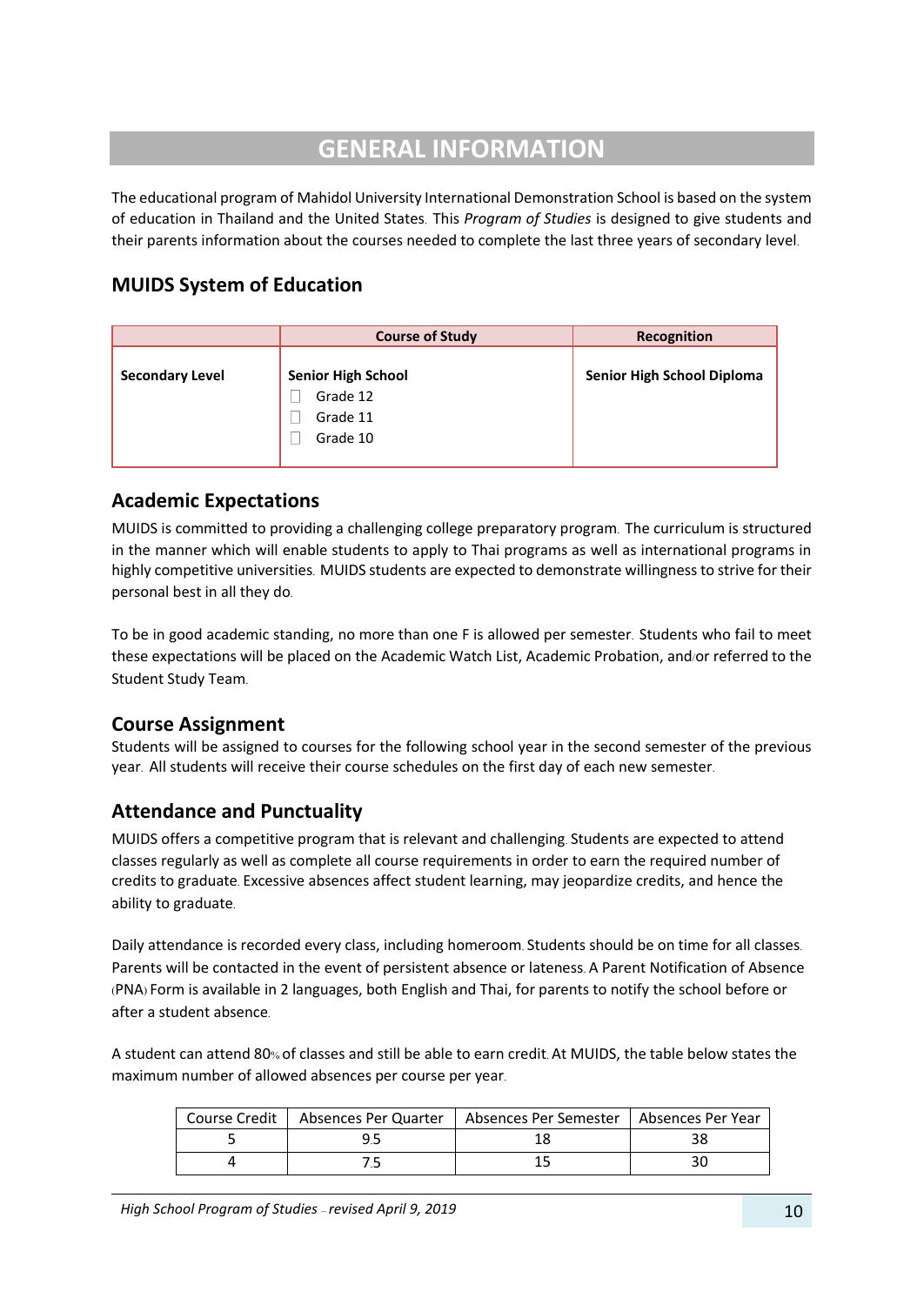| -- | -<br>---                 |  |
|----|--------------------------|--|
| -- | $\overline{\phantom{a}}$ |  |
|    |                          |  |

# **Assessment at MUIDS**

At MUIDS, assessment is an integral part of teaching and learning. It is an ongoing process of collecting evidence and making judgments as to how well students have achieved the intended learning outcomes as well as assist the teachers in evaluating the effectiveness of their teaching.

Assessments in an instructional unit include varieties of assessment techniques, providing a consistent basis for the establishment of an appropriate grade. To measure student progress and provide appropriate feedback to students on their performance, assessments should be fair and transparent, involving several types of assessment tasks, such as diagnostic, formative, summative, and authentic assessments.

# **Examinations**

Examinations for all academic courses are held at the end of each quarter according to a special examination schedule. Students must be on time for the start of the examination. Those arriving 30 minutes late will not be allowed to take the examination. Examination marks count up to 40% of the semester grade for the course.

Students who fail to take an examination on the scheduled date will be allowed to take a make-up exam only on the following accounts:

- $\Box$  Sickness (hospital documents are required for medical excuse)
- $\Box$  On military training
- $\Box$  Officially representing MUIDS to attend a specific function

A request for make-up exam must be submitted together with relevant documents to the office prior to the examination.

# **Academic Honesty**

MUIDS students may not cheat or plagiarize. Cheating is the act of misrepresenting one's knowledge. It includes, but is not limited to:

- 1. Using or attempting to use books, notes, study aids, calculators, computers, cell phones, or other devices during the exams.
- 2. Copying or attempting to copy from another person's paper, report, lab work, or other work material.
	- a. This is not only "word for word" copying, but also includes the use of another person's idea or theory, and claiming it as your own.
- 3. Getting, in advance, information about quizzes, tests, or examinations.
- 4. Doing assignments or projects for another person.
- 5. Giving unauthorized aid to another person on quizzes, tests, or examination.
- 6. Using any portion of a paper or project to fulfill the requirements of more than one course, unless the student has received prior permission to do so.

Plagiarism is the act of stealing and passing off the ideas or words of another as one's own:

- 1. Using the ideas or production of another person without crediting the source.
- 2. Committing literary theft.

In the event of cheating or plagiarism the discipline will be as follows: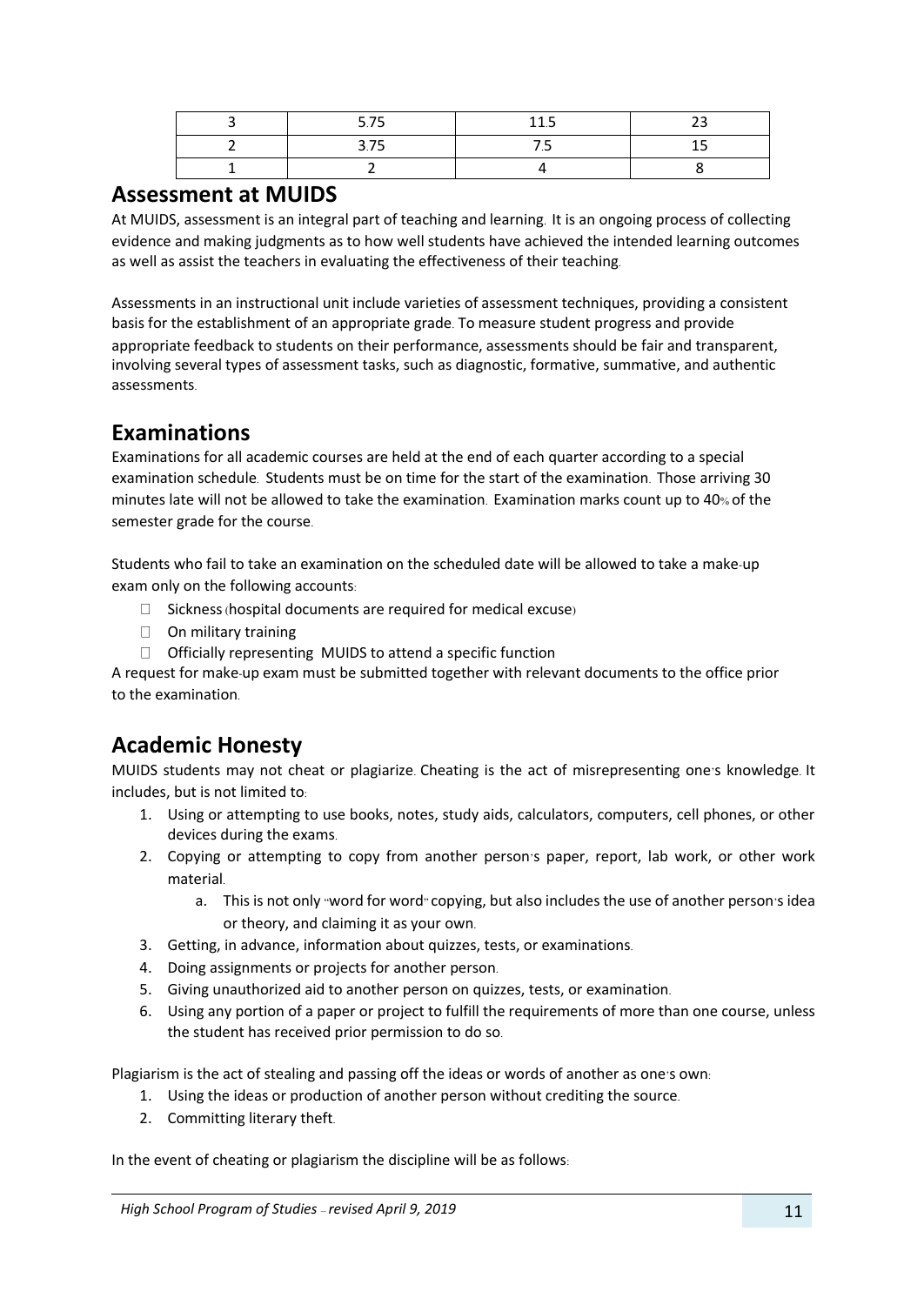- For a first offense, the student will receive a zero on the assignment, with no opportunity for makeup, and the parent will be contacted.
- On the second offense, the student will receive a zero for the term, and be obligated to make up the credit through the credit recovery process.

On the third offense the student will be considered for dismissal from MUIDS, with no refund in tuition.

# **AP and Advanced Courses**

Advanced Placement **(**AP**)** and other advanced courses allow students to challenge themselves academically**.** AP is a program from the College Board, a US organization that offers college**-**level curricula and examinations to high school students**.** In some colleges and universities, AP is recognized and the student is awarded college credit for achieving high scores on the exams**.**

In these courses students meet new challenges and also learn new skills**.** Students then get to go deeper into the subjects they study while getting support and hands**-**on experience**.** They are encouraged to explore new ideas and express them through rigorous discussion and debate**.** 

To enroll in AP courses, a student may have to meet certain prerequisites**.** For example, a stated minimum grade earned in the subject may be required**.** In addition, students may be asked to demonstrate a commitment to undertake the work for a year**-**long course that culminates in an exam, usually in May**.** 

# **University Entrance Requirements**

At MUIDS, students are encouraged to discuss college planning early in high school to ensure they meet all the requirements of the universities and colleges they wish to apply. Many universities in Thailand offer both Thai and International Programs.

# **Universities in Thailand**

In Thailand, there are two different types of programs offered: Thai Programs (instruction in Thai) and International Programs (instruction in English).

# **Thai Programs**

These programs are open to students of all nationalities. The language of instruction is Thai. There are three ways to apply:

- $\Box$  Direct admission which is managed by the universities directly.
- Central University Admissions System (CUAS) which is organized by the Association of University Presidents of Thailand (AUPS).
- Consortium of Thai Medical Schools (COTMES) which is central admission for Thai medical, dentistry, and veterinary programs. For this option, students are required to complete several exams during a year.

Requirements for *direct admission* depend on each program. Some programs require students to graduate from the Science and Math track. This requires students to complete **22** credits of Science and **12** credits of Math in order to be able to apply to these programs. Students can check for more specific information for each program by talking to their counselor or checking the university's website. The interview is one of the most essential processes for direct admission.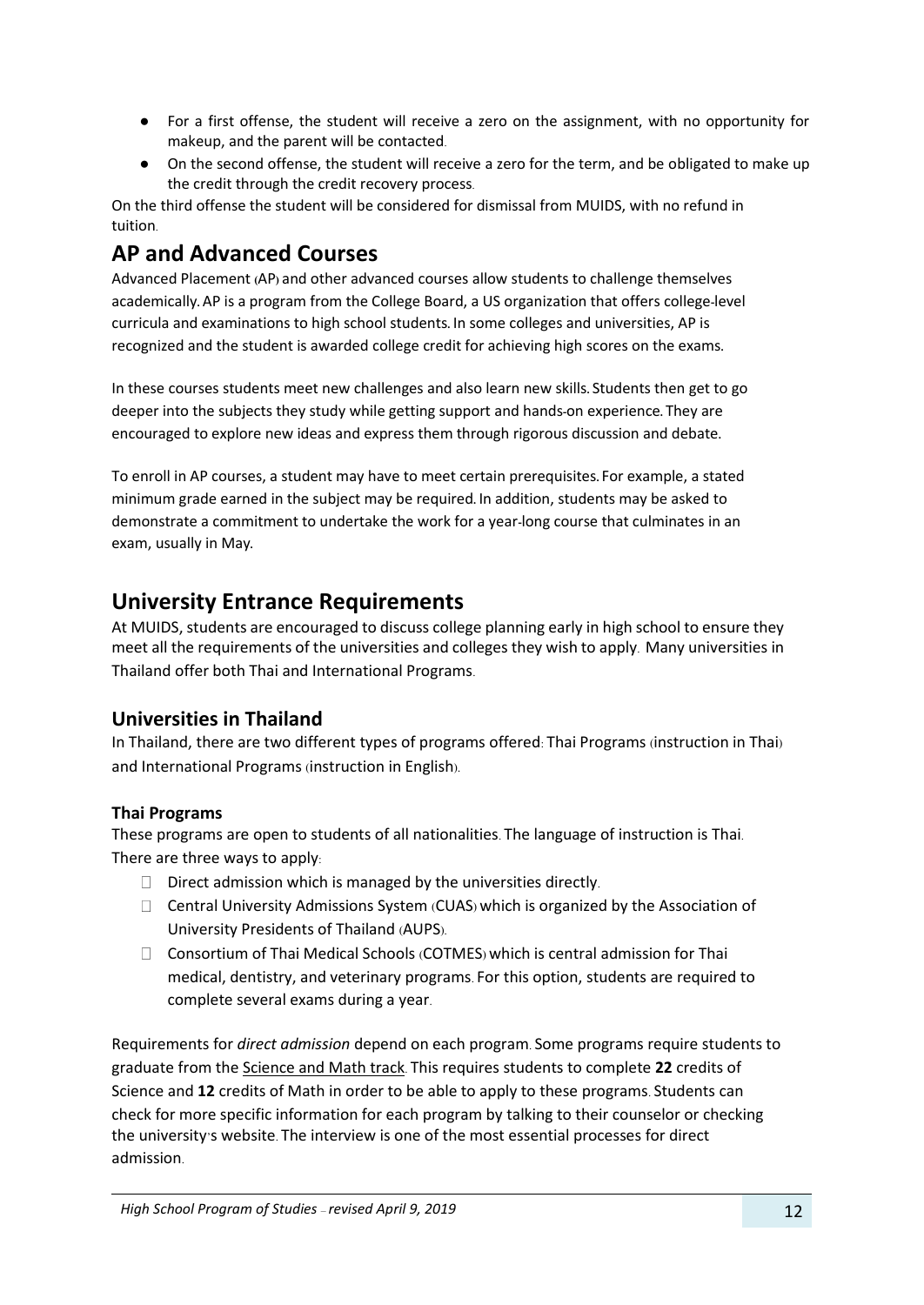Requirements for *central admission* are as followed:

- $\Box$  GPAX (6 semester GPA) for the programs that required the Science and Math track, students need to complete **22** credits of Science and **12** credits of Math in order to be able to apply to these programs
- O-NET (5 Groups of Subjects; O-NET = Ordinary National Educational Test)
- $\Box$  GAT (GAT = General Aptitude Test)
- $\Box$  PAT (PAT = Professional Aptitude Test)
- 9 Common Subjects
- □ Interview

Requirements for *COTMES*:

- $\Box$  Science and Math track is required for students who are applying to Veterinary and Dentistry programs
- □ Medical aptitude test
- □ 7 Common Subjects score
- O-NET
- □ Interview

Students who are interested in applying for central admissions must enroll to take the O-NET, GAT, and PAT before submitting their application. They must submit their scores by May. What tests they should take is dependent on the faculty to which they are applying. Students should see their counselor for more information.

Students wishing to apply to Thai Programs through Central Admission and COTMES might need to graduate and receive their High School Diploma early. They must inform their counselor in order to request Early Graduation and receive detailed instructions for the Thai university admission process.

#### **International Programs**

These programs are open to students of all nationalities. The language of instruction is English. Generally, each university has its own requirements in accepting students, and there is no central admission.

Requirements for admission are as follows:

- $\square$  Cumulative GPA: most colleges require a minimum GPA.
- $\Box$  Factors taken into consideration: supporting courses that must appear in the official transcript, standardized test results, personal statement, interview, etc.
- $\Box$  Students must submit SAT scores and TOEFL or IELTS scores as required by universities (unless the university offers its own standardized test, such as Chulalongkorn University and Thammasat University).
- $\Box$  Teacher recommendations.
- $\Box$  Portfolio (depending on each program's requirements).

# **Quota for MUIDS students**

There are several quotas offered by various programs in different universities in Thailand. Students can see announcements from Student Services throughout the year.

# **Overseas Universities**

*High School Program of Studies - revised April 9, 2019* 13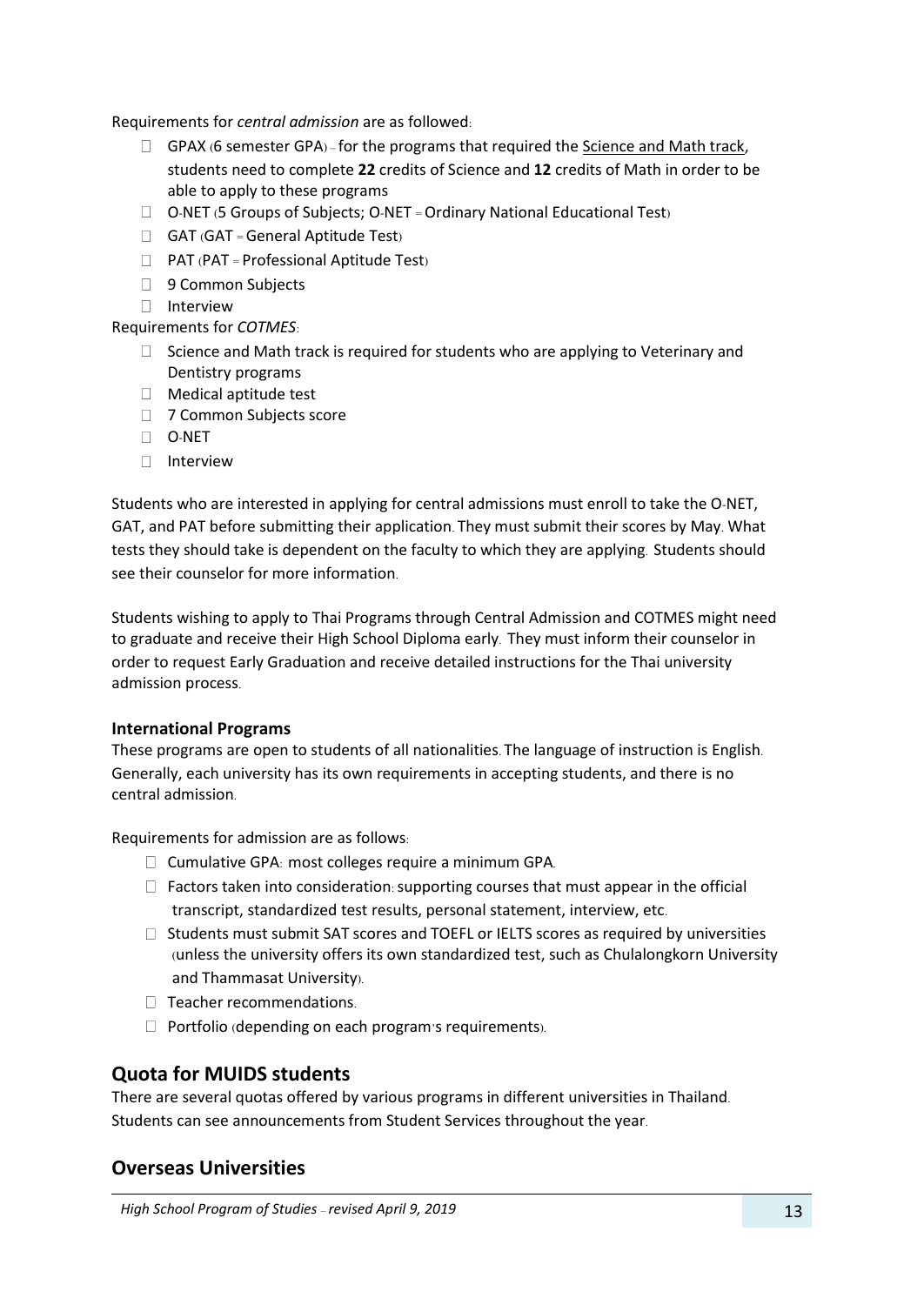The entrance requirements for schools overseas can be complex and varying depending on the university and the country. Because of this, it is recommended that students looking to go overseas for university should work with a counselor to determine what is needed. For more information, students should contact Student Services.

# **Credit Evaluation**

Credits are awarded at the end of each semester for classes in which the student has received a grade of 60% or higher. Because the classes are based on a year-long calendar, each semester only awards the student half of the year's credits for each class in which they are enrolled.

# **Grade scale**

| Grade   | <b>GPA</b> | Percent | <b>Description</b>                              |
|---------|------------|---------|-------------------------------------------------|
| A       | 4.0        | 90-100  | Consistently exhibits outstanding performance   |
| $B+$    | 3.5        | 85-89   | Exhibits very good performance most of the time |
| B       | 3.0        | 80-84   | Exhibits good performance most of the time      |
| $C_{+}$ | 2.5        | 75-79   | Meets requirements, satisfactory                |
| C       | 2.0        | 70-74   | Meets requirements, fair                        |
| D+      | 1.5        | 65-69   | Experiencing difficulty, but making progress    |
| D       | 1.0        | 60-64   | Experiencing difficulty, needs improvement      |
| F       | 0          | 40-59   | Failing the subject                             |
|         |            |         | Incomplete                                      |

# **What is a credit?**

At MUIDS, 1 credits is equal to 40 hours in classroom time. A 1 credit class is held one time a week for the entire year, a 2 credit class is held two times a week for the whole year, etc.

# **Exchange Students**

Students who wish to complete a year at an exchange school are required to attend a meeting with a school counselor and their parents/guardians before leaving for exchange. In order to insure that students meet all the credit requirements of MUIDS while on exchange, students must be consulted as to which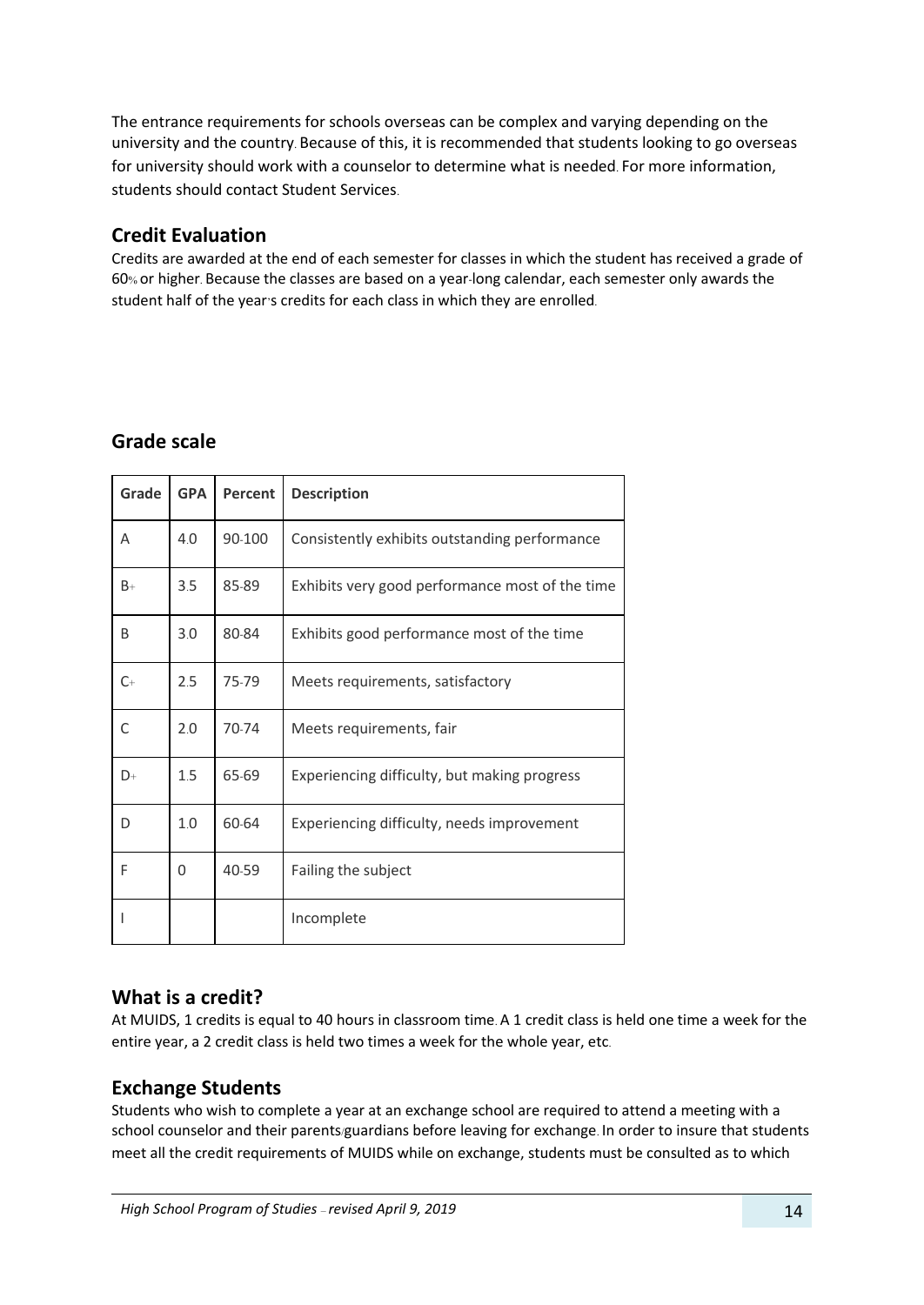classes to take while abroad. Refer to the Exchange Credits for Grade 10 or Exchange Credits for Grade 11 documents (appendix 6) for more information. Students may only go on exchange for grade 10 or 11.

Once a student returns from exchange, a transcript from the exchange school must be presented for a counselor to evaluate. The counselor will use the transcript to determine if the student may enter the next grade level or if they must repeat the grade. Exchange students moving to the next grade are required to complete a make-up class of Thai Language the year they return. Refer to appendix 6 to see how transcripts are evaluated.

For students who want to attend a regular (not international) Thai University, going on exchange is not recommended. If students wish to go on exchange and still want to apply to a Thai university, they will have to repeat the grade they attended while abroad.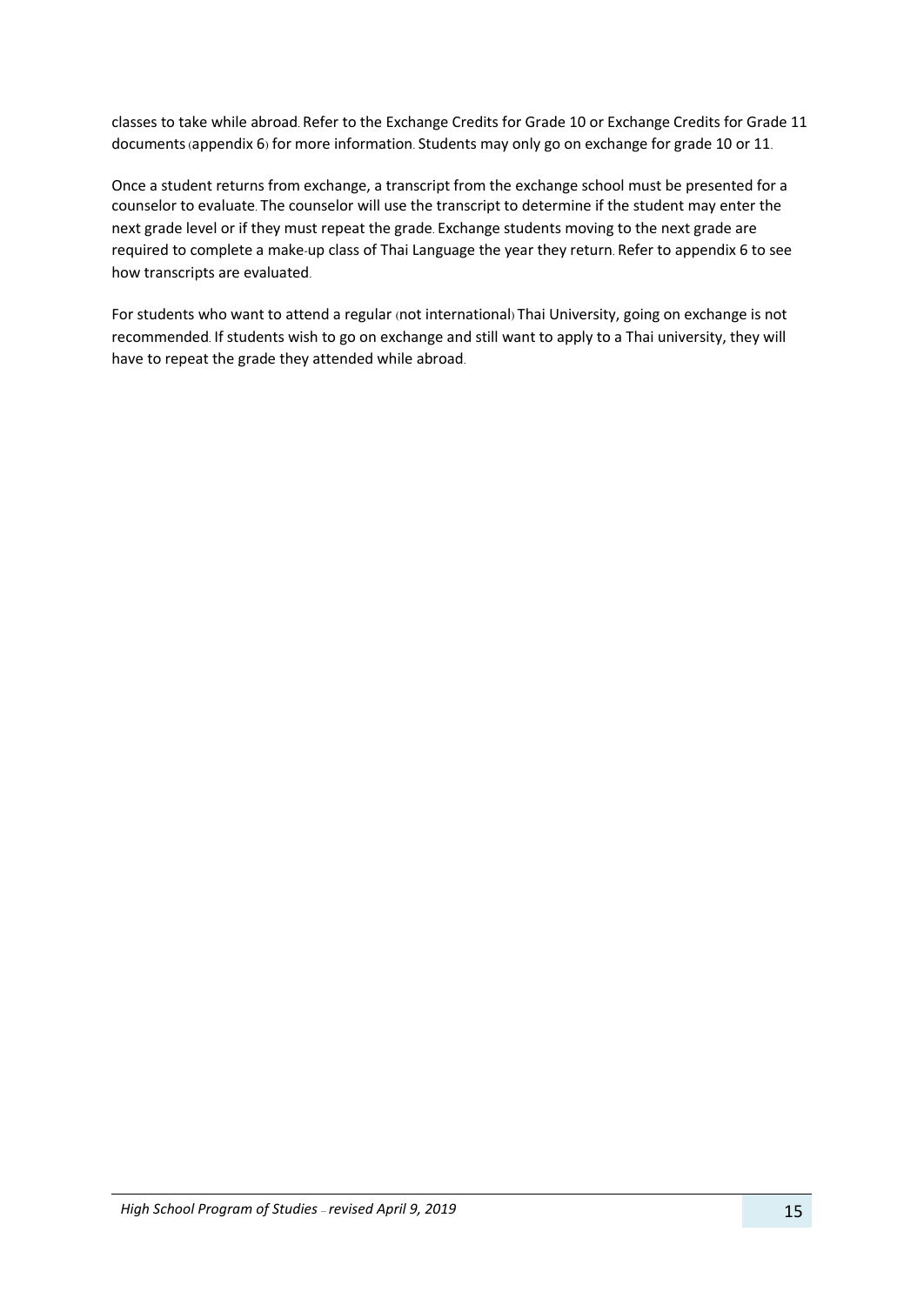# **GRADUATION REQUIREMENTS**

<span id="page-15-0"></span>To earn MUIDS high school diploma, students must complete 3 years of secondary school (Grade 10-12) and fulfill the following minimum requirements:

|  | 1. Minimum 81 credits with successful completion of the courses listed below. |
|--|-------------------------------------------------------------------------------|
|--|-------------------------------------------------------------------------------|

| Core            | Credits | Required                                   | Credits | Recommended                                                                            | Credits |
|-----------------|---------|--------------------------------------------|---------|----------------------------------------------------------------------------------------|---------|
| Subjects        |         | Electives                                  |         | <b>Electives</b>                                                                       |         |
| English         | 15      | Computer Technology in the<br>Modern World | 3       | Electives<br>(varied<br>depending on<br>individuals <sup>,</sup><br>education<br>plan) | $>=19$  |
| Social          | 8       | <b>Health and Physical</b>                 | 3       |                                                                                        |         |
| <b>Sciences</b> |         | Education                                  |         |                                                                                        |         |
| Science         | 9       | Capstone Project                           | 1       |                                                                                        |         |
| Math            | 12      | <b>Thai Civic Duties</b>                   | 2       |                                                                                        |         |
| Thai            | 6       | Art/Music                                  | 3       |                                                                                        |         |
| Language        |         |                                            |         |                                                                                        |         |
| and             |         |                                            |         |                                                                                        |         |
| Culture         |         |                                            |         |                                                                                        |         |
| Total           | 50      |                                            | 12      |                                                                                        | 19      |

- 2. At least a 2.0 cumulative GPA
- 3. Test Of English as a Foreign Language (TOEFL)
	- $\Box$  A minimum score of 550 on the Institutional Testing Program (ITP) or
	- □ 79 on the Internet Based Test (IBT) or
	- □ 213 on the Computer Based Test (CBT) or
	- $A 6$  on the IELTS
- 4. Meet the passing criteria for reading, analytical thinking and writing skills and desired characteristics required by the Thai Ministry of Education. The students from Grade 10 to 12 will be assessed by the MUIDS Thai Department once every semester.
- 5. Attend the following learner development activities, 360 hours total in 3 years. The student will receive a Pass/Fail grade and it will not be included in the GPA calculation.
	- a. Counseling This is an activity that promotes and develops learners to know about themselves and be able to think, make decision and set personal, academic, and career goals. This is done with a school counselor.
	- b. Activities that help students develop personal discipline and other important skills such as being a good leader/follower, having responsibility, working with other people, problem solving, making appropriate decision, helping, sharing & caring other people, and harmony. This kind of activity can be in the form of clubs, ROTC, Sport day, etc.
	- c. Community services activities that connect what students learn in school with a sense of caring and concern to serve one's community, country, and the world. Students must contribute 60 hours total in 3 years, which counts towards the 360 total.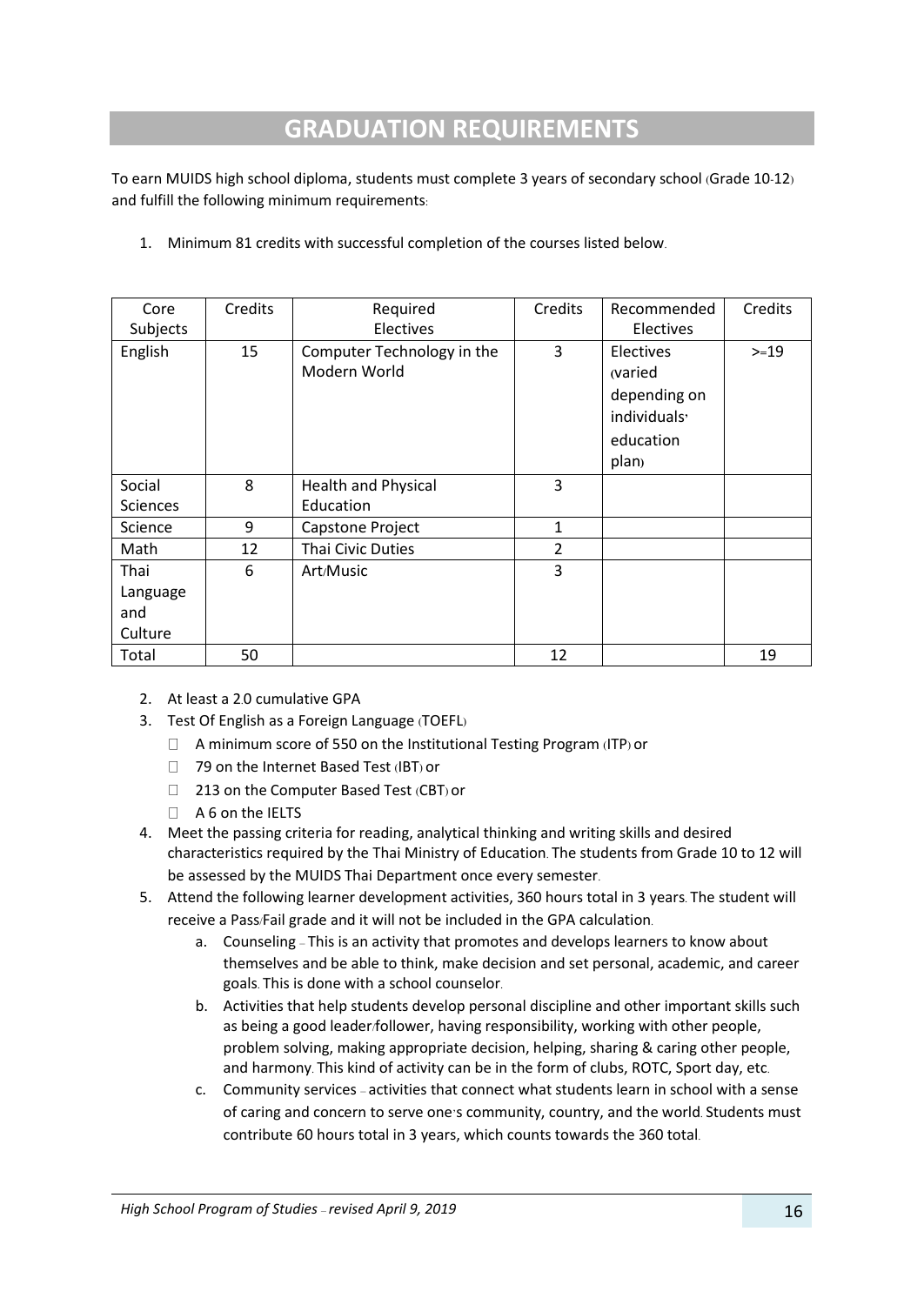- 6. Student portfolio a systematic collection of student work overtime that reflects a student's development and progress in the achievement of Mahidol University core values, the  $21<sup>st</sup>$ century skills and ASEAN literacy, and the MUIDS Expected Schoolwide Learning Outcomes.
- 7. Capstone project a culminating experience at the end of high school. In the Capstone, students are engaged in a project that focuses on a career, interest, or idea that combines what was learned in the classroom with authentic real world perspectives. Students are asked to apply knowledge and skills learned in school to plan, execute, and present a culminating project that links one or more areas of personal interest to the school's Expected Schoolwide Learning Outcomes or ESLOs.

# **Changing Courses during the School Year**

Students may drop and add courses once school has started only during the first week of school. Doing so requires the permission of parents, teachers of the courses, a school counselor and the School Director. The counseling office will inform the students of dates when changing courses are permitted. After this deadline, students will only be allowed to change courses under necessary circumstances. Student wishing to initiate a change of course must perform the following steps:

- $\Box$  Consult with the teacher of the courses and the counselor
- $\Box$  Submit the "Request for Schedule Change" form (See Appendix 4)

Requesting to change courses does not guarantee the request will be approved. Special circumstances may cause a course change to be denied.

# **Thai Language & Culture and Thai Civic Requirements**

In accordance with the regulations of Thai Ministry of Education, all Thai nationals attending international schools are required to take courses in Thai language every semester as a core subject and Thai Civic Duties as a required elective. Similarly, non-Thai students are required to take Thai Language & Culture courses at least 1 period/week every semester.

# **TOEFL (Test of English as a Foreign Language) Requirement**

Students are expected to earn a minimum score of 550 Institutional, 79 internet-based, or 213 computerbased TOEFL in order to graduate. Every April, MUIDS provides the Institutional TOEFL test for all students who still do not meet the required score.

# **Early Graduation**

The MUIDS academic program is designed to be completed over a three-year period. However, there may be circumstances in which a student may graduate early (end of  $1^{st}$  semester or  $3^{rd}$  quarter of grade 12), such as acceptance into a university program that begins before the end of the senior year. Early graduation is a privilege, not a right; therefore it may be withdrawn if the student fails to maintain good standing in academics and behavior. The student who meets the school's criteria will be issued a Graduation Certificate Letter and a transcript upon completion of the first semester or third quarter of the Grade 12 year. A diploma will be issued after the graduation ceremony in June. This is in accordance with the Thai Ministry of Education regulations.

# **Eligibility Criteria for Early Graduation**

- $\Box$  Earn a minimum of 81 MUIDS credits
- $\square$  Earn a minimum GPA of 3.5
- $\Box$  Earn a minimum TOEFL score of 550 (213 computer-based/79 internet-based)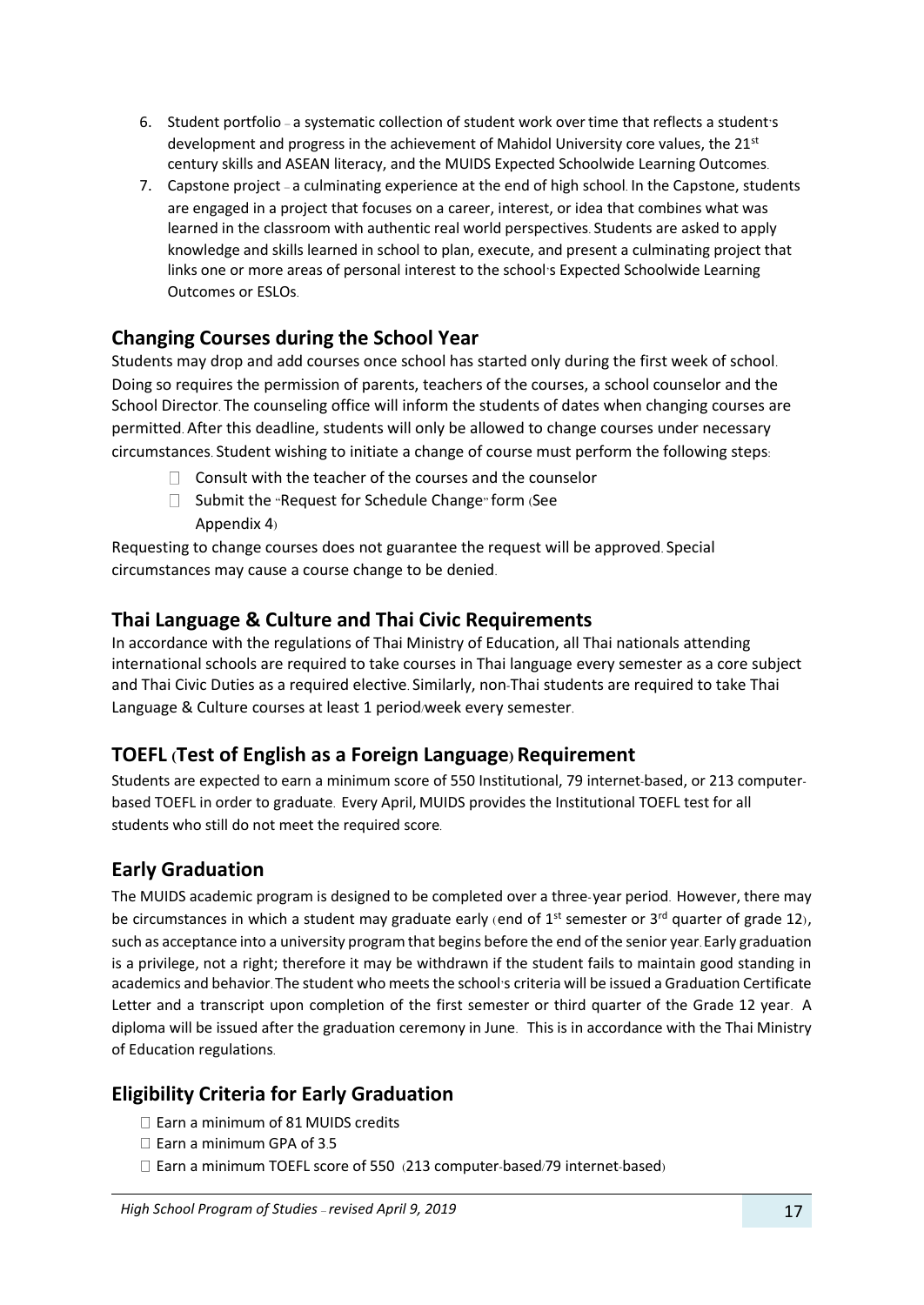- Acceptable behavior and attendance
- Acceptable grades in English classes
- $\Box$  Acceptance from a university
- □ Approval of the School Director

| <b>Time Line</b>  | <b>Activity</b>                                                                                                      |
|-------------------|----------------------------------------------------------------------------------------------------------------------|
| Grade 10          | Students sit for the institutional TOEFL exam.                                                                       |
| (Second Semester) |                                                                                                                      |
| Grade 11          | Students sit for the TOEFL exam                                                                                      |
| (Second Semester) |                                                                                                                      |
| Grade 12          | Students sit for the SAT exams                                                                                       |
| (First Semester)  | Students submit Early Graduation Application Form and supporting                                                     |
|                   | documentation to counselor:                                                                                          |
|                   | $\Box$ Official TOEFL and SAT score reports (for students applying for                                               |
|                   | international programs)                                                                                              |
|                   | Official letter of acceptance into a university (may be submitted                                                    |
|                   | later/upon receipt)                                                                                                  |
|                   | The form must be signed by the student and the parent/guardian.                                                      |
|                   | Counselor accepts the application pending receipt of letter of acceptance in                                         |
|                   | December or January.                                                                                                 |
| Grade 12          | Students submit a letter of acceptance from a university to support the Early                                        |
| (Nov.-Mar.)       | <b>Graduation Application.</b>                                                                                       |
|                   | The counselor will review the application, academic performance, and the                                             |
|                   | supporting documentation before final approval is given by the School                                                |
|                   | Director.                                                                                                            |
|                   | Early graduation, if granted, is for exit upon completion of the $1st$ semester or<br>at the end of the 3rd quarter. |

# **Early Graduation Timeline**

# **Credits**

In addition to earning grades, all students must also earn credit towards graduation. Credit is granted only for courses taken while a student is enrolled in a high school (grades 9-12) program. At MUIDS the schedule is on a five-day rotation with classes lasting 60 minutes. Credit is calculated on the following basis:

| <b>Duration</b> | <b>Class Meets</b> | <b>MUIDS Credit Earned</b> |
|-----------------|--------------------|----------------------------|
| 1 year          | Every day          |                            |
| 1 year          | Three days a week  | ੨                          |
| 1 year          | Two days a week    |                            |
| 1 year          | One day a week     |                            |
| 2 years         | One day a week     |                            |
| 3 years         | One day a week     | З                          |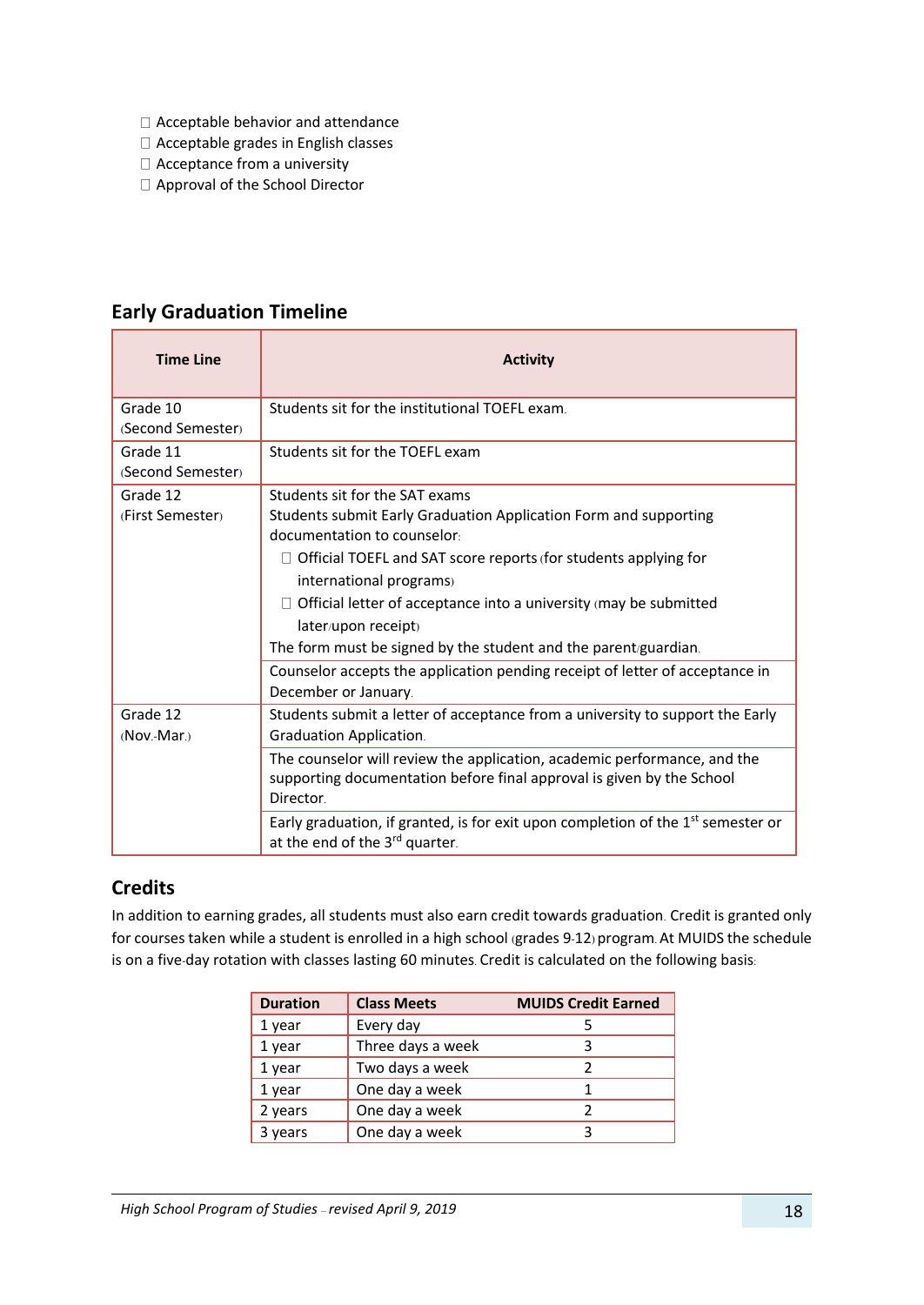# **Credit Recovery Process**

Any student who receives an F for a semester grade must attend credit recovery to make up for the missing credits. Credit recovery is held during Period 7, and may be offered during the summer. The cost is 5,000 baht per course, or 10,000 baht if the student requests tutoring. Any student who fails the credit recovery course must take the course again at a later time and pay the fee again. Credit recovery can vary depending on class needs and student needs, but is typically made up of a study guide or 8 or more sessions of tutoring, either individual or in small groups, and an exam to determine if the material has been learned. Students who successfully complete credit recovery will receive the credit in the form of a D for a semester grade in place of the F.

# **CURRICULUM**

# <span id="page-18-0"></span>**Curriculum Design**

MUIDS curriculum is a standard*-*based curriculum*.* Subject standards are adapted mainly from three sources*:* 

- $\Box$  Content Standards for California Public Schools, adopted by the California State Board of Education December 1997
- $\Box$  Content Standards for Basic Education, adopted by the Department of Basic of Curriculum and Instruction 2008, Thai Ministry of Education
- $\Box$  Thai Language and Culture Content Standards for International Schools, adopted by the Office of Private Education Commission 2009

The table below shows the differences between instruction and assessment in traditional practice and instruction and assessment at MUIDS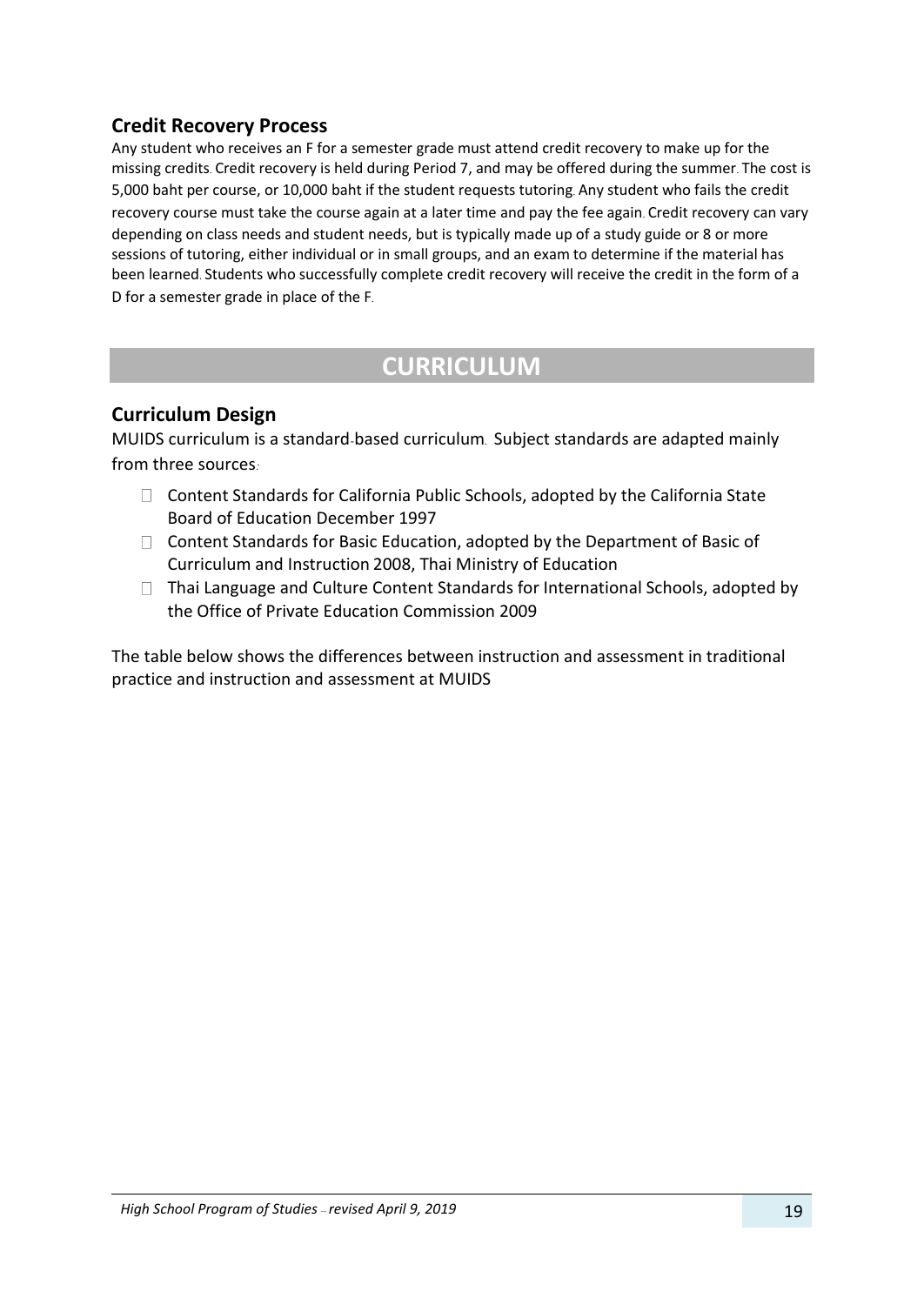| <b>Traditional Instruction and Assessment</b>    | <b>MUIDS Instruction and Assessment</b>                                                            |
|--------------------------------------------------|----------------------------------------------------------------------------------------------------|
| Knowledge is conceived as accumulation of facts  | Knowledge is transformation of facts                                                               |
| Topics used as organizers of instructional units | Themes, issues, problems, inquiry or project<br>approach used as organizers of instructional units |
| Content focused<br>Know what                     | Process driven<br>Know why and how to find out                                                     |
| Mistakes are to be avoided                       | Mistakes are to be learned from                                                                    |
| Students are passive/receptive learners          | Students are active, generative, and reflective<br>learners                                        |
| Learn from experts                               | Learn from various sources<br>Learning is situated in the real world contexts                      |
| Students answer questions set by teachers        | Students set questions and search for answers<br>(inquiry learning)                                |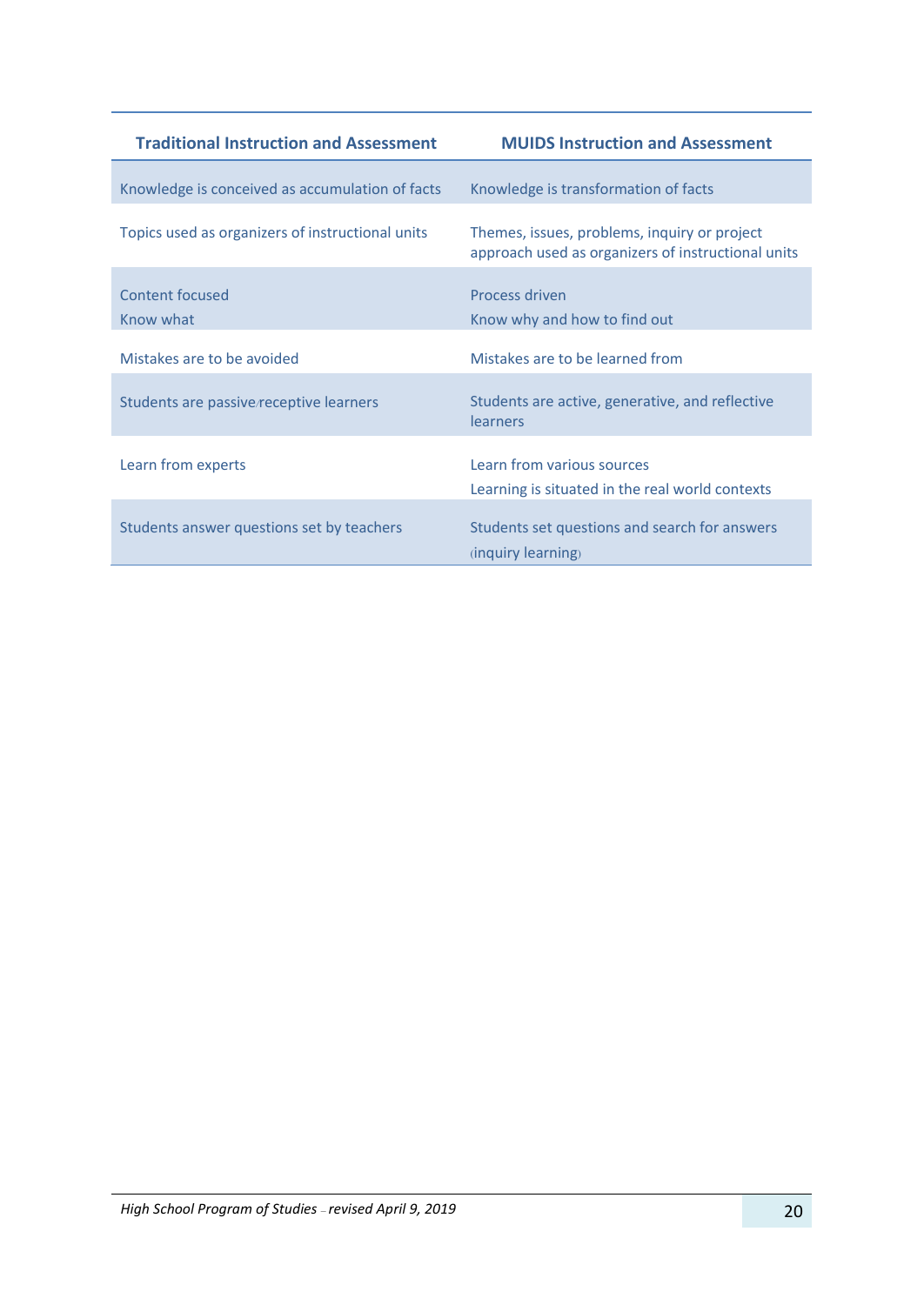# **Curriculum Structure**

|                      | $2018-$ |                           |         |             |       |
|----------------------|---------|---------------------------|---------|-------------|-------|
| Grade 10             | 19      |                           |         |             |       |
|                      |         |                           |         | Recommended | Credi |
| Core Subjects        | Credits | <b>Required Electives</b> | Credits | electives   | ts    |
|                      |         | Computer Technology in    |         |             |       |
| English 10           | 5       | the Modern World          | 3       | Elective    |       |
| Biology              | 4       | <b>Physical Education</b> | ⌒       |             |       |
| Math 10              | 4       | <b>Health Science</b>     |         |             |       |
| World History I      | 3       | Art/Music                 | 3       |             |       |
| Thai Language 10     | າ       |                           |         |             |       |
| Sum Credits:         | 18      |                           | 9       |             | 3     |
| <b>Total Credits</b> | 30      |                           |         |             |       |

|                            | 2019-          |                           |         |             |       |
|----------------------------|----------------|---------------------------|---------|-------------|-------|
| Grade 11                   | 20             |                           |         |             |       |
|                            |                |                           |         | Recommended | Credi |
| Core Subjects              | Credits        | <b>Required Electives</b> | Credits | electives   | ts    |
| English 11                 | 5              | <b>Physical Education</b> | 2       | Elective    | 3     |
| Chemistry/Acc              |                |                           |         |             |       |
| Chem                       | 4              | Capstone                  |         |             |       |
| Physics/Acc Physics        | 4              |                           |         |             |       |
| Math 11                    | 4              |                           |         |             |       |
| World History II           | 3              |                           |         |             |       |
| <b>Thai Social Studies</b> | 2              |                           |         |             |       |
| Thai Language 11           | $\overline{2}$ |                           |         |             |       |
| Sum Credits:               | 24             |                           | 3       |             | 3     |
| <b>Total Credits</b>       | 30             |                           |         |             |       |

|                        | $2020 -$      |                           |         |                  |       |
|------------------------|---------------|---------------------------|---------|------------------|-------|
| Grade 12               | 21            |                           |         |                  |       |
|                        |               |                           |         | Recommended      | Credi |
| Core Subjects          | Credits       | <b>Required Electives</b> | Credits | electives        | ts    |
|                        |               | Physical Education/       |         |                  |       |
| English 12             | 5             | <b>Health Education</b>   | 3       | Elective 1       | 3     |
| AP Calc/Calc/Other     |               |                           |         |                  |       |
| Math                   | 4             | Earth/Space Science       | 3       | Elective 2       | 3     |
|                        |               |                           |         | Elective 3/Study |       |
| Thai Civic Duties      | 2             | Study Hall                | 2       | Hall             | 3     |
| Thai Language 12       | $\mathcal{P}$ |                           |         |                  |       |
|                        |               |                           |         |                  |       |
|                        |               |                           |         |                  |       |
| Sum Credits:           | 13            |                           | 8       |                  | 9     |
| <b>Total Credits</b>   | 30            |                           |         |                  |       |
| <b>Total Number of</b> |               |                           |         |                  |       |

**Credits:** 90

Last modified: Dec. 11, 2018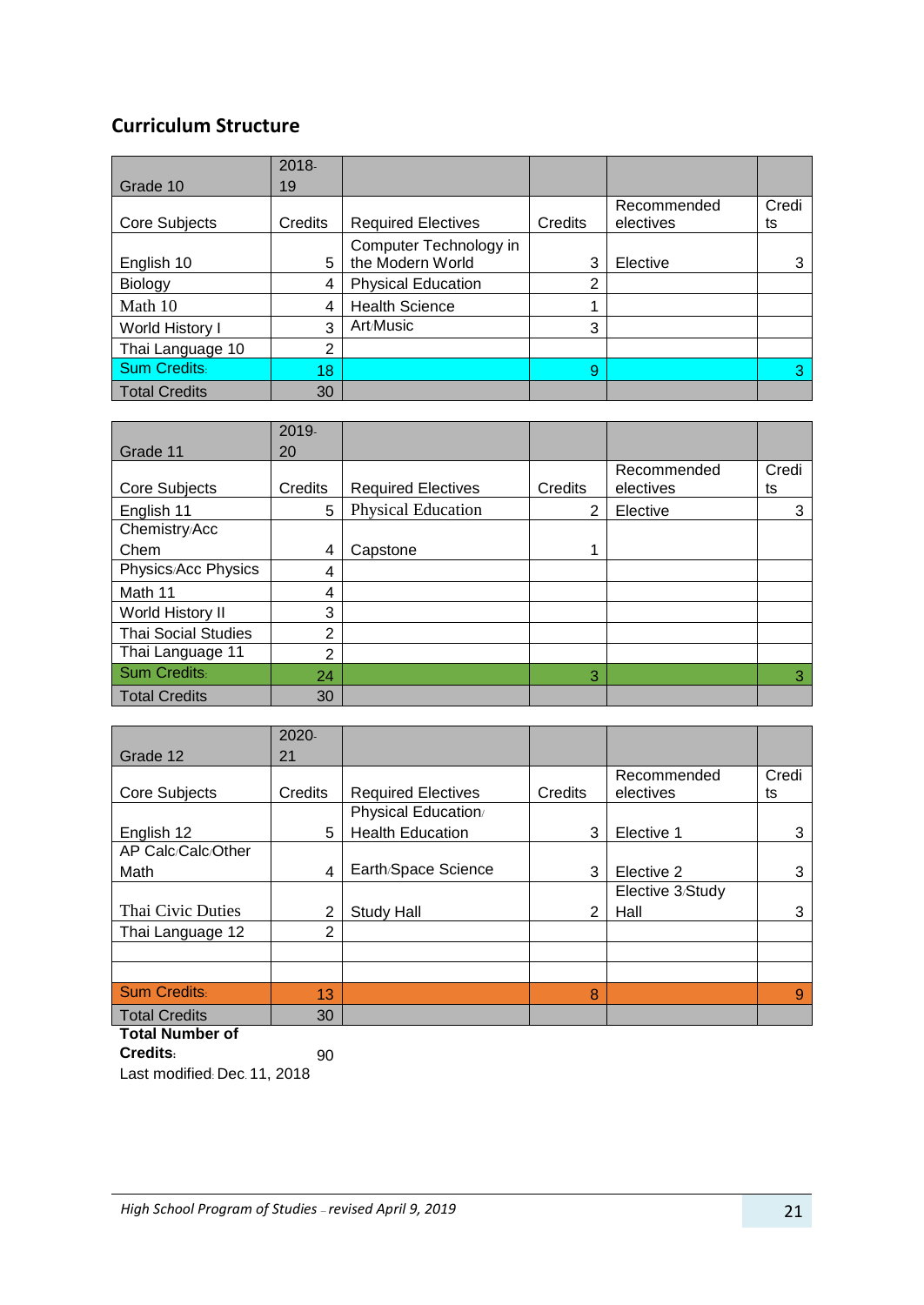#### **Grade Level Placement or Promotion**

Credits are also used to place students. Students who enter or who transfer from other high schools will be placed in the following grade levels according to the credits they have earned:

| <b>Entering Grade Level</b> | Student must have earned from previous school |
|-----------------------------|-----------------------------------------------|
| 10                          | 0 MUIDS credits                               |
| 11                          | 27 MUIDS credits minimum                      |
| 17                          | 54 MUIDS credits minimum                      |

Students who enter MUIDS in the upper grades (grades 11 and 12) must be able to meet all graduation requirements by the time they graduate. Failing to do so may require an additional semester or year.

#### **Credit Awarded upon Early Withdrawal**

Any student in grades 10 to 12 withdrawing from MUIDS before the end of a semester may request to receive credits if the following requirements are fulfilled:

- $\Box$  Credit is granted only for completed semesters
- $\Box$  A written request for early withdrawal is submitted to the School Director at least one month prior to withdrawal.
- $\Box$  Documentation from the parent justifying early withdrawal is submitted to the School Director.
- $\Box$  The student has not exceeded the absence limit for a semester course.
- $\Box$  The student has achieved passing grades of 60% (D) or higher

#### **Standardized Testing**

#### *Required tests:*

TOEFL ITP – All students are required to receive a score of 550 in order to meet graduation requirements. The TOEFL ITP is offered every year during the months of March or April. **This TOEFL score cannot be used for university applications.**

MAP – The MAP test is given twice a year to all students, once in the fall and once in the spring. The MAP is an adaptive test that measures student's skills in reading, language usage, and mathematics. Test data is used within the school and alongside with WASC to measure student's progress in these three areas over the three years they are at MUIDS.

#### *Optional/University Specific Tests:*

SAT I/SAT II – The Scholastic Aptitude Test (SAT) is a standardized test designed for university applications and admittance. The test is scored on a scale of 1600 and tests for both English and mathematical skills. The SAT II is a suite of tests that are more specific to certain areas of study within a university, such as Molecular Biology, Chemistry, Physics, World History, and several language tests. Only some universities require SAT II scores, but almost all universities require SAT I.

ACT – The American College Test (ACT) is another standardized test designed for university applications and admittance. All USA universities and some International universities will take ACT scores instead of SAT I. It is measured on a scale of 1 to 36. The ACT covers four subject areas: English, Mathematics, Reading, and Science.

TOEFL PBT/CBT/IBT – There are three types of TOEFL exams that can be used for university applications and entrance: Paper-based Test, Computer-based Test, and Internet-based Test. The scores for any these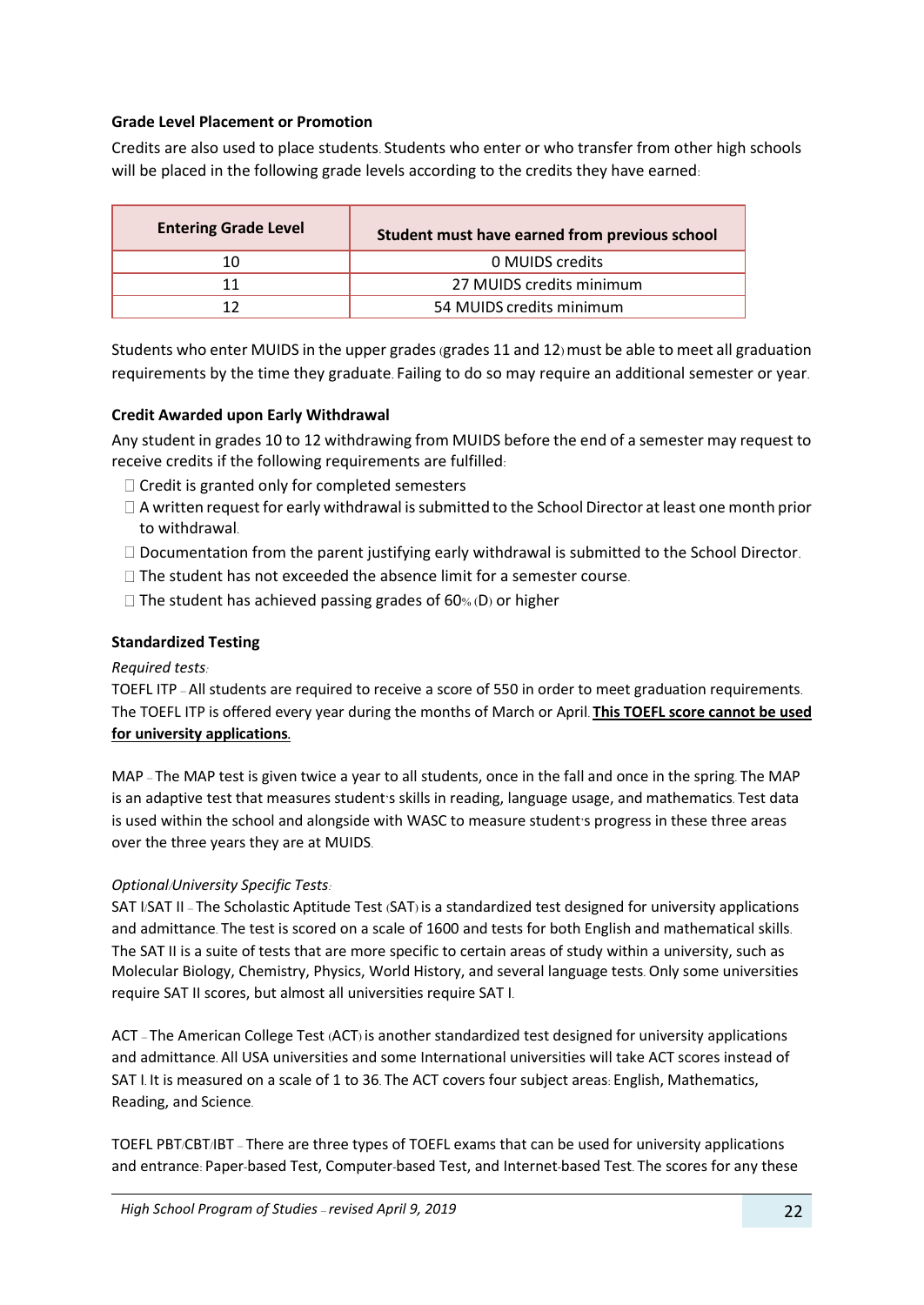tests may also be used to meet the graduation requirements. The scores for these tests to meet graduation requirements are: PBT = 550, CBT = 213, or IBT = 79.

CU Testing Center – There are many tests offered by Chulalongkorn University Testing Center including both English proficiency (CU-TEP) and subject tests which are the CU Academic Aptitude Test (CU-AAT), CU Test of Aptitude in Design (CU-TAD), and CU Aptitude Test for Science (CU-ATS).

TU-GET – This is a test of English language proficiency required for Thammasat University's applications.

SMART I – Scholastic Management Aptitude Requirement Test is required for students who are applying for the Business Management program at Thammasat University in both the Thai and International programs.

O-NET – The Ordinary National Educational Test (O-NET) is required for students who choose to study in Thai language programs, including Central Admission and COTMES. Students can apply by themselves in November, or the school can apply for the students. However, if the student would like the school to apply for them, it is the student's responsibility to inform their counselors before the deadline in August. Students who fail to inform the counselors in time need to apply by themselves in November.

GAT – the General Aptitude Test is required for Central Admission. Students need to apply by themselves.

PAT – the Professional Aptitude Test is also required for Central Admission. However, it depends on each program's requirements. Students need to apply by themselves.

9 Common Subjects Test – This test is required for those students who are applying for COTMES. It is also required for some programs for direct admission.

| Grade | <b>Semester</b> | <b>Activity</b>                                              | <b>Place</b>            |
|-------|-----------------|--------------------------------------------------------------|-------------------------|
| 10    | <b>First</b>    | <b>MAP</b>                                                   | <b>MUIDS</b>            |
|       | Second          | <b>MAP</b>                                                   | <b>MUIDS</b>            |
|       |                 | TOEFL (ITP)                                                  | <b>MUIDS</b>            |
| 11    | First           | <b>MAP</b>                                                   | <b>MUIDS</b>            |
|       |                 | *SAT I, SAT II, ACT                                          | <b>Testing Center</b>   |
|       |                 | *TOEFL (PBT, CBT, IBT), IELTS (academic band)                | <b>Testing Center</b>   |
|       |                 | *CU Tests                                                    | <b>CU</b>               |
|       |                 | *TU-GET, SMART 1                                             | TU                      |
|       | Second          | <b>MAP</b>                                                   | <b>MUIDS</b>            |
|       |                 | TOEFL (ITP)                                                  | <b>MUIDS</b>            |
| 12    | First           | <b>MAP</b>                                                   | <b>MUIDS</b>            |
|       |                 | <b>O-NET</b>                                                 | <b>NIETS</b>            |
|       |                 | GAT/PAT (1 <sup>st</sup> round)                              | <b>NIETS</b>            |
|       |                 | 9 Common Subjects                                            | <b>NIETS</b>            |
|       |                 | Medical Aptitude Test (COTMES)                               | <b>COTMES</b>           |
|       |                 | Students submit Early Graduation Application Form or Early   | <b>Student Services</b> |
|       |                 | Graduation for Central Admission/COTMES and supporting       |                         |
|       |                 | documentation to Counselor.                                  |                         |
|       |                 | Official TOEFL and SAT score reports (for students<br>$\Box$ |                         |
|       |                 | applying for international programs)                         |                         |
|       |                 | Official letter of acceptance into a university (may be<br>П |                         |
|       |                 | submitted later upon receipt)                                |                         |

# **Testing Timeline**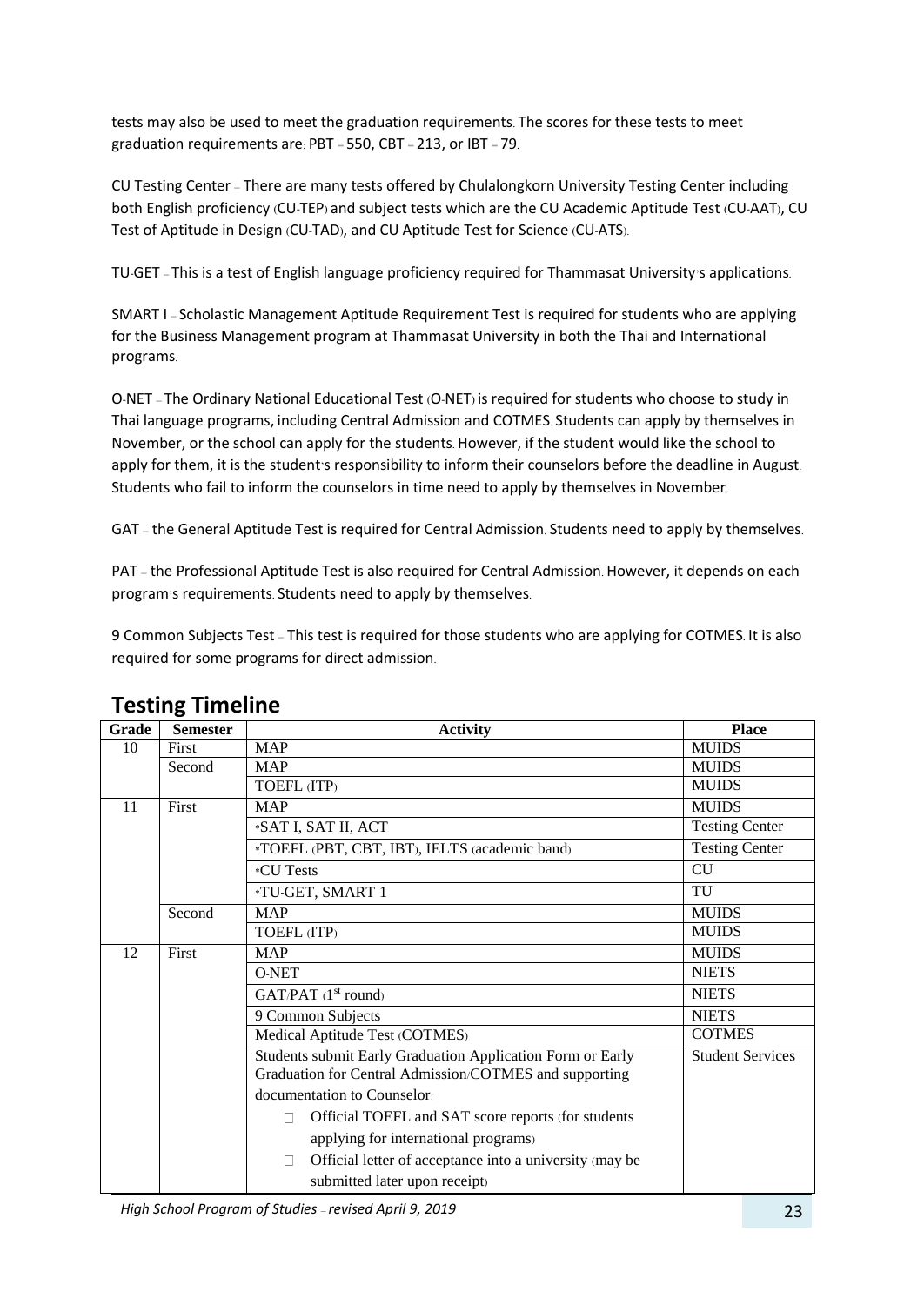|        | GAT/PAT, O-NET, 9 Common Subjects, etc. score reports<br>$\Box$<br>(for COTMES and Central Admission)                                                          |                         |
|--------|----------------------------------------------------------------------------------------------------------------------------------------------------------------|-------------------------|
|        | The form must be signed by the students and the parents.                                                                                                       |                         |
|        | Counselors accepts the application pending receipt of letter of<br>acceptance in November or December                                                          | <b>Student Services</b> |
| Second | <b>MAP</b>                                                                                                                                                     | <b>MUIDS</b>            |
|        | <b>TOEFL (ITP)</b>                                                                                                                                             | <b>MUIDS</b>            |
|        | $GAT/PATH$ ( $2nd$ round)                                                                                                                                      | <b>NIETS</b>            |
|        | Students submit a letter of acceptance from a university to support<br>the Early Graduation Application.                                                       | <b>Student Services</b> |
|        | The counselor will review the application, academic performance,<br>and the supporting documentation before final approval is given by<br>the School Director. | <b>Student Services</b> |
|        | Early graduation, if granted, is for exit upon completion of the $1st$<br>semester or at the end of the 3 <sup>rd</sup> quarter.                               | <b>Student Services</b> |

\* Students can start collecting Standardized Test score for universities applications since they are in grade 11. Most of the score are valid for two years after the test date.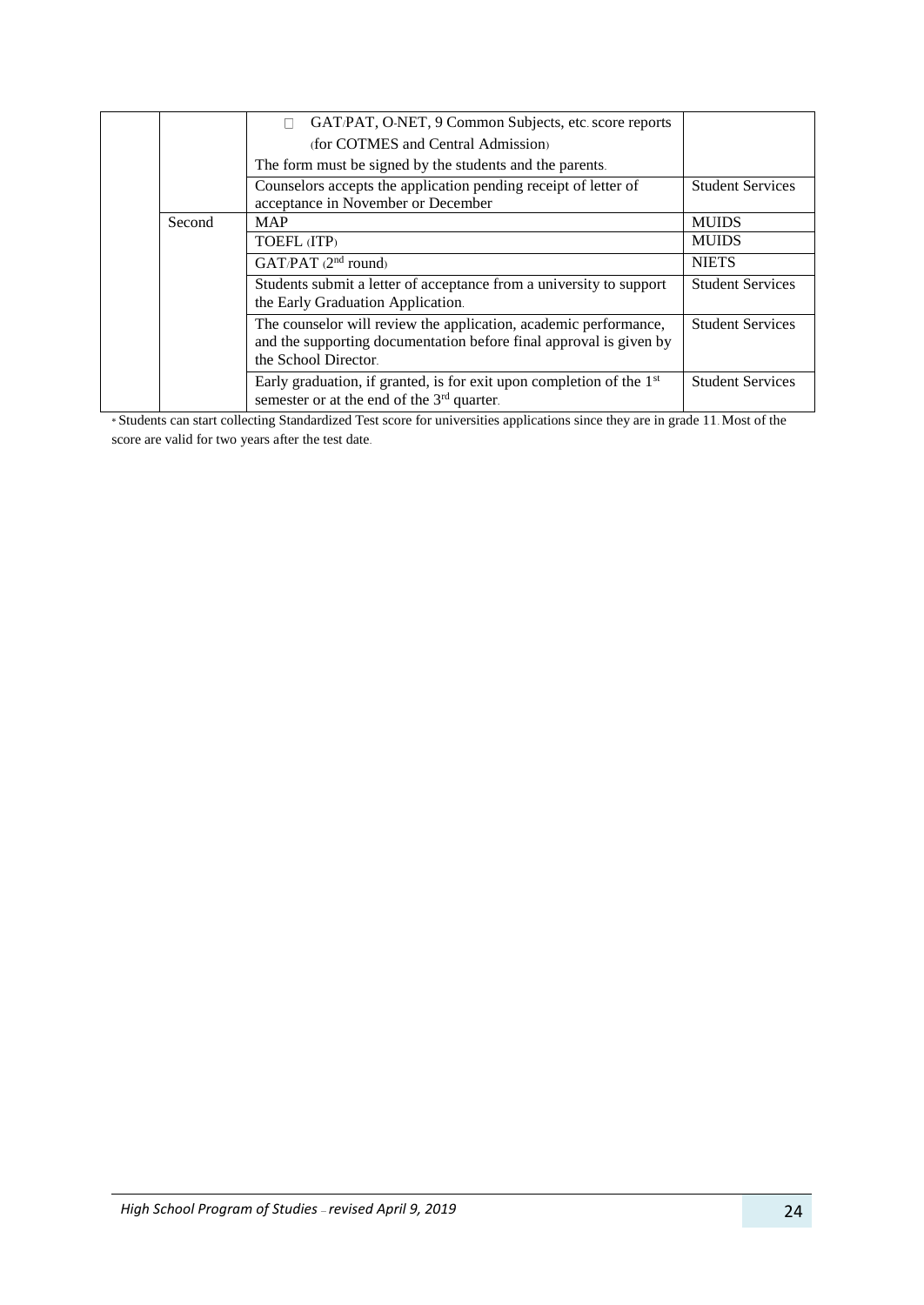# **CO- AND EXTRA-CURRICULAR ACTIVITIES**

<span id="page-24-0"></span>In line with MUIDS objective of providing a holistic education, the school offers an extensive student activities program. The student activities program is designed to:

- Complement and enrich the academic program
- Provide venues for further development of the Schoolwide Learner Outcomes
- Meet the needs and interests of students that are not provided for by the curricular program

MUIDS student activities may be organized in the form of sports, clubs, community services, and projects, classified as:

1. Extra-curricular activities which are not directly linked to the academic subjects but are essential to the development of special talents, creative and technical skills, the development of services and social responsibility, and the development of leadership qualities. Examples of extra-curricular activities include but are not limited to Student Council, Model United Nations, etc.

2. Sport Programs offering diverse selection of sports to interest students and athletes. MUIDS athletes will participate in Thai school athletic tournaments as well as international school athletic tournaments within and outside the country.

All student activities must be sponsored by a teacher and approved by the administration The school's clubs, tutoring, credit recovery, and make-up classes are held during Period 7 as well as a few other times. A complete list of clubs can be found in Appendix 2. Tutoring is offered during Period 7 at the teacher's convenience per student request. Credit recovery and make-up classes can be offered during Period 7 and after school if needed.

#### *Week Without Walls*

Every year during Quarter 4, students and teachers will spend a week of school outside of the classroom learning in a non-conventional environment. Activities included in past WWW trips included planting Mangroves and performing physics calculations at Vananava waterpark in Hua Hin. This one week trip always takes place outside the city of Bangkok. Students will earn community service and learner development hours depending on the program for that year.

#### *Sports*

As well as the numerous offerings of sport clubs, MUIDS will also host two school-wide sports days a year. MUIDS will also host sports events inviting other schools in Bangkok to compete.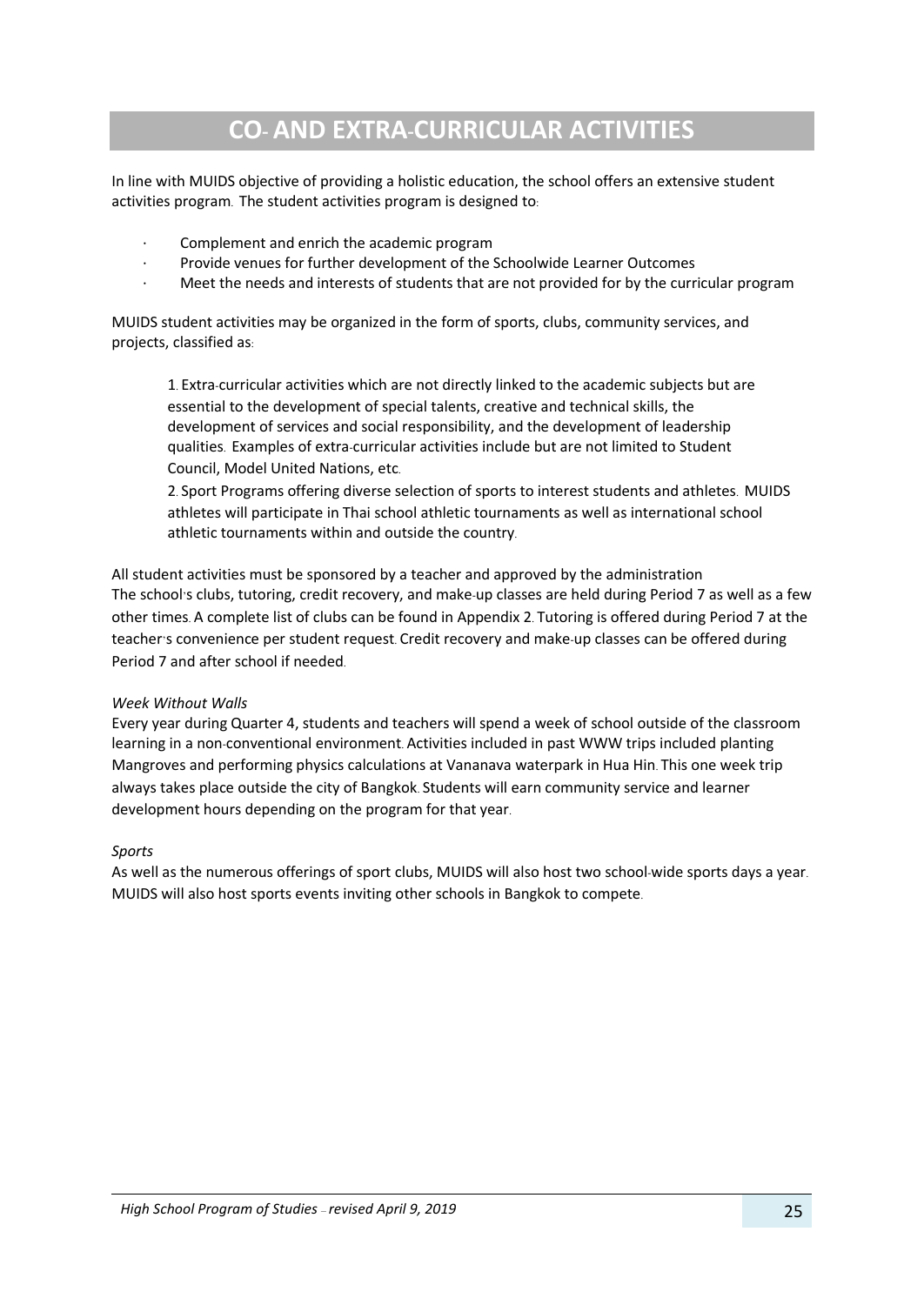# **BELL SCHEDULE**

# Regular Bell Schedule

| $7:30-8:25$    | Period 1               |
|----------------|------------------------|
| 8:25-8:45      | Homeroom (in Period 1) |
| 8:50-9:45      | Period 2               |
| 9:45-10:05     | <b>Break</b>           |
| 10:10-11:05    | Period 3               |
| 11:05 12:00    | <b>Early Lunch</b>     |
| 12:05-1:00     | Period 4               |
| 11:10-12:05    | Period 4               |
| $12.05 - 1.00$ | Late Lunch             |
|                |                        |
| $1:05-2:00$    | Period 5               |
| 2:05-3:00      | Period 6               |

# Wednesday Schedule

| 7:15.7:55       | <b>Teacher Time</b> |
|-----------------|---------------------|
| 8:00-8:55       | Period 1            |
| 9:00-9:55       | Period 2            |
| 9:55-10:15      | <b>Break</b>        |
| 10:20-11:15     | Period 3            |
| $11.15 - 12.10$ | <b>Early Lunch</b>  |
|                 |                     |
| $12:15-1:10$    | Period 4            |
| $11.20 - 12.15$ | Period 4            |
| $12:15-1:10$    | Late Lunch          |
| $1:15-2:10$     | Period 5            |
| $2:15-3:10$     | Period 6            |
| $3:15-4:00$     | Period 7            |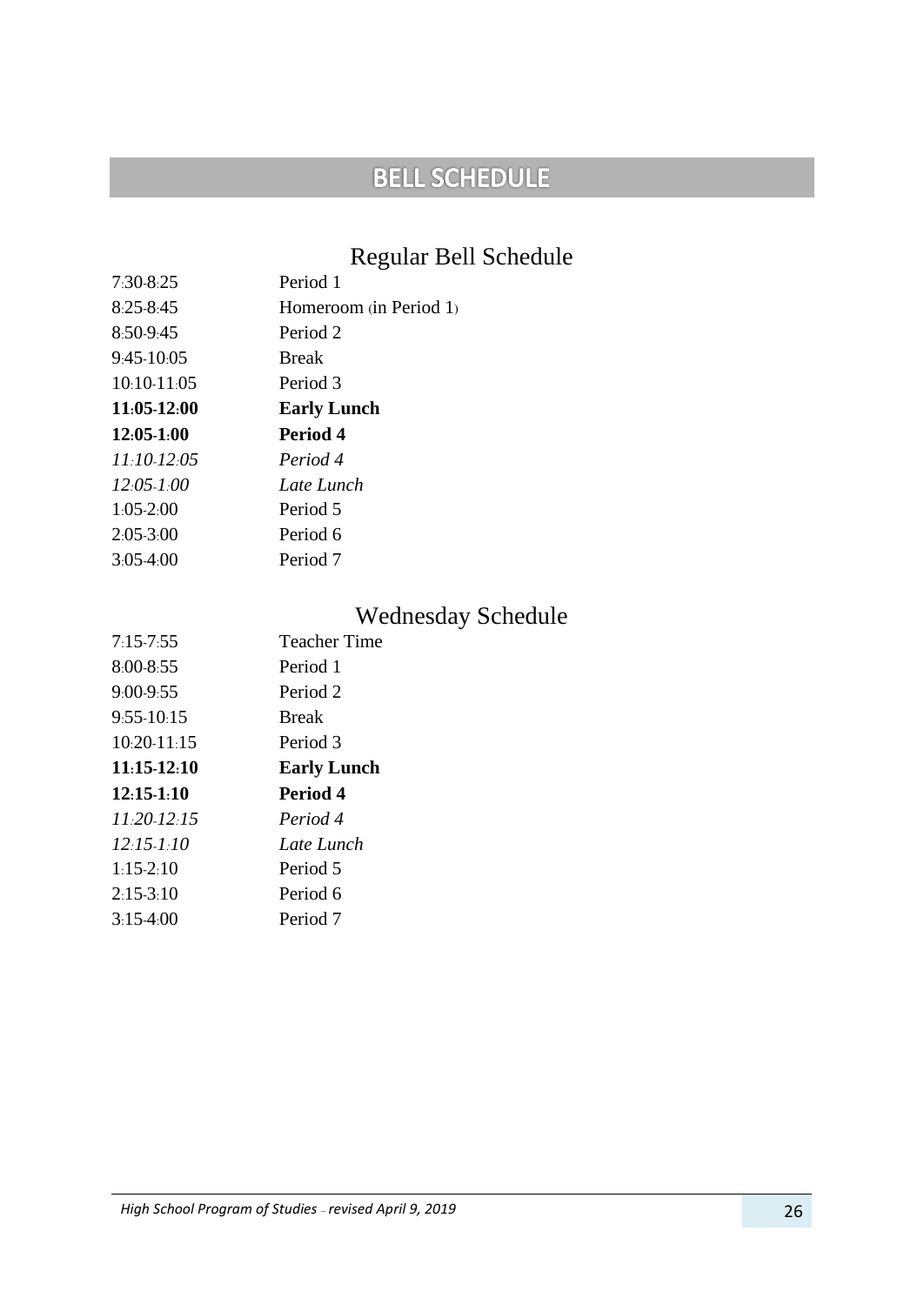# **COURSE DESCRIPTIONS**

# **MODERN LANGUAGES DEPARTMENT**

<span id="page-26-1"></span><span id="page-26-0"></span>The English courses are designed to encourage an interest in various forms of quality literature and writing. The aims of the English program are to

- 1. Enable students to communicate effectively through the development of wellorganized thought processes and by improving their oral and written composition
- 2. Develop students' English competence to enable them to meet the MUIDS Content Standards of English and obtain the required TOEFL and SAT English scores

#### **Standards and Benchmarks**

#### 1.0 **Reading: Word Analysis and Vocabulary Development**

Students apply their knowledge of word origins to determine the meaning of new words encountered in reading materials and use those words correctly**.**

- a**)** Distinguish between the denotative and connotative meanings of words
- b**)** Identify and use the literal and figurative meanings of words
- c**)** Apply knowledge of affixes to draw inferences concerning the meaning of scientific, social science, and mathematical terminology
- d**)** Discern the meaning of analogies; i**.**e**.** analyzing specific comparisons as well as relationships and inferences

#### **2.0 Reading: Comprehension**

Students read and understand grade**-**level**-**appropriate material**.** They analyze the organization and development of ideas**.**

- a**)** Prepare a bibliography of reference materials for a report
- b**)** Generate relevant questions about readings
- c**)** Synthesize the content from several sources dealing with a single issue; paraphrase the ideas to demonstrate comprehension
- d**)** Extend ideas presented in sources through analysis, evaluation, and elaboration
- e**)** Evaluate the credibility of an author**'**s argument, the comprehensiveness of evidence, and the way in which the author**'**s intent affects the structure and tone of the text
- f**)** Compare and contrast the presentation of similar themes or topics across reading selections to explain how the authors present the theme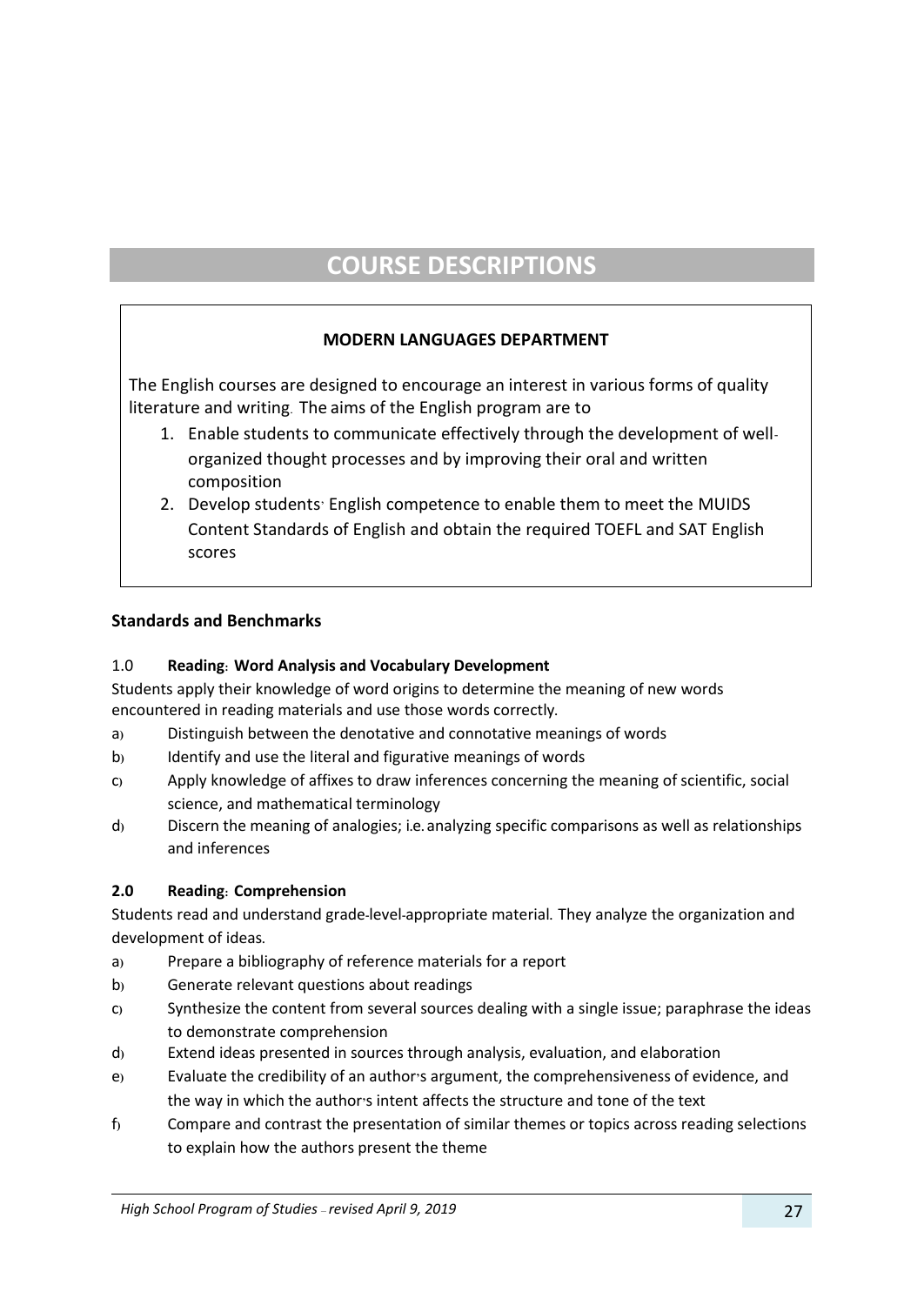- g**)** Analyze interactions between main and subordinate characters in a literary text **(**e**.**g**.** internal and external conflicts, motivations, relationships, influences**)** and explain the way those interactions affect the plot
- h**)** Determine characters**'** traits by what the characters say and how they behave
- i**)** Explain the significance and appeal of various literary devices**(**e**.**g**.** irony, figurative language, imagery, allegory, and symbolism**)**

## 3.0 **Writing: Strategies**

Students develop their knowledge and skills through the stages of the writing process**.** They write coherent and focused essays that convey a well**-**defined perspective and tightly reasoned argument**.**  The writing demonstrates students**'** awareness of the audience and purpose**.** 

- a**)** Establish a thesis statement that conveys a clear focus; organize the writing to fulfill the premise of the thesis statement
- b**)** Use precise language, action verbs, sensory details and appropriate modifiers
- c**)** Develop the main ideas and synthesize information from multiple sources to support the main ideas
- d**)** Integrate quotations and citations into a written text
- e**)** Use appropriate conventions for documentation in the text, notes, and bibliography
- f**)** Design and publish documents by using publishing software and graphic programs
- g**)** Revise writing to improve the logic and coherence of the essay, the precision of word choice, and the tone by taking into consideration the audience, purpose, and the formality of the context

#### 4.0 **Writing: Genres and Their Characteristics**

Students write narrative, expository, persuasive, and descriptive essays to produce texts of at least 1,000 words each**.** Student writing demonstrates a command of standard English**.**

- 4**.**1 Write biographical or autobiographical narratives or short stories
- a**)** Relate a sequence of events and communicate the significance of the events to the audience
- b**)** Locate scenes and incidents in specific places
- c**)** Describe with concrete sensory details the sights, sounds, and smells of a scene and the specific actions, movements, gestures, and feelings of the characters
- d**)** Make effective use of descriptions of appearance, images, and sensory details
- 4**.**2 Write responses to literature
- a**)** Demonstrate a grasp of the significant ideas of literary works
- b**)** Support important ideas and viewpoints through accurate and detailed references to the text or to other works
- c**)** Identify the impact of literary devices
- 4**.**3Write expository compositions, including analytical essays and research reports
- a**)** Provide evidence in support of a thesis and related claims, including information on all relevant perspectives
- b**)** Convey information and ideas from primary and secondary sources accurately and coherently
- c**)** Include visual aids by employing appropriate technology to organize and record information on charts, maps, and graphs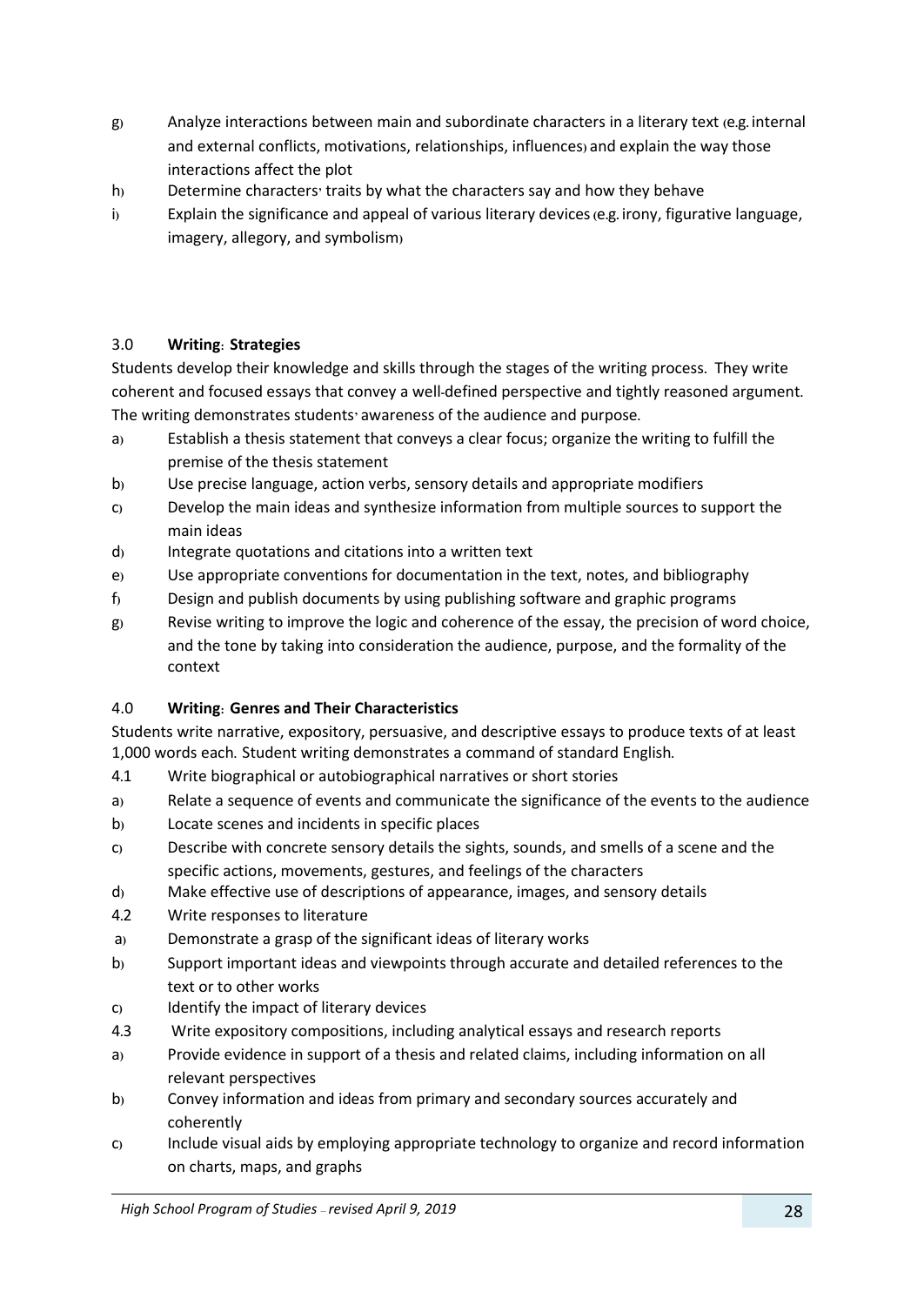4**.**4 Write persuasive compositions

- a**)** Structure ideas and arguments in a logical manner
- b**)** Clarify and defend positions with precise and relevant evidence, including facts, expert opinions, and quotations
- c**)** Address readers**'** concerns and expectations
- 4**.**5 Write job applications and resumes
- a**)** Provide clear and purposeful information and address the intended audience appropriately
- b**)** Use appropriate vocabulary and tone to highlight central ideas
- c**)** Follow a conventional style with page format, font, and spacing that contribute to the document**'**s readability and impact

4**.**6 Write reports

- a**)** Report information and convey ideas logically and correctly
- b**)** Offer detailed and accurate specifications
- c**)** Include definition, and examples to aid comprehension
- d**)** Anticipate reader**'**s problems, and potential misunderstanding

#### **5.0 Language Conventions**

Students write and speak with a command of standard English conventions 5**.**1 Grammar and Mechanics of Writing

- a**)** Identify and correctly use clauses **(**e**.**g**.**, main and subordinate**)**, phrases **(**e**.**g**.**, gerund, infinitive, and participial**)**, and mechanics of punctuation **(**e**.**g**.**, semicolons, colons, ellipses, hyphens**)**
- b**)** Understand sentence construction **(**e**.**g**.** parallel structure, subordination, proper placement of modifiers**)** and proper English usage **(**e**.**g**.**, consistency of verb tenses**)**
- c**)** Produce legible work that shows accurate English usage, correct spelling, punctuation, and capitalization
- d**)** Use direct quotations, in**-**text citations, and paraphrasing with appropriate citations

#### 6.0 **Listening and Speaking**

Students formulate opinions about oral communication**.** They deliver focused and coherent presentations of their own that convey clear and distinct perspectives and solid reasoning**.** They use gestures, tone, and vocabulary tailored to the audience and purpose**.**

- a**)** Formulate judgments about the ideas under discussion and support those judgments with convincing evidence
- b**)** Organize content and use organizational language **(**e**.**g**.**, introduction, transitions, body, and conclusion**)**
- c**)** Support arguments with literary quotations, anecdotes, statistics, and references
- d**)** Use props, visual aids, graphs, and electronic media to improve presentations
- e**)** Choose effective verbal and nonverbal techniques **(**e**.**g**.**, voice, gestures, eye contact**)** for presentation

# **English 10**

# *Full year - 60 minutes every day: 5 credits*

This integrated language learning course focuses primarily on selected non-fiction texts with introductions to thematic fiction reading and writing. Students will read, understand and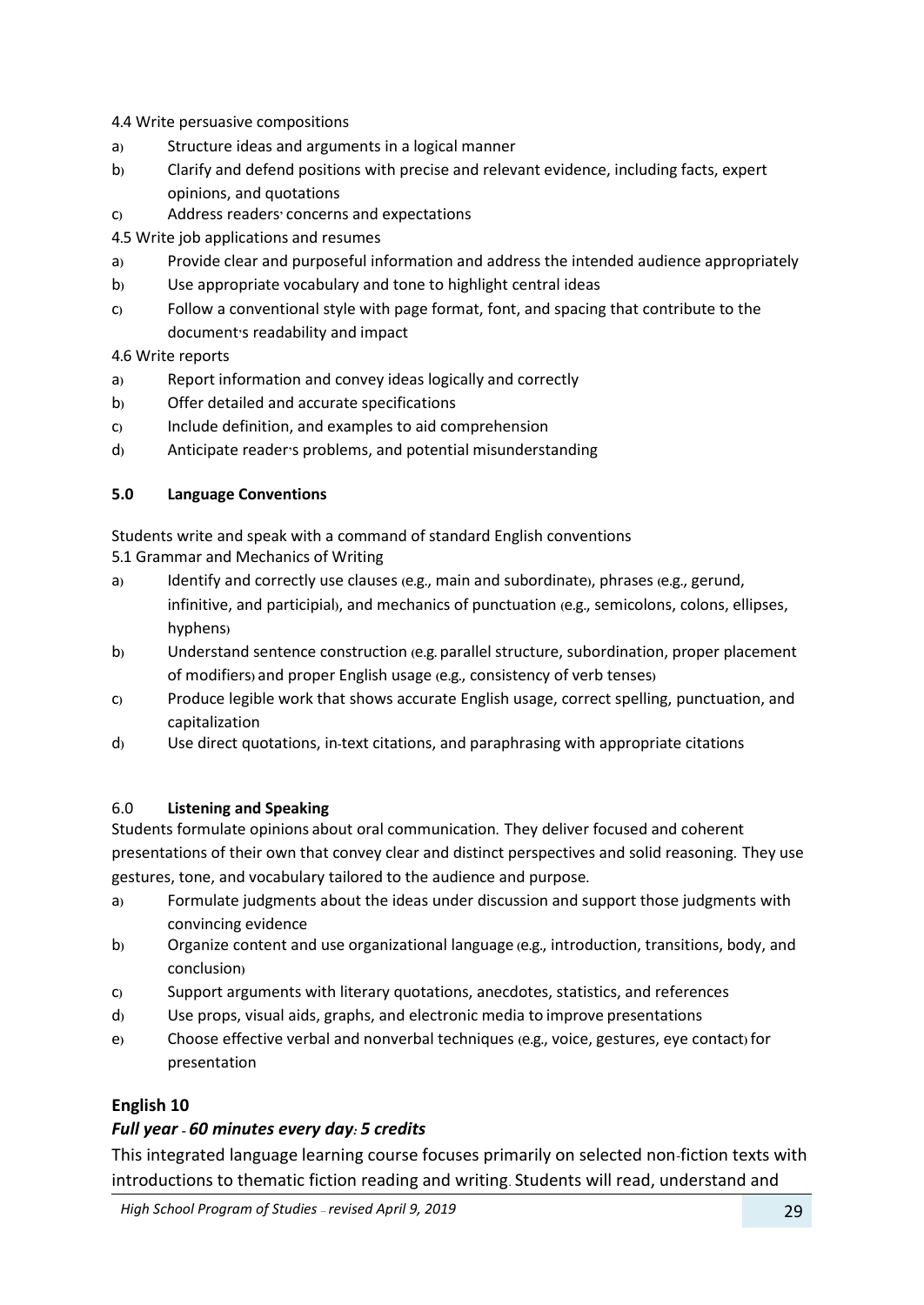write samples of short stories, speeches, news articles, drama scripts, academic research reports, and poems. At the end of each unit, students are required to complete performance-based tasks based on rubrics.

## **English 11**

## *Full year - 60 minutes every day: 5 credits*

This course will focus on reading various forms of literature, including short stories, novels, poetry and non- fiction texts, with an emphasis on comprehension and critical analysis. Students will learn different literary devices, and will be expected to recognize them and explain their importance in the texts they have read. Additionally, students will demonstrate understanding of concepts through discussions and different presentations and projects, both individually and in groups. Students will improve their writing skills by regularly composing essays on a variety of topics, as well as keeping a journal. Students will be expected to use correct grammatical conventions, and to develop an individual style in their writing and speaking. Throughout, critical and creative thinking will be emphasized, and students will be expected to approach topics in different ways.

## **English 12**

## *Full year - 60 minutes every day: 5 credits*

The purpose of this class is to help students increase their confidence and proficiency in English. This class will help students improve their writing, speaking, reading, and critical thinking abilities. This will be achieved with units on drama, short stories, non-fiction, and a research project. As graduating seniors, this is their opportunity to fine-tune the skills they have acquired at MUIDS, and to prepare for life after high school. English will prepare them for university and give them an advantage in their future careers. But more importantly, English will give them the freedom to travel the world, connect with more people, and express themselves more fully.

#### **AP English Literature and Composition**

#### *Full year-60 minutes every day: 5 credits*

This is a college-level English class that serves as a replacement for the regular Grade 12 English class at MUIDS. It is equivalent to a semester-long introduction to literature course in university. The class aims to help students become better skilled readers and writers by reading fiction, drama, and poetry as well as by writing various kinds of literary analysis essays. Students will develop a wider vocabulary and an effective use of rhetoric as a result. The class is also intended to prepare students for the AP Exam at the end of the year. College credit may be earned depending on the college and program to which the student applies. Grading is on a 5-point scale.

*NOTES: Fees for exam and extra resources may be required. Students apply for enrollment in the spring to begin the class in August. Enrollment is subject to academic requirements, submission of the AP agreement, and availability of seats.*

#### **Electives:**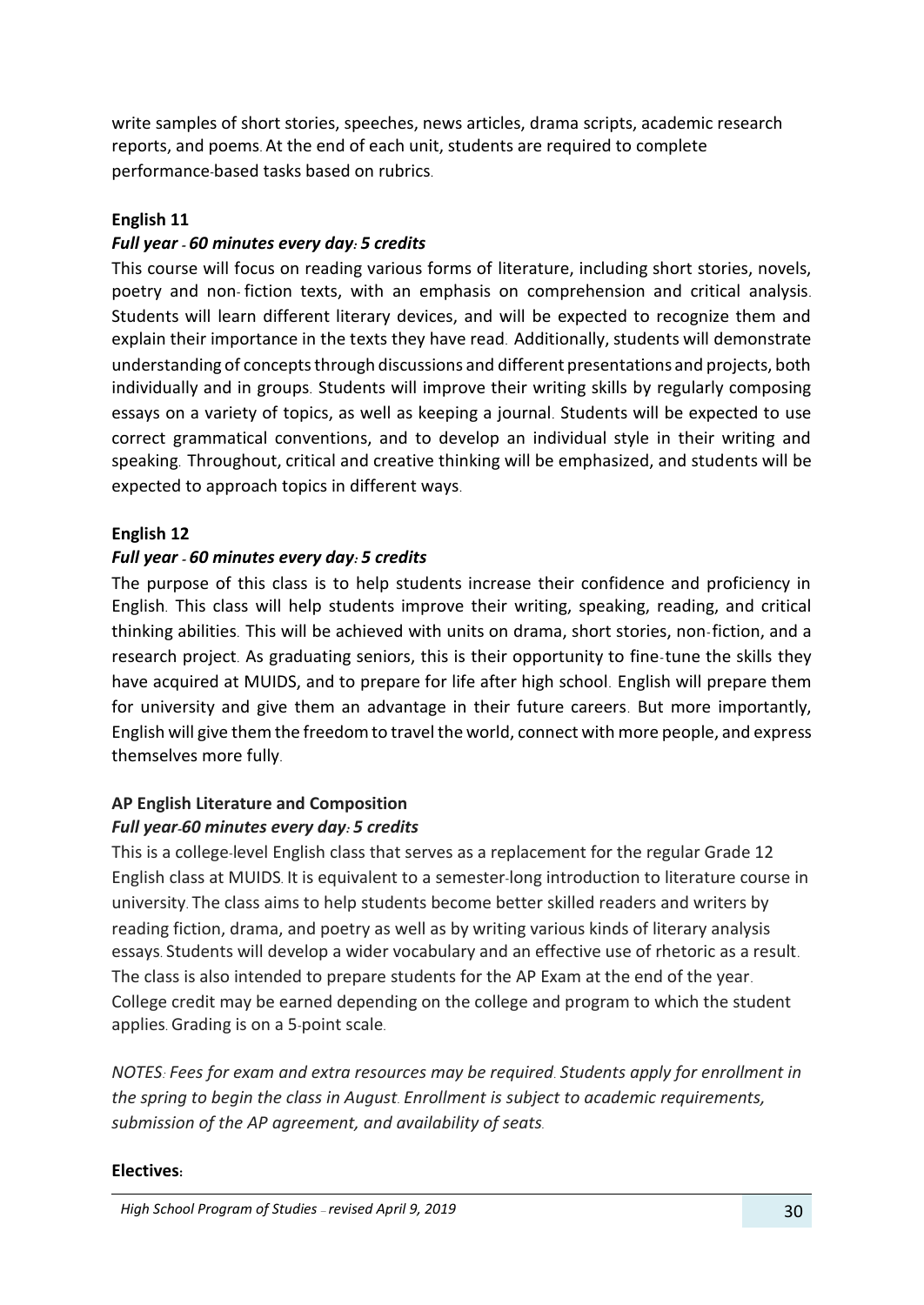#### **Mandarin 1**

3 out of 5 Days; 3 Credits

This is a beginner level course. The course aims to develop the four language skills: listening, speaking, reading and writing. Instruction focuses on pronunciation in the Chinese language. Students will develop approximately 150-300 vocabulary and common expressions.

#### **Mandarin 2**

3 out of 5 days; 3 Credits

This is a basic to intermediate level course. The course aims to develop the four language skills: listening, speaking, reading and writing. Instruction focuses on interactive communication in the Chinese language. Students will develop approximately 300-500 vocabulary and common expressions through interactive communication. Students will have opportunities to practice appropriate manners and etiquette in various contexts.

Mandarin 1 is a prerequisite to this course.

#### **Mandarin 3\***

**Prerequisite:** Completed Mandarin II, or passed exam and interview with Mandarin Teacher

3 out of 5 Days; 3 Credits

This is an intermediate level course. The course aims to expand students' listening and speaking ability in handling everyday situations while developing reading and writing skills with more complex texts. Students are expected to be able to engage in basic daily conversation, read simple texts as well as write for daily needs. Accurate tones and pronunciation are expected.

#### **SOCIAL SCIENCE DEPARTMENT**

The Social Science courses are designed to develop

- $\Box$  Chronological and spatial thinking
- $\Box$  An understanding of current world issues and relating them to their historical, geographical, political, economic, and cultural contexts
- $\Box$  A deeper understanding of oneself and others; how one feels, thinks, acts, and reacts to certain stimuli

#### **Standards and Benchmarks**

#### **Social Sciences 10: World History**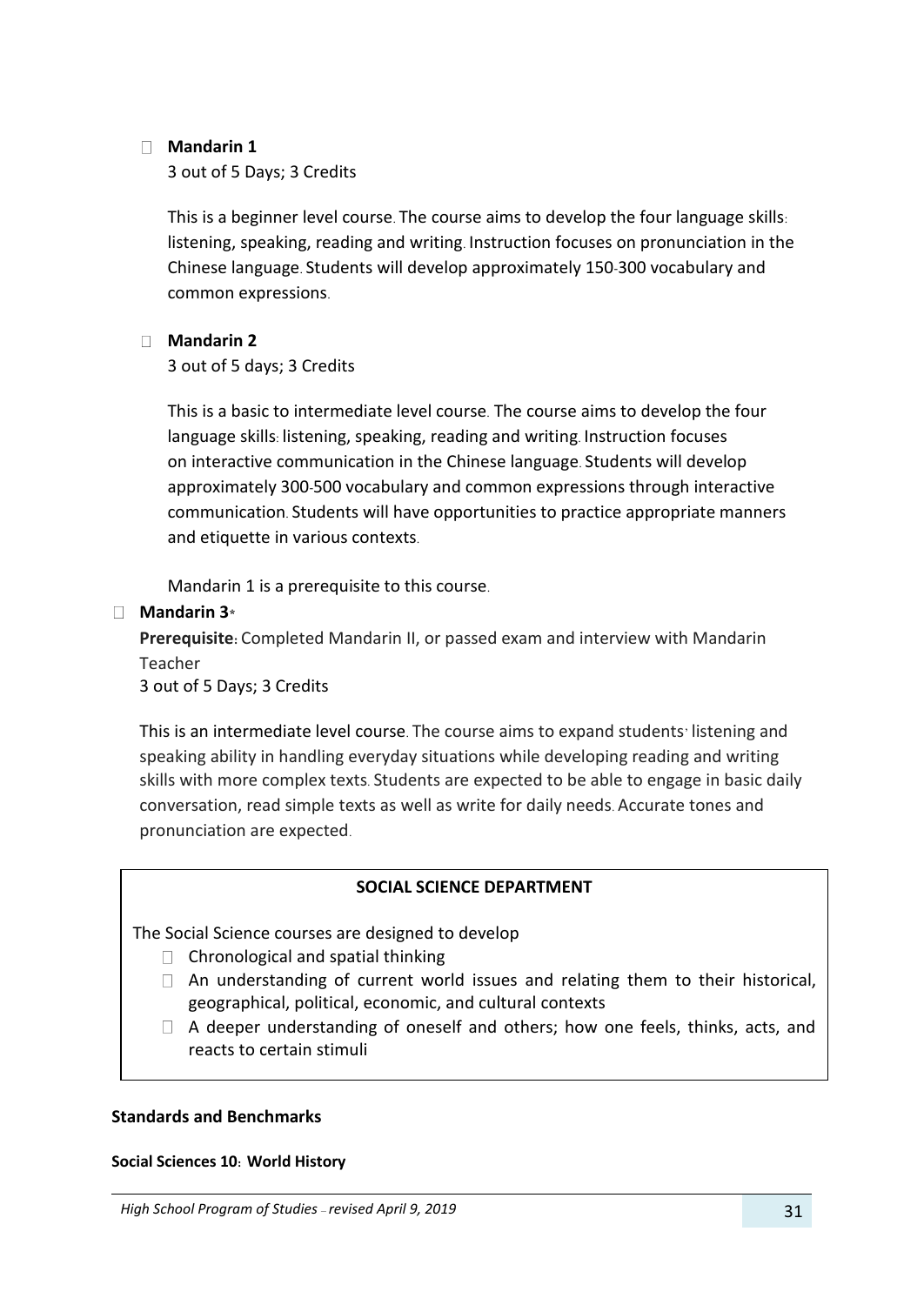Students in Grade Ten will study major turning points that shaped the modern world, from the late eighteenth century through the present, including the causes and courses of the two world wars**.**  They will trace the historical roots of current world issues**.**

1.0 Understand and analyze causes and ideas that have shaped events in history

- a**)** Explain how the ideology of the French Revolution and their enduring effects worldwide
- b**)** Analyze the effects of the Industrial Revolution in England and France
- c**)** Analyze patterns of global change in the era of New Imperialism in Southeast Asia, China, and India
- d**)** Analyze the causes, course, and effects of World War I
- e**)** Explain the rise of totalitarian governments **(**the Russian Revolution, Fascist, and Communist**)**  after World War II
- f**)** Analyze the causes, course, and consequences of World War II
- g**)** Describe the internal developments in the Post World**-**War II world**.**
- 2.0 Use the historical method of inquiry to ask questions, evaluate primary and secondary sources, critically analyze and interpret data, and develop interpretations defended by evidence**.**
- a**)** Evaluate a historical source for point of view and historical context
- b**)** Gather and analyze historical information, including contradictory data, from a variety of primary and secondary sources, including sources located on the internet, to support or reject hypotheses
- c**)** Construct and defend a written historical argument using relevant primary and secondary sources as evidence
- d**)** Differentiate between facts and historical interpretations, recognizing that a historian**'**s narrative reflects his or her judgment about the significance of particular facts

#### **Social Sciences 11: Asian Studies: History, Culture, and Geography**

Students in Grade Eleven will analyze instances of nation**-**building in the contemporary world in East and Southeast Asia**.**

- 1.0 Apply a spatial perspective to understand the interrelationships of people, places, and the environment
- a**)** Describe the natural features, resources, population, and culture of East and Southeast Asia
- b**)** Understand the impact of geography in the development of East and Southeast Asia
- c**)** Gather data, make inferences, and draw conclusions from maps and other visual representations

2**.**0 Use the historical method of inquiry to ask questions, evaluate primary and secondary sources, critically analyze and interpret data, and develop interpretations defended by evidence

- a**)** Investigate causes and effects of significant events in East and Southeast Asia history**.** Topics include, but not limited to, diffusion of religion, imperialism, and nationalism
- b**)** Evaluate the influences of China and India over Southeast Asian countries from past to present; e**.**g**.** in the realms of politics, social hierarchy, religious beliefs, economics, etc**.**

3**.**0 Understand human interaction with the environment**.**

- a**)** Analyze the challenges in the East and Southeast Asian countries, including their geopolitical, cultural, and economic significance and the international relationships in which they are involved
- b**)** Explain how the uneven distribution of resources in the world has led to conflict, competition, and cooperation among nations, regions, and cultural groups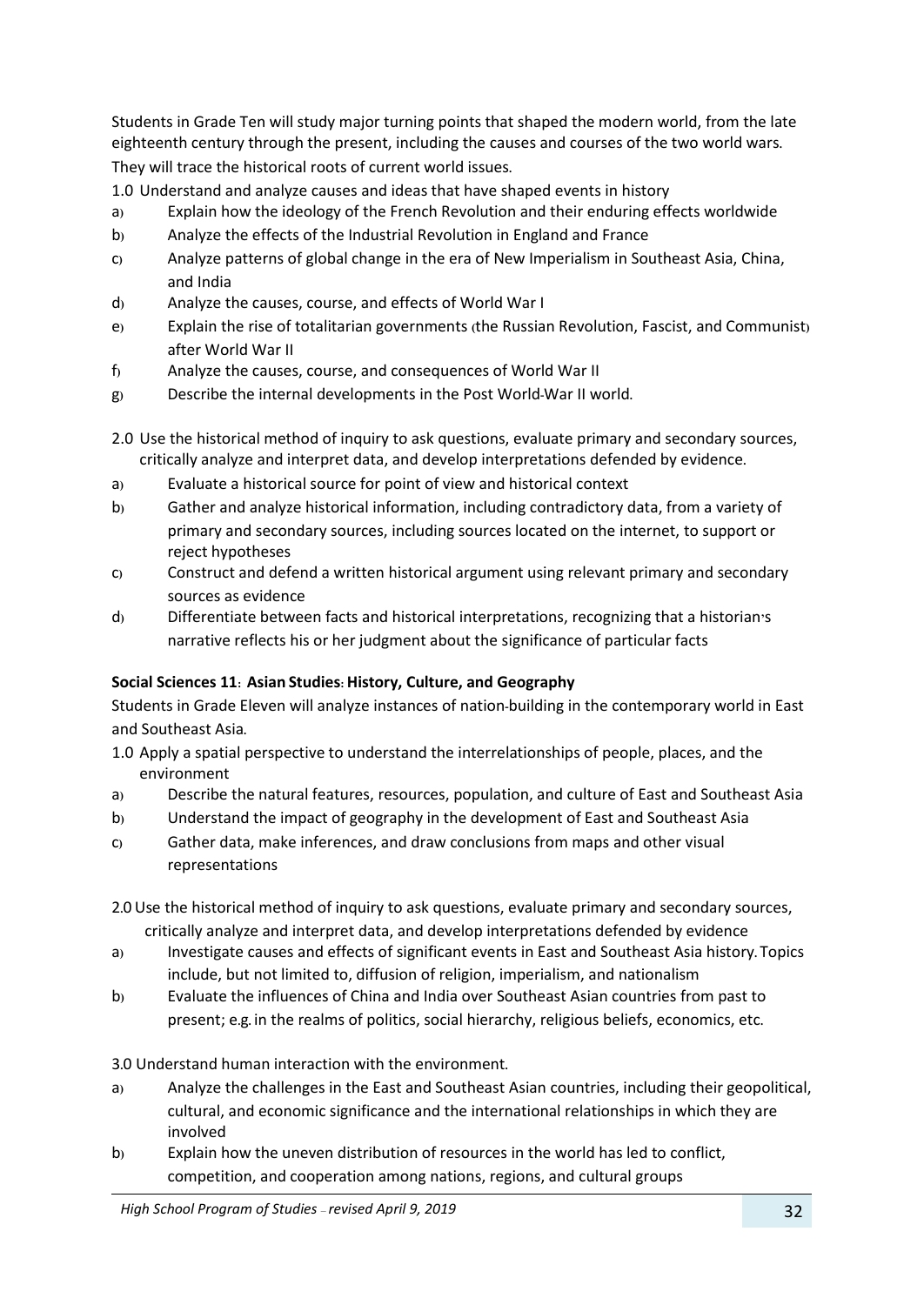#### **Social Science 10**: **World History and Geography**

#### *Full year –60 minutes 3 in 5 days: 3 credits*

This course will work not only on developing student's knowledge of their place in human history, but to place the existence of the human species within a universal perspective. The course begins by briefly exploring the origins of the universe, galaxies, and our solar system, and placing the origins of the human race into that narrative. The content of this course is divided into 4 Units: PreHistory and the Origins of the Human Species; The Neolithic Revolution and Classical Civilizations; The Medieval Period and Cultural Exchange; and The PreModern Period and Global Commerce. Throughout thecourse, certain academic skills will be emphasized through projects, essays, and groupwork. These academic skills include: interpretation of maps and graphs, proper research protocols, writing (through essays), listening and speaking (through presentations).

#### **Social Science 11: World History & Geography II**

#### *Full year –60 minutes 3 in 5 days: 3 credit***s**

This course will serve as an introduction to the history of the modern world. This course is part two in a two-course sequence which will span the length of human history. It will begin where the World History and Geography I course left off, with the origin of the modern period (16th Century). The content of this course is divided into 4 Units: Origins of the Modern Age; Nationalism and the Industrial Age; Global Conflict in the Twentieth Century; and the PostCold War World. This course will build on specific academic skills which will continue to be emphasized through projects, essays, and groupwork. These academic skills include: interpretation of maps and graphs, proper research protocols, writing (through essays), listening and speaking (through presentations). Students will also expand their critical thinking and problem solving skills.

#### **Electives:**

**Introduction to Business** 3 days out of 5; 3 credits

> This course introduces students to the world of business. Students will develop an understanding of the functions of business, marketing, information and communication technology, human resources, production, and of the importance of ethics and social responsibility. There will also be exploration of the various forms of business ownership, as well as an examination of the role of business in the economy and society. This course builds a foundation for further studies in business and helps students develop the business knowledge and skills they will need in their everyday lives.

# **Introduction to Accounting**

3 out of 5 days; 3 Credits

This course will introduce students to accounting concepts and practices. They will learn about double entry bookkeeping and how to prepare financial records and statements. Students will also examine the role of accountants in the modern world. By the end of the course students will be able to understand and prepare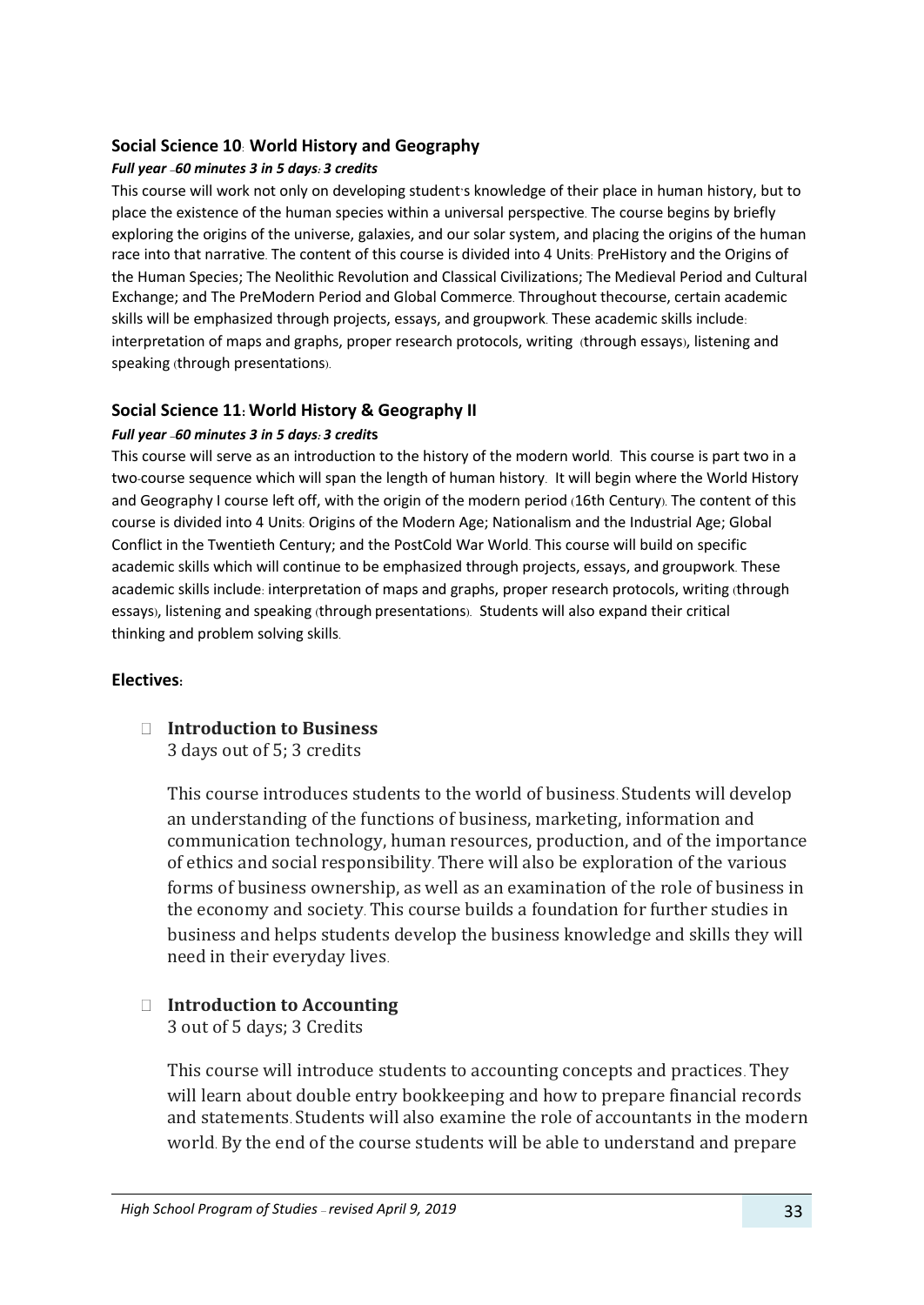complete Financial Statements for a modern small business. This course cannot be repeated if it was taken in Grade 10.

# **Introduction to Economics**

3 out of 5 days; 3 Credits

This class will provide a sweeping approach to the major theories of economics and the use of these theories for real-world applications. This will focus on developing research, data analysis, and critical thinking skills which can be used across the curriculum. We will utilize a project-based approach where students not only learn about economics but apply their understandings to solving a range of teacher and student-generated problems. The class will also allow the students to begin developing the thinking skills necessary for a future in business, entrepreneurship, and investment. This course cannot be repeated if it was taken in Grade 10.

# **Marketing and Advertising**

3 out of 5 days; 3 Credits

This course will introduce students to the fundamental concepts, principles, and basic skills of marketing, sales, and business management. Instruction will focus on market types, 4 P marketing mix strategies: Product, Price, Place and Promotion, market analysis, consumer behavior, CSR, and Advertising fundamentals. The students will complete a wide variety of assignments and projects at an introductory level such as Branding Research, Packaging Design Research, Socially Responsible projects, Loyalty Programs, Business case studies, E-commerce, Posters, and Commercial Design. These assignments and projects are designed to help students master the skills and techniques of basic marketing. Other relevant references such as reading materials from current magazines and newspapers, movies, and other media will also be used throughout this course.

#### **Skills for Leadership and Management**   $\mathbf{r}$  .

3 out of 5 days; 3 Credits

This course will introduce students to the fundamentals of management, planning, organizing, leading, and controlling. The basic concepts of management for high school level will be provided in both concepts and practical terms such as knowledge management, decision making, teamwork, motivating for performances, communicating, leadership, change management, and managing technologies and innovation. This includes basic skills such as MS Word, MS Excel, PowerPoint presentations, and basic Photoshop, all of which are currently considered as important skills to work in several types of school projects and in the future.

# **Introduction to Social Psychology**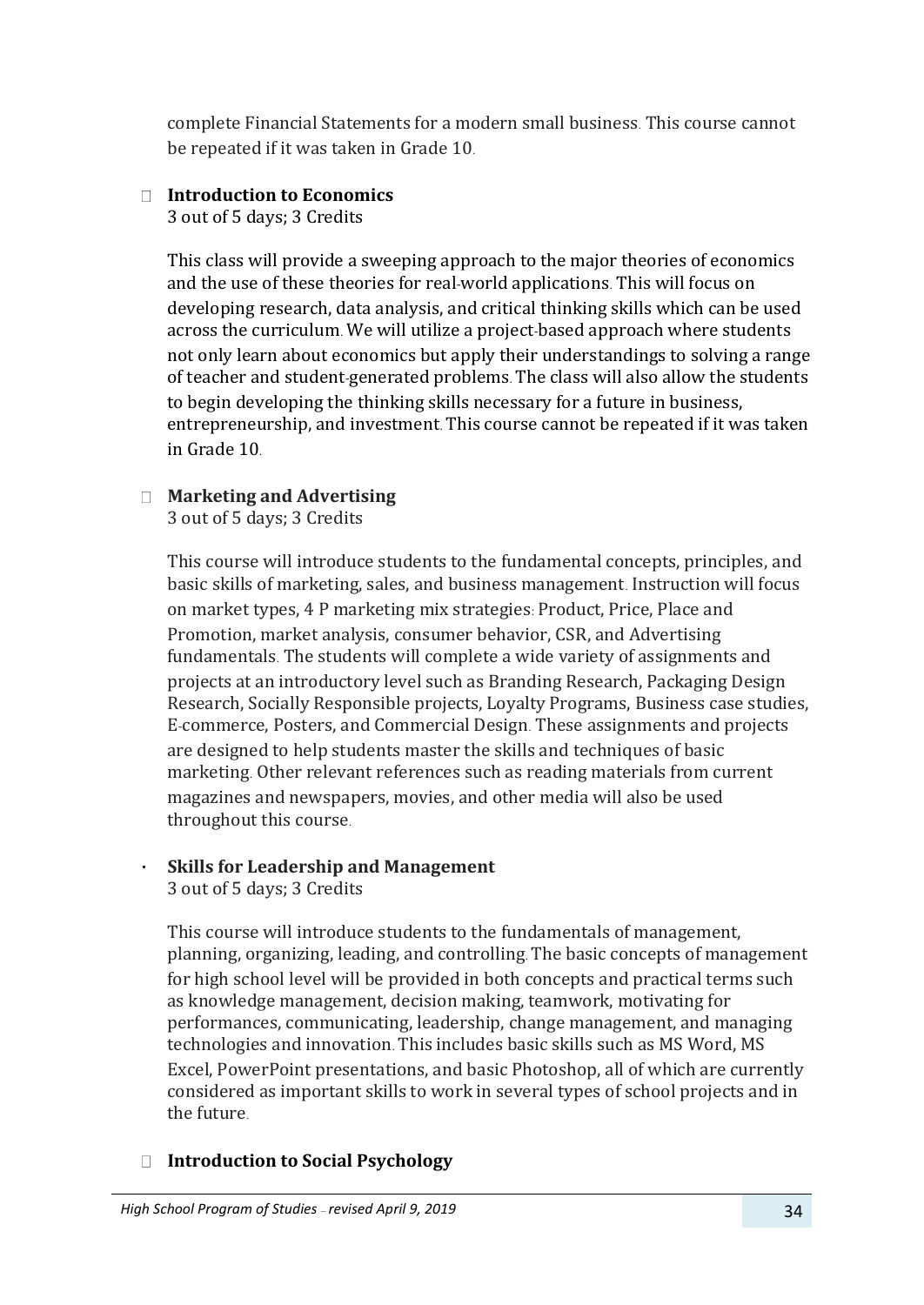#### 3 out of 5 days; 3 Credits

This course offers a broad introduction to social psychology, the scientific study of human social influence, and interactions based on psychological theories and concepts. We will explore the various ways people think and act that may influence people's thoughts, feelings, and behaviors. Interesting examples of lecture topics: developmental psychology, social needs, reinforcement and punishment, social learning, looking-glass self, stress, psychological disorders and their social impacts, major social institutions, interpersonal relationships, and negotiations.

## **Introduction to Political Science**

#### 3 out of 5 days; 3 Credits

Introduction to Political Science will cover political theories, political ideologies, political thinkers, and contemporary political events. A majority of the class will require students to think critically about issues relating to politics, form their own opinions and arguments, and debate. The class is meant to approach the ideas of politics in a way that students can acquire skills and knowledge that can also apply to their everyday life, not just in formal politics.

# **Introduction to Finance: Valuation and Investment**

#### 3 out of 5 days; 3 Credits

This course will introduce students who are interested in business, mathematics, or investing to the concepts of finance. The material covered in the course will help students understand the basics of finance and investing. It will cover different types of financial valuation and how math is applied to calculate investment or project values with an emphasis on real world applications to personal finance, corporate finance, and investment decision making. Warning: think of this course like an applied mathematics class because it will involve a lot of work with formulae and calculations. Recommend at least a grade B in Mathematics from prior year. Students who took this course in Grade 11 cannot sign up again.

#### **Corporate Accounting**

3 out of 5 days; 3 Credits

**Prerequisites:** Students must have completed Introduction to Accounting

This course will give students an understanding of current accounting concepts, standards and practices that relate to modern medium and big businesses. Students will learn how to analyze a company's financial performance and estimate the value of businesses and investments. By the end of the course students will be able to understand and prepare complete Financial Statements for Corporations and Partnerships.

#### **Advanced History (AS level)**

3 out of 5 days; 3 Credits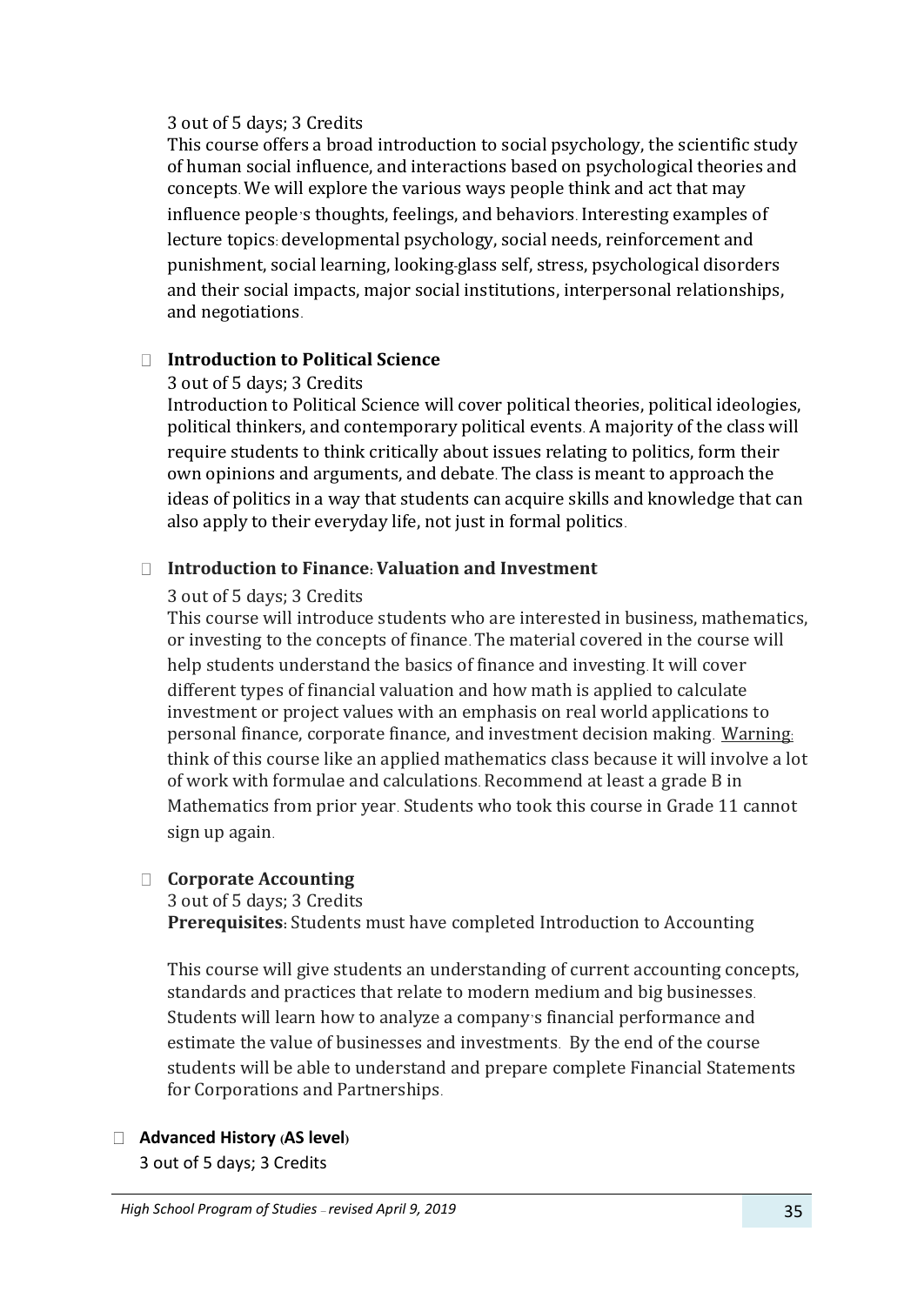This AS Level History Course will help you understand the significance of historical events, the role of individuals in history and the nature of change over time. You will gain a deeper understanding of the past through political, social, economic and cultural perspectives. The engaging topics available will provide you with the knowledge and skills you require to succeed as historians.

The course also provides four themes that students explore throughout the course in order to make connections among historical developments in different times and places: Cause and consequence, change and continuity, significance and how the past has been reconstructed and presented by historians.

#### **MATHEMATICS DEPARTMENT**

The mathematics program, presenting a balanced combination of important processes and proficiencies, aims to teach students how to

- a) Make sense of problems and persevere in solving them.
- b) Reason abstractly and quantitatively
- c) Use appropriate tools strategically.
- d) Attend to precision
- e) Look for and make use of structure

#### **Standards and Benchmarks**

#### **1.0 Number and Operation**

Students understand and use basic and advanced concepts of number and number systems.

- Extend the properties of exponents to rational exponents
- Use properties of rational and irrational numbers
- Reason quantitatively and use units to solve problems
- Perform arithmetic operations with complex numbers
- Represent complex numbers and their operations on the complex plane
- Use complex numbers in polynomial identities and equations
- Represent and model with vector quantities
- Perform operations on vectors
- Perform operations on matrices and use matrices in applications

#### **2.0 Geometry and Spatial Sense**

Students understand and apply geometric concepts and spatial relationships to represent and solve problems in mathematical and nonmathematical situations.

- Experiment with transformations in the plane
- Understand congruence in terms of rigid motions
- Prove geometric theorems
- Make geometric constructions
- Understand similarity in terms of similarity transformations
- Prove theorems involving similarity
- Define trigonometric ratios and solve problems involving right triangles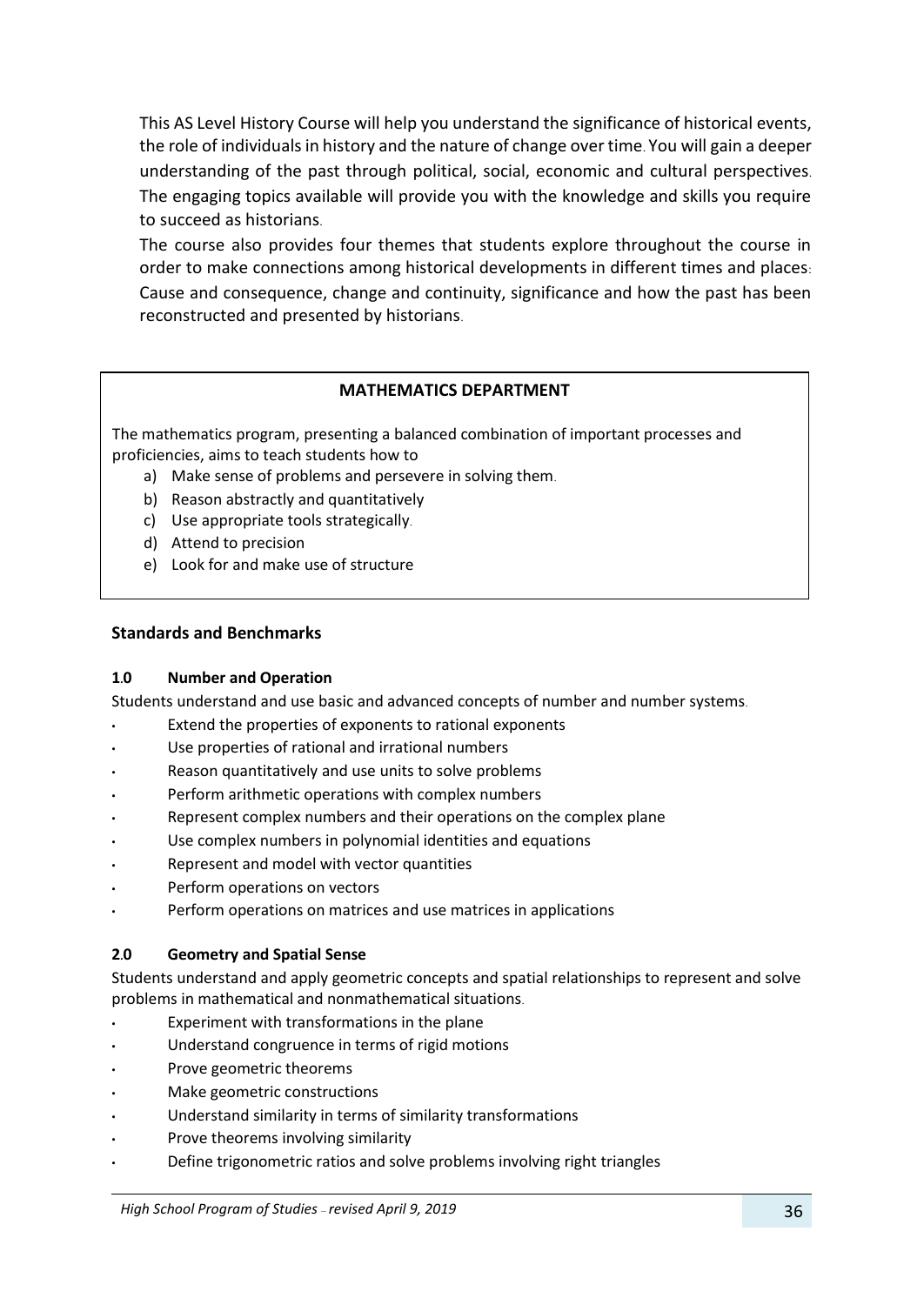- Apply trigonometry to general triangles
- Understand and apply theorems about circles
- Find arc lengths and areas of sectors of circles
- Translate between the geometric description and the equation for a conic section
- Use coordinates to prove simple geometric theorems algebraically
- Explain volume formulas and use them to solve problems
- Visualize relationships between two-dimensional and three-dimensional objects
- Apply geometric concepts in real-life situations

## **3.0 Data Analysis, Statistics, and Probability**

Students use data collection and analysis techniques, statistical methods, and probability to solve problems.

- Summarize, represent, and interpret data on a single count or measurement variable
- Summarize, represent, and interpret data on two categorical and quantitative variables
- Interpret linear models
- Understand and evaluate random processes underlying statistical experiments
- Make inferences and justify conclusions from sample surveys, experiments and observational studies
- Understand independence and conditional probability and use them to interpret data
- Use the rules of probability to compute probabilities of compound events in a uniform probability model
- Calculate expected values and use them to solve problems
- Use probability to evaluate outcomes of decisions

#### **4.0 Algebra, Functions, and Patterns**

Students use algebraic concepts, functions, patterns, and relationships to solve problems. Algebra

- Interpret the structure of expressions
- Write expressions in equivalent forms to solve problems
- Perform arithmetic operations on polynomials
- Understand the relationship between zeros and factors of polynomials
- Use polynomial identities to solve problems
- Rewrite rational expressions
- Create equations that describe numbers or relationships
- Understand solving equations as a process of reasoning and explain the reasoning
- Solve equations and inequalities in one variable
- Solve systems of equations
- Represent and solve equations and inequalities graphically

#### Functions

- Understand the concept of a function and use function notation
- Interpret functions that arise in applications in terms of the context
- Analyze functions using different representations
- Build a function that models a relationship between two quantities
- Build new functions from existing functions
- Construct and compare linear, quadratic, and exponential models and solve problems
- Interpret expressions for functions in terms of the situation they model
- Extend the domain of trigonometric functions using the unit circle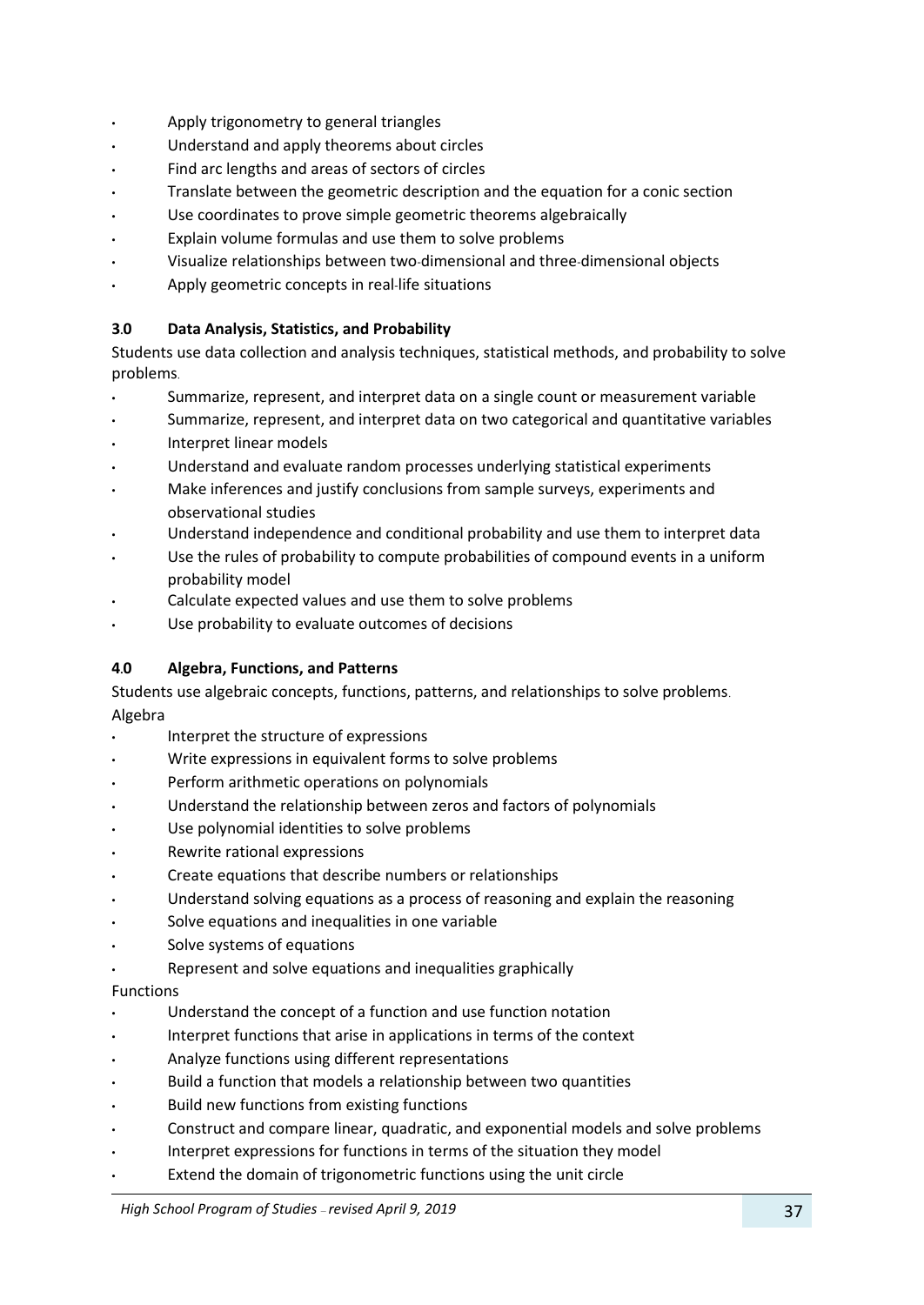- Model periodic phenomena with trigonometric functions
- Prove and apply trigonometric identities

## **5.0 Calculus**

- a) Students demonstrate knowledge of both the formal definition and the graphical interpretation of limit of values of functions. This includes one-sided limits, infinite limits, and limits at infinity.
- b) Students know the definition of convergence and divergence of a function as the domain variable either approaches a number or infinity.
- b) Students demonstrate knowledge of both the formal definition and graphical interpretation of continuity of a function.
- c) Students demonstrate understanding and application of the Intermediate Value Theorem and the Extreme Value Theorem.
- d) Students demonstrate understanding of the formal definition of the derivative of a function at a point, and the notion of differentiability.
- e) Students know the Chain Rule and its proof and applications to the calculation of the derivative of a variety of composite functions.
- f) Students find the derivatives of parametrically defined functions and use implicit differentiation in a wide variety of problems coming from physics, chemistry, economics, etc.
- g) Students compute derivatives of higher orders.
- h) Students know and can apply Rolle's Theorem, the Mean Value Theorem, and L'Hopital's rule.
- i) Students use differentiation to sketch, by hand, graphs of functions. They can identify maxima, minima, inflection points, and intervals where the function is increasing and decreasing.
- j) Students know Newton's method for approximating the zeros of a function.
- k) Students use differentiation to solve optimization (maximum minimum problems) in a variety of pure and applied contexts, and to solve related rate problems in a variety of pure and applied contexts.
- l) Students know the definition of the definite integral using Riemann sums. They use this definition to approximate integrals.
- m) Students apply the definition of the integral to model problems in physics, economics, etc., obtaining results in terms of integrals.
- n) Students demonstrate knowledge of and proof of the Fundamental Theorem of Calculus, and use it to interpret integrals as anti-derivatives.
- o) Students use definite integrals in problems involving area, velocity, acceleration, volume of a solid, area of a surface of revolution, length of a curve, and work.
- p) Students compute, by hand, the integrals of a wide variety of functions using techniques of integration.
- q) Students know the definitions and properties of inverse trigonometric functions, and their appearance as indefinite integrals.

#### **6.0 Business Math**

- a) Students use the appropriate problem-solving procedures.
- b) Students add, subtract, multiply, divide, and round off whole numbers.
- c) Students find averages.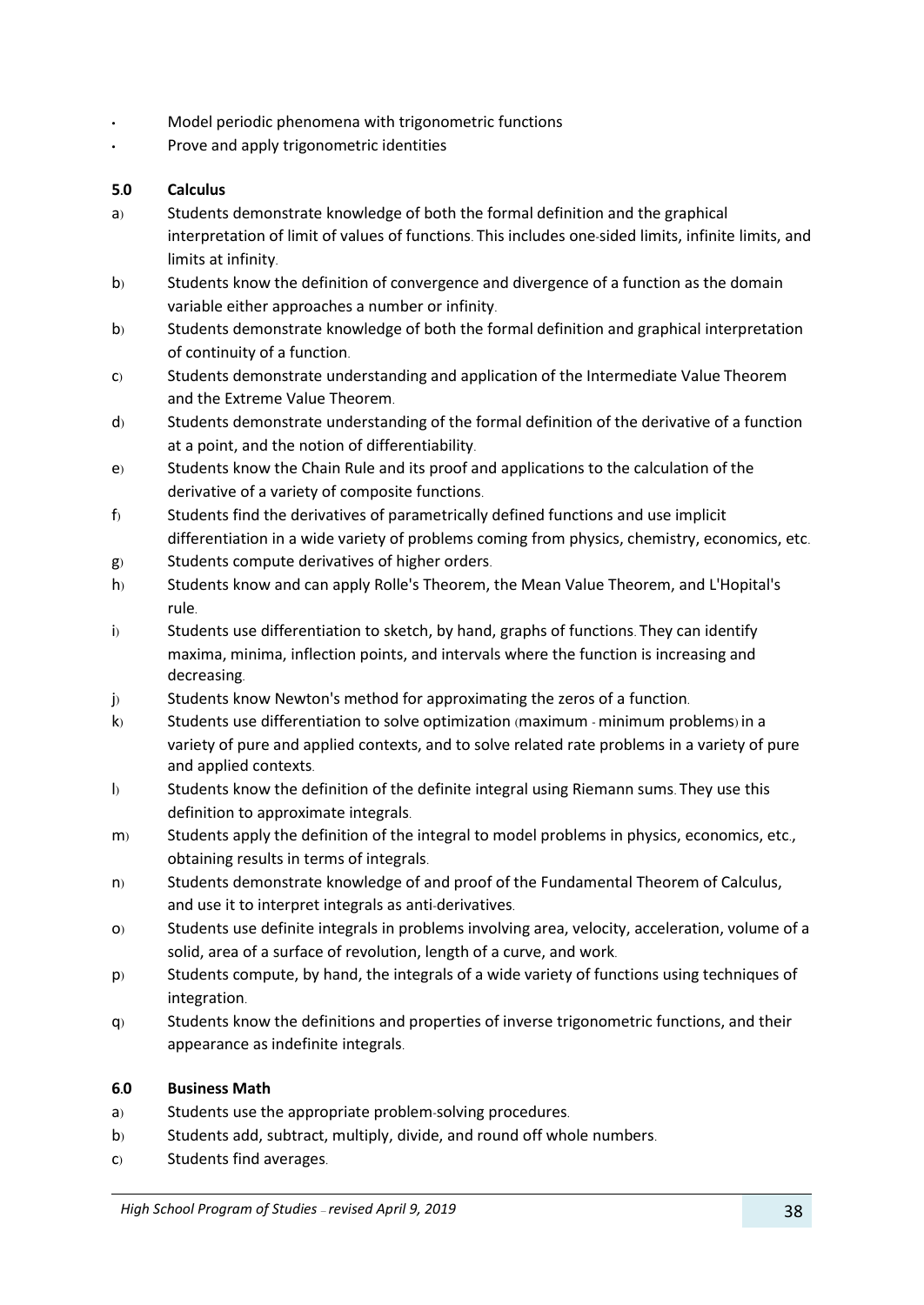- d) Students check their calculations.
- e) Students add, subtract, multiply, and divide fractions, decimals, and mixed numbers.
- f) Students round off decimals.
- g) Students change mixed numbers to improper fractions, and vice versa.
- h) Students calculate the lowest common denominator of a group of unlike fractions.
- i) Students use calculator to solve and check math problems.
- j) Students change decimals and fractions to percentages, and vice versa.
- k) Students define rate, percent, and percentage and use formulas to calculate their values.
- l) Students calculate discounts, series discounts, cash discounts, and shipping charges, students calculate percentage of increase and decrease.
- m) Students calculate gross pay, net pay, commissions, and overtime wages.
- n) Students calculate simple interest and compound interest.
- o) Students use a calculator to solve and check percentage, income, and interest problems.

#### **Math 10**

#### *Full year - 60 minutes 4 in 5 days: 4 credits*

This course is divided into a series of ideas and how those ideas are pieced together to create complex algebra and geometry. Students start with basic sets, work to linear and nonlinear equations, polynomials, coordinates geometry, and end with functions. Students are expected to learn and perform very complex algebraic and geometric reasoning. Topics are combined from both fields, with emphasis on real-world examples and logical reasoning. By the end of this course, students will be able to apply both algebraic and geometric analysis into everyday life and activities.

#### **Math 11**

#### *Full year - 60 minutes 4 in 5 days: 4 credits*

This course builds on the concepts and skills developed in the Grade 10. Students investigate radian measure and represent the trigonometric and the inverse trigonometric functions numerically and graphically, as well as solve real-world and multi-step problems, involving applications of geometry and trigonometry. Theorems in complex number, set theory, representations of patterns, sequences and series are covered to prepare students for Grade 12 and university-level mathematical logic and philosophy of mathematics. The course also introduces counting techniques such as the use of permutations and combinations, which can be applied to probability problems. The concepts of probability distributions and statistics are demonstrated to enable students to examine and use methods for organizing, analyzing and interpreting large amounts of data.

#### **Math 12**

#### *Full year - 60 minutes 4 in 5 days: 4 credits*

This course will be broken up into two semesters, with each semester focusing on a slightly different branch of mathematics. The first semester will place a great emphasis on algebra, with the second semester focusing more on geometry. These two semesters are considered inclusive, as many of the topics that will be addressed use knowledge and background from similar mathematical ideas. Students will be exposed to and expected to perform tasks that will stress the relevance of basic statistics, algebra, geometry, and logic. These items will be presented with respect to how they pertain to life and the 21st century world in which we live.

#### **Calculus**

*Full year - 60 minutes 4 in 5 days: 4 credits*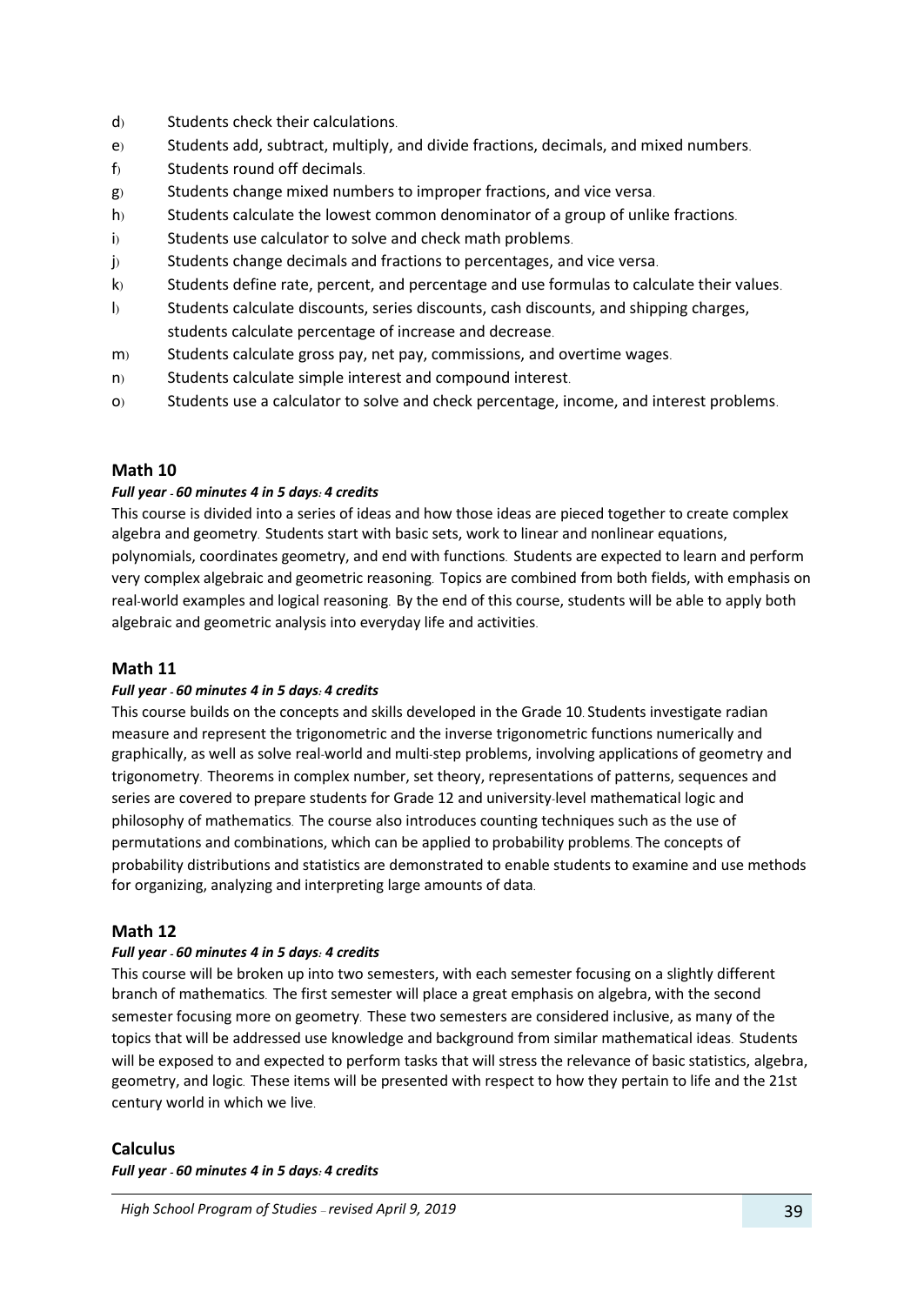This course will begin with a pre-calculus review, and then immediately jump into an in-depth look at the ideas of limits, derivatives, and integrals, with all of these being covered with emphasis on both the abstract and concrete mathematical applications. The topics will be covered with emphasis on students being able to complete a college entrance calculus test, and will thus be run very similar to a college course. Students must understand that this class will be very fast paced and will be very rigorous. By the end of this course, students will be able to conduct many operations in calculus and be prepared to take more advanced mathematics at the collegiate level.

## **AP Calculus AB**

#### *Full year - 60 minutes 4 in 5 days: 4 credits*

This is a college level class in Differential and Integral Calculus. It is equivalent to a first- semester introductory course of Calculus in an international university. Topics covered include limits, functions, differentiation and integration. Students will explore Calculus concepts analytically, numerically and using tools such as a graphing calculator or software. The class is also intended to prepare students for the AP Exam at the end of the year. College credit may be earned depending on the college and programs the student applies. Grading for the class is on a 5-point scale.

*NOTES: Fees for exam and extra resources may be required. Students apply for enrollment in the spring to begin the class in August. Enrollment is subject to academic requirements, submission of the AP agreement and availability of seats.*

## **Electives:**

**Statistics**

3 out of 5 days; 3 Credits

The purpose of this course is to introduce students to the major concepts and tools for collecting, analyzing, and drawing conclusions from data .Students are exposed to the following conceptual themes:

- o Exploring Data :Describing patterns and departures from patterns
- o Sampling and Experimentation :Planning and conducting a study
- o Anticipating Patterns :Exploring random phenomena using probability and simulation
- o Statistical Inference :Estimating population parameters and testing hypotheses

We will cover topics and applications that have not been covered before in regular high school math, so students will be expected and required to seek help if and when it is needed.

#### **SCIENCE DEPARTMENT**

The science program, built around laboratory-based activity, offers students the opportunity to explore about the world they live in, to develop scientific knowledge and skills in order to make personal decisions, and to make progress and solve problems in their community, country, and the world.

*High School Program of Studies –revised April 9, 2019* 40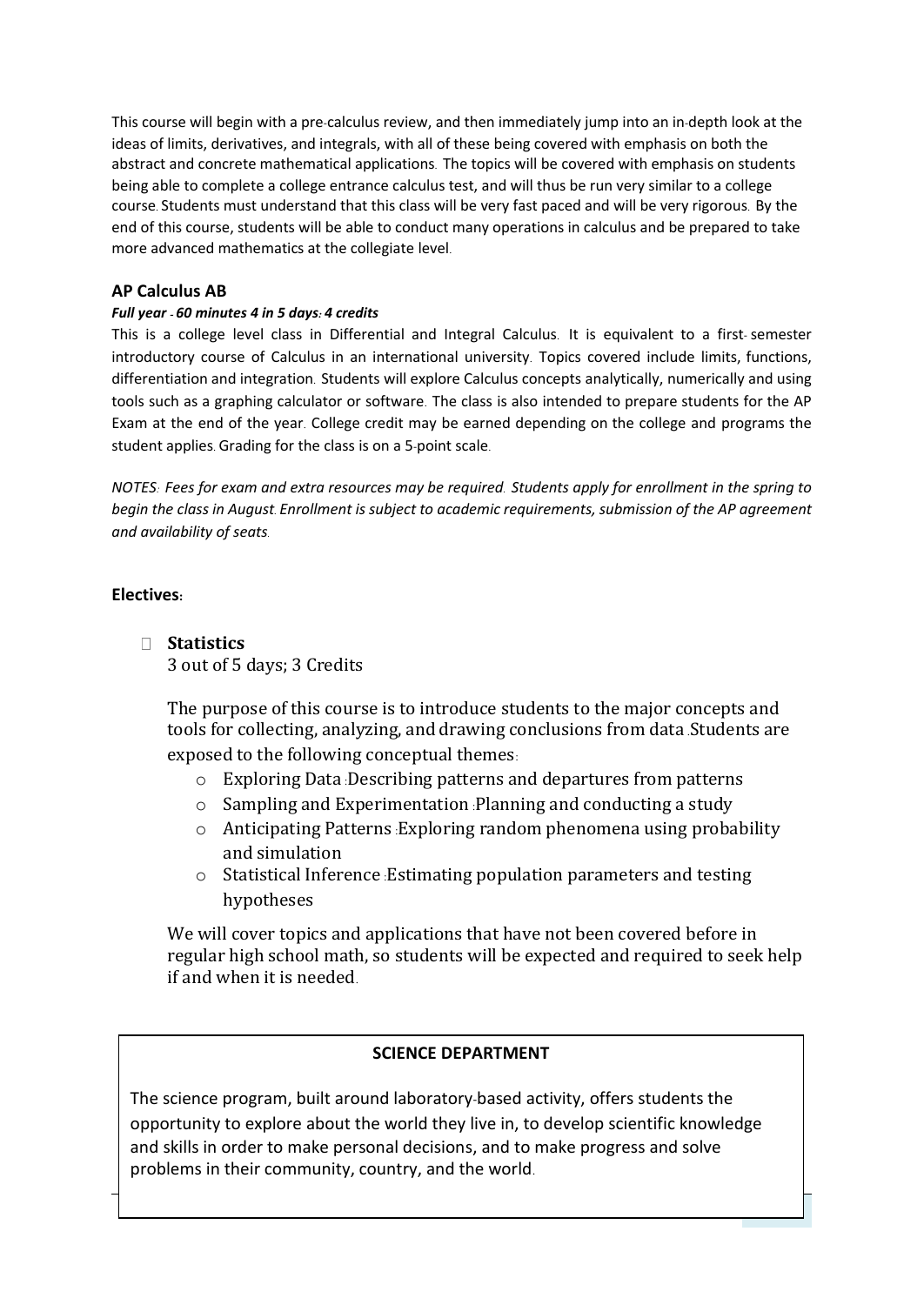## **Standards and Benchmarks**

#### **Science as Inquiry**

- **1.** Students know how to formulate and evaluate research questions.
- 2. Students can design and conduct research, actively gathering and analyzing data.
- 3. Students use technological tools and mathematics in their own scientific investigations.
- 4. Students know how to revise their scientific explanations and models, using logic and evidence.
- 5. Students can communicate and defend the design, results, and conclusion of their investigations.

#### **Physics**

- 1. Students define physics, science and technology, and their relationships.
- 2. Students understand the nature of measurement and its relevant uncertainty due to various factors.
- 3. Students understand Scalar quantity (mass, volume, density, etc.), Vector quantity (force, acceleration, etc.), and understand the difference between Scalar and Vector quantities.
- 4. Students know Newton's laws and can apply Newton's laws to predict the motion of most objects, to solve problems that involve the variables of time, position, and velocity.
- 5. Students understand fluid dynamics and know the difference between Ideal and Viscous fluids and equation of Continuity.
- 6. Students understand that the laws of conservation of energy and momentum provide a way to predict and describe the movement of objects.
- 7. Students know system and surrounding, and understand the first and the second law of Thermodynamics. They can demonstrate various processes in which energy is transferred to the environment as heat.
- 8. Students can identify characteristic properties of waves and know how to solve problems involving wave length, frequency, and wave speed.
- 9. Students know that electric and magnetic phenomena are related and have many practical applications.

## **Chemistry**

- 1. Students know that the periodic table displays the elements in increasing atomic number and shows how periodicity of the physical and chemical properties of the elements relates to atomic structure.
- 2. Students know and understand the concepts of Lewis Dot structures and Molecular Orbital Theory.
- 3. Students understand that biological, chemical, and physical properties of matter result from the ability of atoms to form bonds from electrostatic forces between electrons and protons and between atoms and molecules.
- 4. Students can explain how the conservation of atoms in chemical reactions leads to the principle of conservation of matter and demonstrate the ability to calculate the mass of products and reactants.
- 5. Students can apply the kinetic molecular theory to describe the motion of atoms and molecules and explain the properties of gases.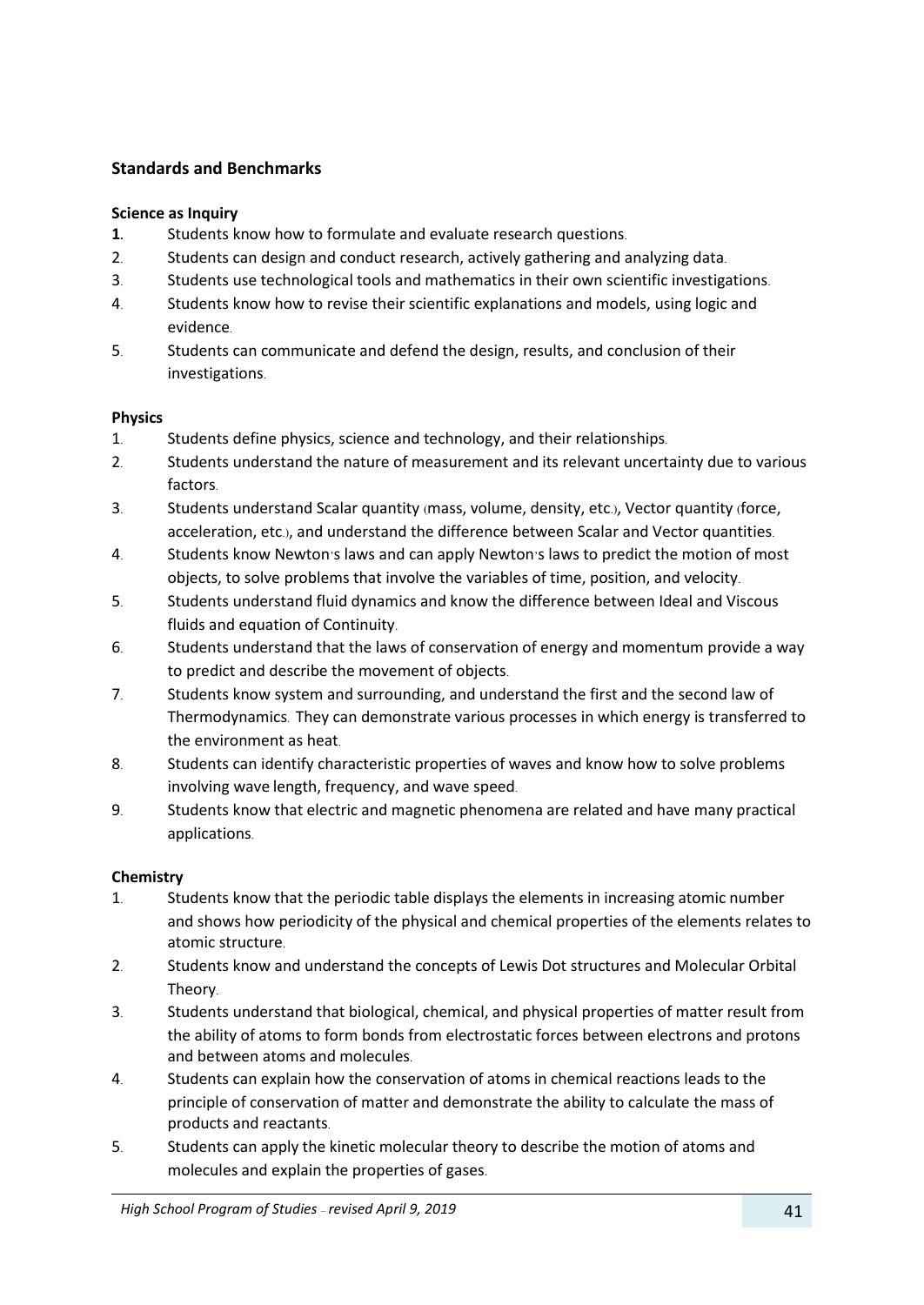- 6. Students know that acids, bases, and salts are three classes of compounds that form ions in water solutions.
- 7. Students understand that solutions are homogeneous mixtures of two or more substances.
- 8. Students know Gibbs Free-Energy and can describe how energy is exchanged or transformed in chemical reactions and physical changes of matter.
- 9. Students know that chemical reaction rates depend on factors that influence the frequency of collision of reactant molecules.
- 10. Students understand that chemical equilibrium is a dynamic process at the molecular level.
- 11. Students know that the bonding characteristics of carbon allow the formation of many different organic molecules of varied sizes, shapes, and chemical properties and provide the biochemical basis of life.
- 12. Students know nuclear processes, including radioactive decay of naturally occurring and human-made isotopes, nuclear fission, and nuclear fusion.

## **Biology**

- 1. Students demonstrate an understanding of the structure and function of the cell and know that the fundamental life processes of plants and animals depend on a variety of chemical reactions that occur in the organism's cells.
- 2. Students demonstrate an understanding of chromosomes, genes, and the molecular basis of heredity. They can explain how mutation and reproduction lead to genetic variation in population.
- 3. Students can describe biological evolution.
- 4. Students can explain the interdependence of organisms and their interaction with the physical environment. They know that stability in an ecosystem is a balance between competing effects.
- 5. Students understand that the structure and function of an organism serve to acquire, transform, transport, release, and eliminate the matter and energy used to sustain the organism.
- 6. Students understand the behavior of animals.
- 7. Students can describe the diversity of structure and function in organisms.
- 8. Students know how the internal environment of the human body remains relatively stable despite changes in the outside environment.
- 9. Students know that organisms have a variety of mechanisms to combat disease.

## **Food Science**

1**.** Students have adequate exposure to experimental method and are familiar with basic research methodology skills:

- Understand the concept of setting a hypothesis
- Know how to design experimental methods
- Know how to interpret results obtained in order to evaluate the hypothesis

#### 2. Students evaluate laboratory and food safety practice:

- Incorporate safe use of lab equipment
- Integrate safe lab techniques and procedures

#### 3. Students analyze the physical properties of matter and chemical reactions:

Identify the physical properties of matter.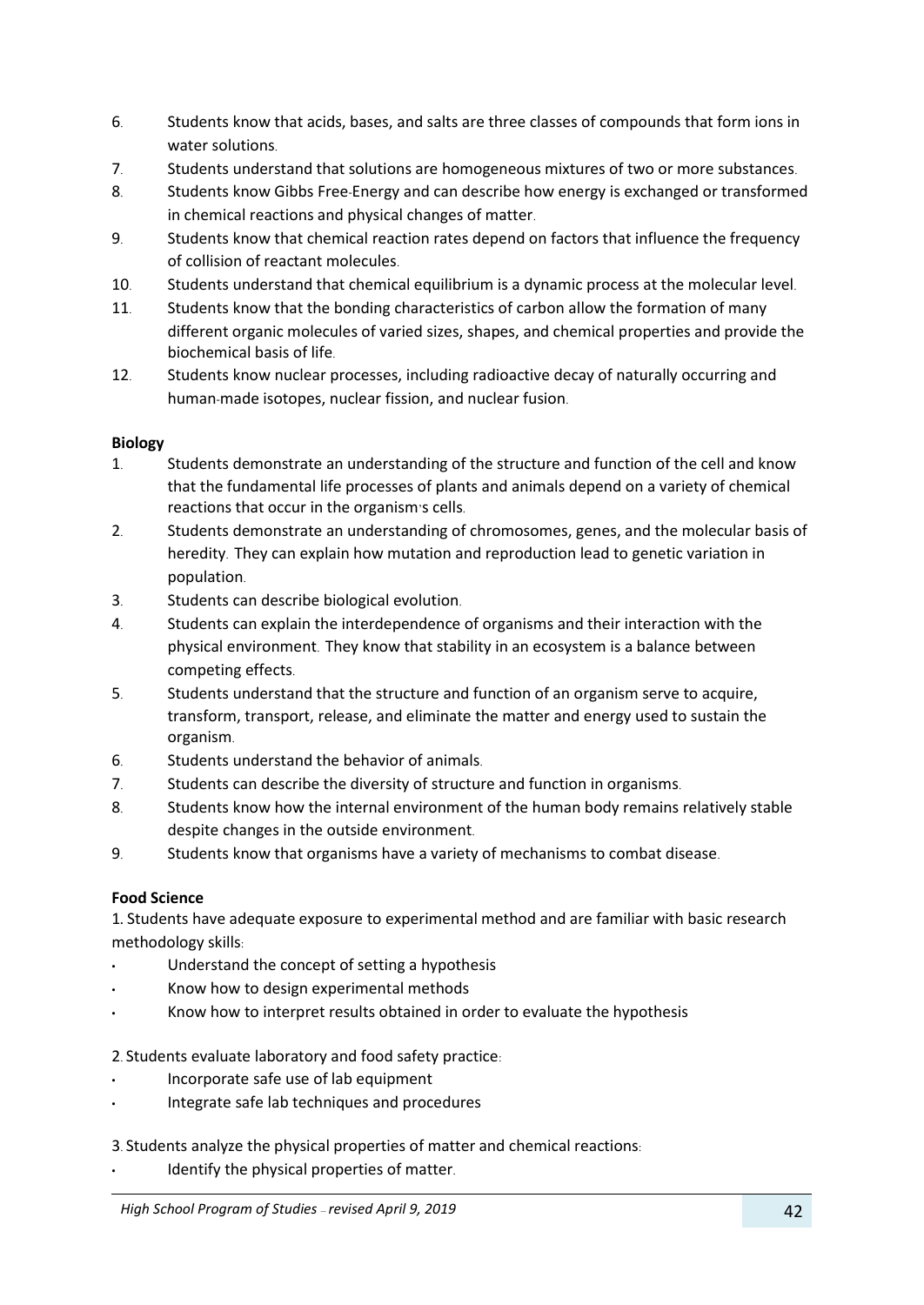- Explain how atoms, molecules, and compounds relate to food items
- Explain how phase changes are examples of reversible physical change
- Describe how chemical changes are illustrated by chemical equations

4. Students summarize the basic properties of foods:

- Understand the purposes and functions of nutrients in food
- Explain the metabolic pathways and their chemical reactions
- Analyze relationships between food intake and body weight
- Summarize the properties and uses of water
- Identify the properties of vitamins and minerals in food
- Summarize the purpose of acids and bases in food
- Justify the use of additives in foods
- Summarize enzyme reactions in the body and in food
- 5. Students understand the relationship between food production and processing:
- Characteristics of different types of microorganisms
- Factors needed for growth and survival of microorganisms
- Identify nonliving conditions that can affect microbial growth on foods
- Safety rules in microbiology lab

6. Students have good background in quantitative analysis and sufficient mathematical skills to understand and utilize the relationship between matter and energy.

#### **Environmental Science**

**1.** Students understand how key features of the earth influence climate, weather, and the water cycle.

- Explain the factors that influence weather and climate, including the transfer of heat energy, the action of gravitational forces, and the rotation of the Earth
- Describe how weather can be influenced by global climatic patterns, such as El Nino and La Nina
- Describe how human activity can influence the water cycle in turn affecting weather and climate

2. Students understand scientific theories of how the earth's surface is formed and how those theories developed.

- Describe how ideas on the origins and the age of the earth have developed
- Explain the phenomena that occur beneath the earth's surface

3. Students understand how society uses and conserves various sources of energy.

- Explain the law of conservation of matter and energy
- Understand the transformations of energy usually produce some energy in the form of heat
- Compare chemical and nuclear reactions in terms of process and energy production
- Understand and assess the uses of nuclear fission and fusion, including the implications for society
- Assess the advantages and disadvantages of using nuclear energy
- Assess the advantages and disadvantages of alternative energy supplies including renewables such as solar, wind, geothermal and tidal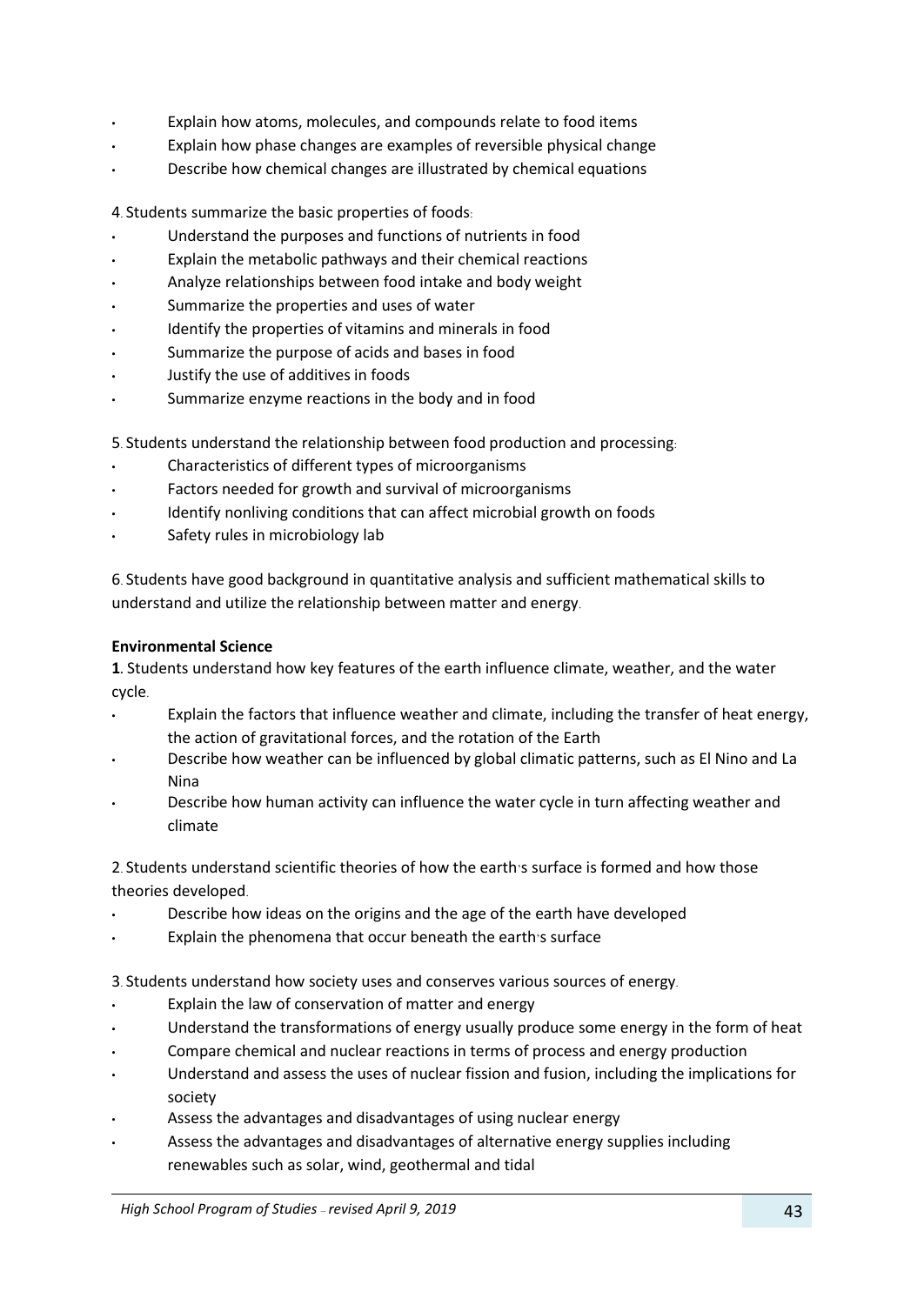• Evaluate the impact of industrial consumption of energy has on society and the environment

4. Students understand how and why organisms are dependent on one another and their environments.

- Define the impact of immigration, emigration, birth rate, and death rate on population size
- Identify the factors that control population fluctuations in a given ecosystem leading to dynamic equilibrium
- Explain how the carrying capacity of an ecosystem may change as availability of resources changes
- Describe stages of succession leading to a climax community
- Identify behavioral, morphological, and physical responses to changes in an organism's environment
- Give examples of natural and human-initiated environmental changes that may influence levels of harmful substances
- Understand how monitoring environmental factors assists scientists in determining the health of the environment
- Understand the Gaia hypothesis and climate modeling

5. Students understand the cycling of matter and the flow and transformation of energy through systems of living things.

- Discuss sources and sinks in matter and energy cycles.
- Diagram and explain tropic levels in an ecosystem.
- Describe the laws of thermodynamics and apply the principles to an ecosystem.

6. Students understand the arguments for natural selection as scientific explanation of biological evolution.

- Explain Darwin's theory of natural selection
- Describe patterns of evolution; i.e., divergent, convergent, and coevolution
- Know that disruption of genetic equilibrium may result in evolution
- Discuss genetic modification in the context of natural populations

#### **Health**

#### 1 out of 5 days; 1 credit

This course provides students with the knowledge and skills of health and wellness core concepts: analyzing influences, accessing information, interpersonal communication, decision-making and goalsetting skills, health-enhancing behaviors, and health and wellness advocacy skills.

There are six units of content areas: In the (1) personal health unit, students learn about physiological changes during sleep, and the importance of sleep and health examinations; In the (2) nutrition unit, students learn about what makes a healthy diet and ways to evaluate the nutritional value of food; In the (3) communicable diseases unit; students learn to reduce the risk of infection with communicable diseases and how their immune system works. In the (4) non-communicable diseases unit, students will recognize ways to manage asthma and allergies, and will choose behavior to reduce the risk of heart diseases, diabetes, and cancer; In the (5) tobacco, alcohol, and drug abuse unit; students learn about their consequences on the body, recognize the risk factors and protective factors of substance abuse, and develop effective resistance skills; In the (6) growth, development and sexual health unit, students learn the basic anatomy and physiology of the reproductive system, reproductive health, pregnancy and childbirth, birth control methods, STDs and HIV.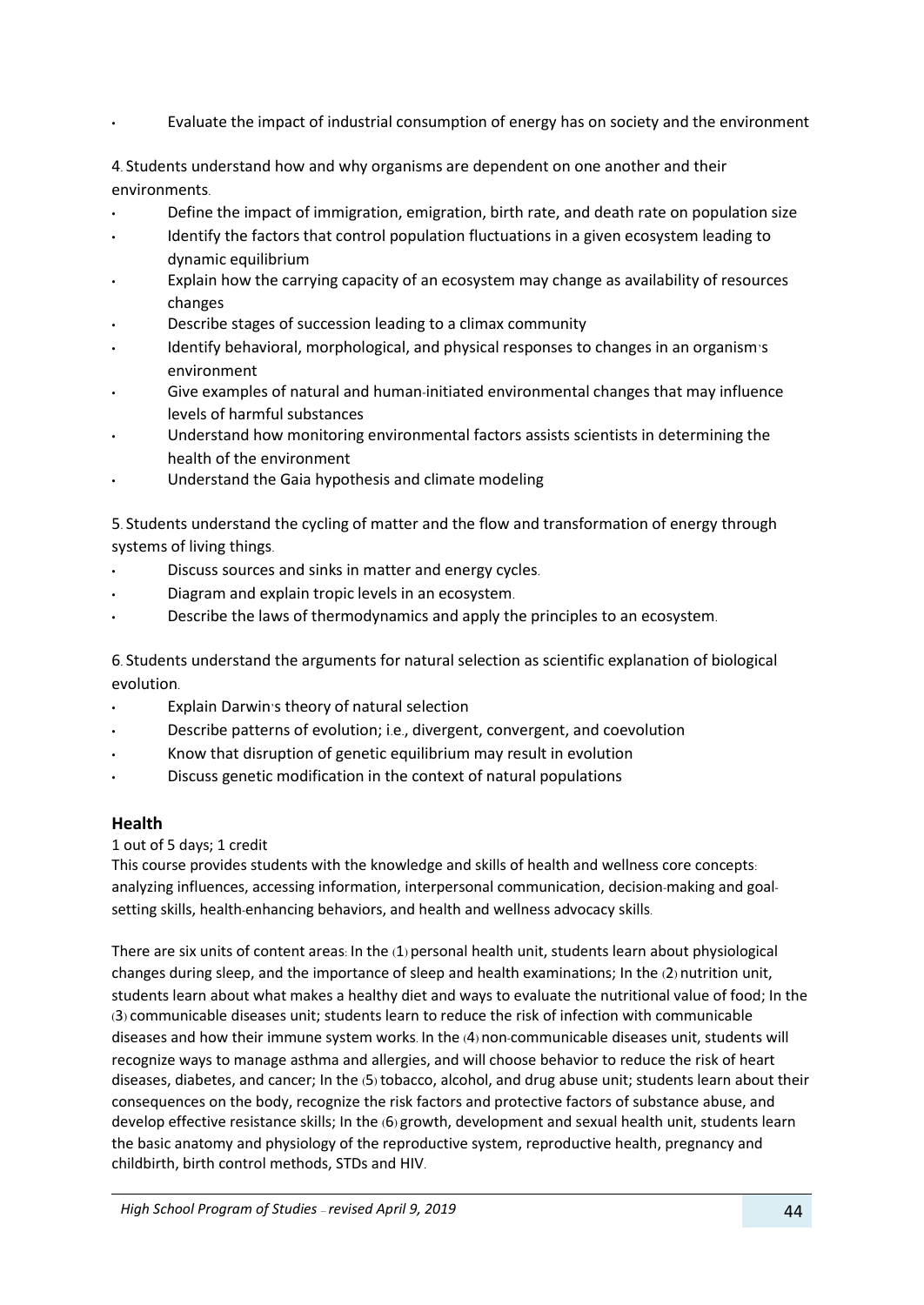Students will be involved in brainstorming, lecture and discussion, case and scenarios analysis, panel discussion, buzz group, role play, demonstrations, and project presentation. They will be assessed mainly through rubric scoring of learning activities and performance tasks, as well as tests and quizzes.

## **Biology 10**

4 out of 5 days; 4 credits

Students will gain broad knowledge on various topics in biology, including biological principles, plant and animal cell systems, genetics, evolution, micro-organisms, vertebrate and invertebrate systems. Students will incorporate laboratory techniques to complement the learning process.

Students will investigate cells, the building blocks of all living things. They will review the functions of the various organelles of a prototypical plant and animal cell. An in-depth study of the mechanisms of cellular division lead to the study of Genetics. In the Genetics unit, they will learn the mechanisms that allow genes to be passed from parent to offspring, and how the information for the specific traits carried by these genes are decoded and used to make proteins within the cell. Students will study the theory and process of evolution. Students will also study animal and plant physiology and how the different systems interact within an organism. Students will be assessed mainly through tests and quizzes, lab reports, rubric-based performance task projects, learning activities and discussions.

## **General Chemistry 11:**

4 out of 5 days; 4 Credits

Chemistry is the basic constituent of all matter. By the end of this course students will have an idea of different fields studied in chemistry, as well as basic knowledge and hands-on experience required to apply chemistry principles to other fields of sciences, including biology and physics, as well as daily-life observations.

To aid this work laboratory practices, demonstrations, and conceptual modelling will be occasionally employed. Students will gain profound knowledge of atomic structures and the fundamental concepts of chemistry, moving on to topics involving chemical calculations (quantum chemistry and stoichiometry). Towards the latter part of the course chemical reactions will be investigated; chemical reactions would involve relationships between element and compounds while being applied to areas such as acids-bases, equilibrium, and organic chemistry.

**Accelerated Chemistry 11 (Minimum B Average in Science and Math, 475 TOEFL or above):** 4 out of 5 days; 4 Credits

Accelerated Chemistry 11 is an introductory combination course in general and advanced chemistry. This course deals with the application of structure and theory to the study of the fundamentals of chemistry: atoms, molecules, ions, quantums, mass relationships, chemical bonding, acids, bases, chemical equilibrium, solids, liquids, and gasses, including advanced chemistry: thermochemistry, chemical kinetics, electrochemistry, nuclear chemistry, and organic chemistry.

To aid in this work laboratory practices, demonstrations, and conceptual modeling will be occasionally employed. By completing this course the students can expect to have a solid background in advanced topics in chemistry and will be able to understand the roles of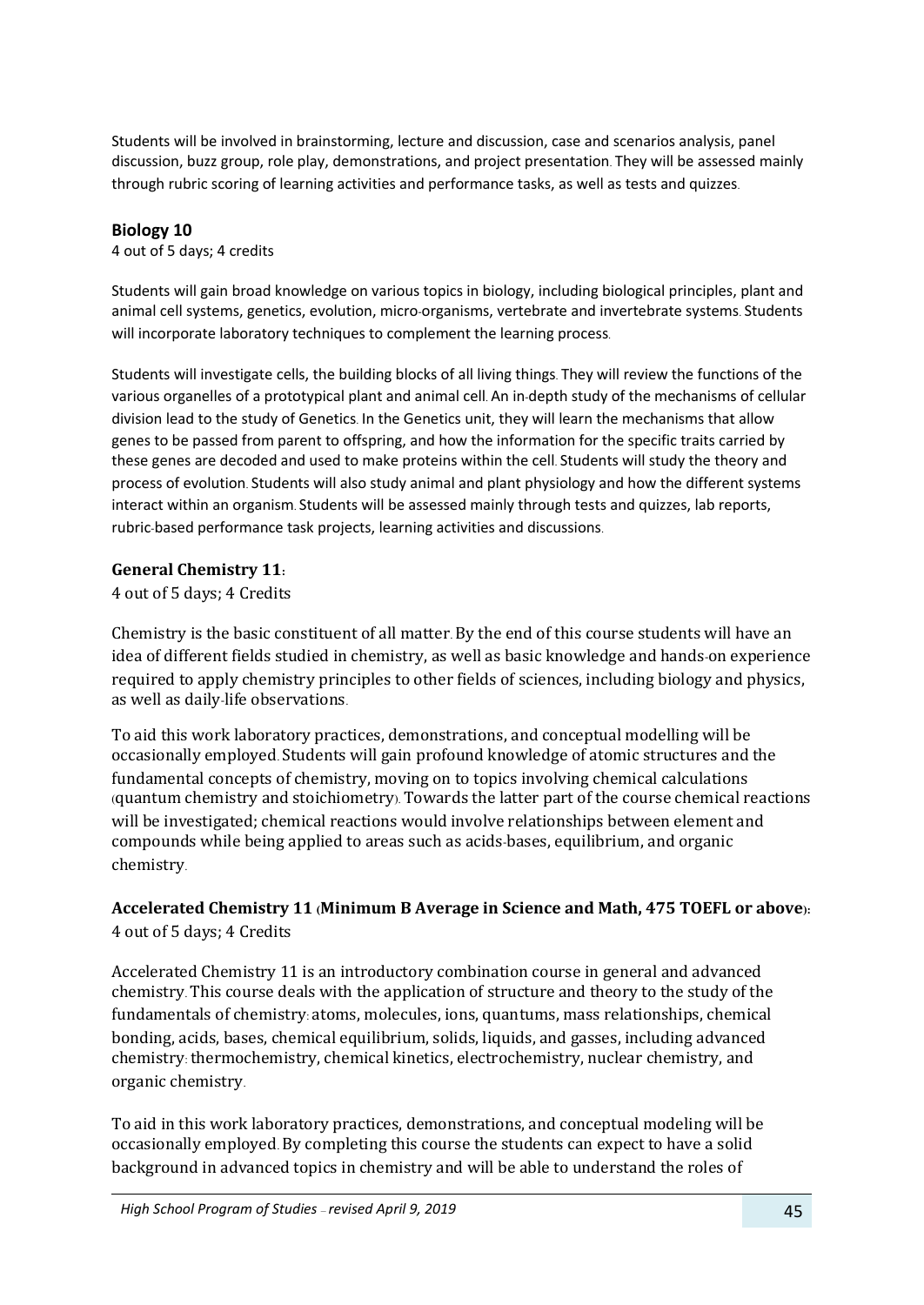advanced chemistry in daily life and its effects on society, especially in the fields of science, engineering, and medicine.

## **General Physics 11:**

4 out of 5 days; 4 Credits

The course will introduce physics as the study of the conceptual laws that rule the physical world. Students will learn to predict the way objects move by understanding mechanics, a part of physics that involves motion, forces, energy, and work. The course include the study of Newton's Laws, Vibration and Waves, Electrostatics, and Electric Current. Topics in *Advanced Modern Physics* such as Atomic Nucleus and Radioactivity will be introduced if time permits. An emphasis will be placed on the development of critical thinking skills and finding connections between theory and real life situations. The learning process will prioritize the understanding of concepts in physics in which physical experimentation in the laboratory will be an integral part. Math will act as a tool to express and quantify these concepts after they are understood.

## **Accelerated Physics 11 (Minimum B Average in Science and Math, 475 TOEFL or above):** 4 out of 5 days; 4 Credits

This course is designed to prepare students for a college program in science, engineering, and medicine at international or local Thai programs. The class covers the fundamental aspects of mechanics, waves, sound, and electricity. The students in the class will have the opportunity to acquire essential laboratory skills, which include experimental design, the testing of hypotheses, data analysis, drawing conclusions from data, and the communication of results. At the end of the year, each student will spend 3 weeks on a project of their choice in which they apply concepts related to the class on a real world problem.

## **Electives:**

**Food Science 10:**

3 in 5 days; 3 Credits

This course explores the relationship between food science and nutrition through examination and analysis of the biochemical foundations of food. Students will summarize the basic properties of food and analyze the physical properties of matter. They will also apply basic chemistry skills to understand the reactions between food and the human metabolic system.

In addition, students will become familiar with the scientific method and basic research skills. Students will learn the basics of working in a laboratory setting and become familiar with food safety practices. Major topic areas are an introduction to laboratory equipment, sustainable farming, basic chemistry, water, acids and bases, the digestive system, an introduction to nutrition including macronutrients and micronutrients, food safety, and microbiology.

This course will be assessed using various methods including but not limited to in-class assignments, laboratory experiments and reports, performance tasks and projects, and quizzes and tests.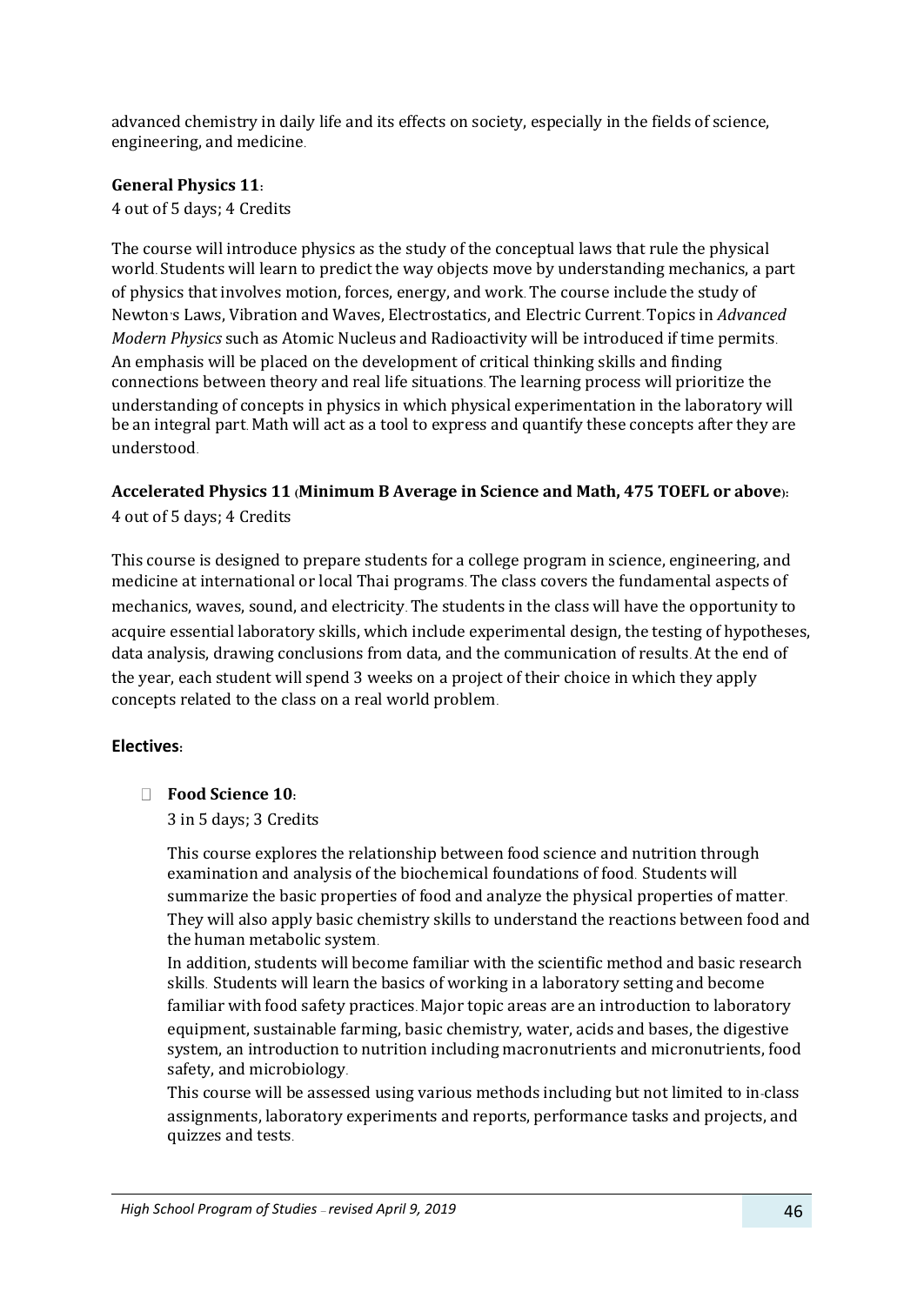#### **Environmental Science 10:**

3 in 5 days; 3 Credits

This course provides students with knowledge and interdisciplinary concepts: evaluating the geological contributions to changing environments, investigating the ecosystems and biodiversity that make up and affect the environment, and analyzing influences of human actions on the environment. There are four units. In the (1) geology and energy unit students learn about the rock cycle and mineral ores. Students will understand how ores have been depleted and the effect of mining these minerals on the environment. Students will also evaluate the effects of using fossil fuels on the environment and investigate alternative fuels. In the (2) ecology unit, students review concepts learned in biology. Students will expand their knowledge on the interlinking relationships of ecosystems. In the (3) biodiversity unit, students will learn about the biodiversity of the world. Students will understand the importance of biodiversity and recognize issues that occur when biodiversity is lost. Students will analyze the problems of losing keystone species and other ecological issues that can occur with elimination of biodiversity. In the (4) humans and sustainability unit, students will recognize environmental risks posed by human activity. Students will analyze the environmental effects of human activity and how to increase sustainability

Students will be involved in brainstorming, lecture and discussion, case and scenario analysis, panel discussion, role play, demonstrations, and project presentation. They will be assessed mainly through rubric scoring of learning activities and performance tasks, as well as tests and quizzes.

The overall goal of the environmental science course is to improve knowledge of how to understand the many facets of the environmental issues and understand the challenges of solving these problems, as well as strengthen general knowledge and critical thinking skills. The students will be able to make connections to real world applications. Students will need to perform critical thinking and problem-solving skills to successfully navigate the course.

## **Advanced Biology 11: (Minimum B average in Biology 10)**

One Full Year: 60 Minutes, 3 in 5 days; 3 Credits in Science

This advanced course provides students with the opportunity for in-depth study of the concepts and processes that occur in biological systems. Students will study theory and conduct investigations in the areas of biochemistry, cell biology, metabolic processes, molecular genetics, and evolution. Emphasis will be placed on the achievement of detailed knowledge and the application of experimental design and the ability to read and utilize scientific journal papers. This course will be assessed through various methods including but not limited to in-class assignments, laboratory experiments and reports, performance tasks and projects, and quizzes and tests. Students will be expected to read the textbooks before each chapter and have a basic understanding of the concepts before they enter the classroom since the materials in class will dive deep into the details of the subjects studied.

This advanced biology class has been designed based on the American AP Biology and the European IB Biology curriculum. Therefore, this class has a similar level of difficulties as those two curricula. This class therefore will be difficult and will require a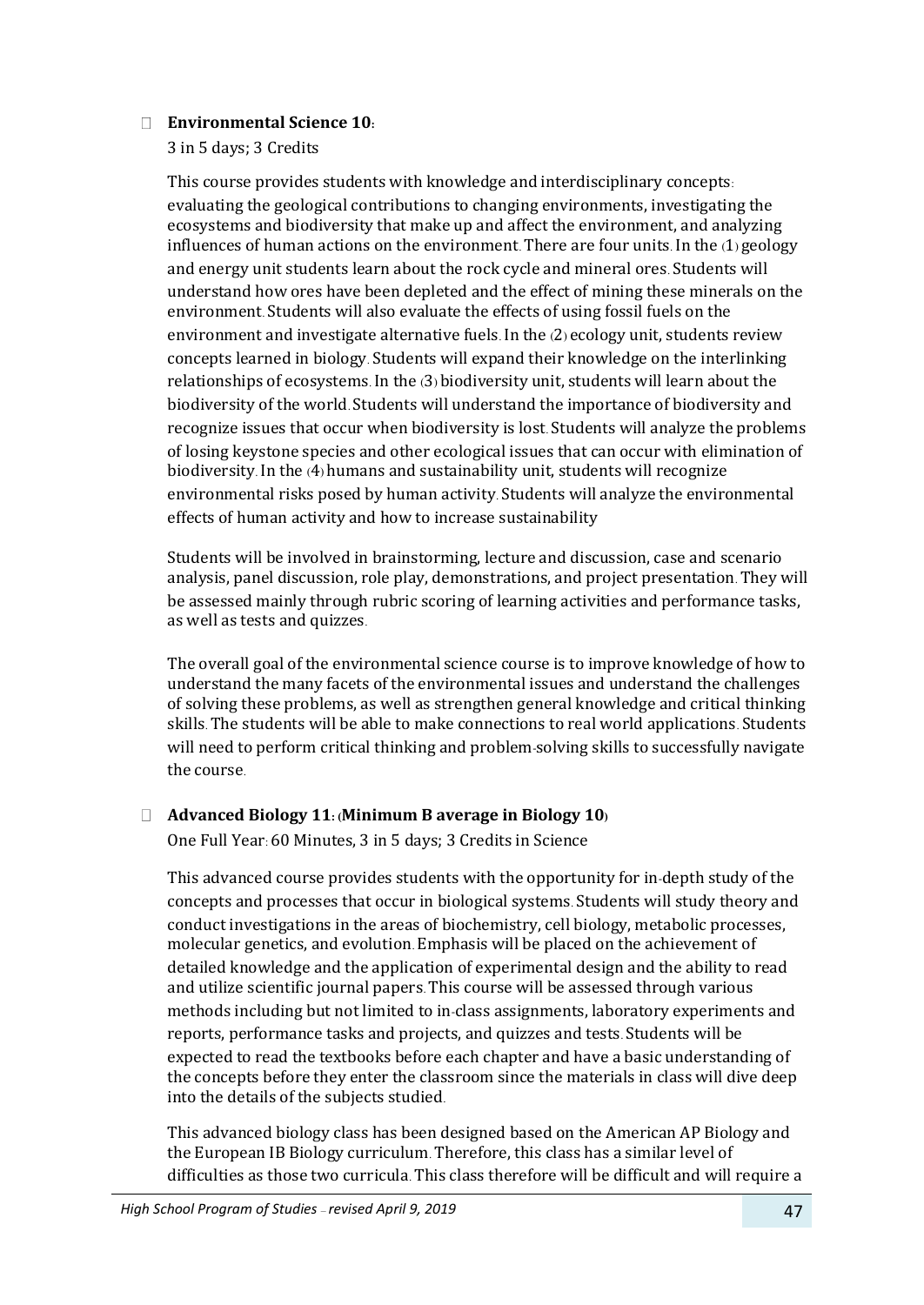lot of work on the students' part, but will prepare you for SAT II exams and college entrance examinations.

## **Anatomy and Physiology 11:**

3 out of 5 days; 3 Credits

By the end of this course students will have broad idea on different organs and organ systems, and how these systems function. Students will gain background knowledge on various topics such as the skeletal system, muscular system, nervous system, respiratory system, etc. All the information from this course can be further applied in medical school. Students will incorporate laboratory techniques, demonstrations, and field trips to complement the learning process. Students will be assessed mainly through tests and quizzes, rubric-based performance task projects, in class participation and group discussions.

## **Animal Behavior 11:**

3 out of 5 days; 3 Credits

This course will provide students with introductory knowledge into animal behavior. This class will examine the basic behavior that have been derived from the evolution and ecology of animals. This class will use information to explain how and why animals behave in situations. The class will focus on behavior regarding important biological activities: foraging, communication, migration, predator-prey interaction, mating/parental care, and classical vs. operative training. Animal behavior is a very broad topic, so we will be focusing on certain species (mainly birds and mammals) to evaluate and explain animal behavior.

#### **AP Physics 1**

#### 3 out of 5 days**:** 3 credits

This is a college level, algebra-based course in physics. It is equivalent to a first-semester introductory course of physics in an international university. The class covers the fundamental aspects of mechanics, waves, sound and electricity. Students will explore essential science practicessuch as, experimental design, testing of hypothesis, data analysis, drawing conclusions from data, and communication of results. The class is also intended to prepare students for the AP Exam at the end of the year. College credit may be earned depending on the college and programs the student applies. Grading is on a 5-point scale.

*NOTES: Fees for exam and extra resources may be required. Students apply for enrollment in the spring to begin the class in August. Enrollment is subject to academic requirements, submission of the AP agreement and availability of seats.*

## **Applied Sports Science 12:**

3 out of 5 days; 3 Credits

Sport remains one of the world's most popular pastimes and with an ever increasing level of participation in sports around Thailand more sport professionals are needed in a variety of roles. The new applied sport science elective offered by MUIDS will bridge the gap between the core and elective science modules taken in grade 10 and 11 by applying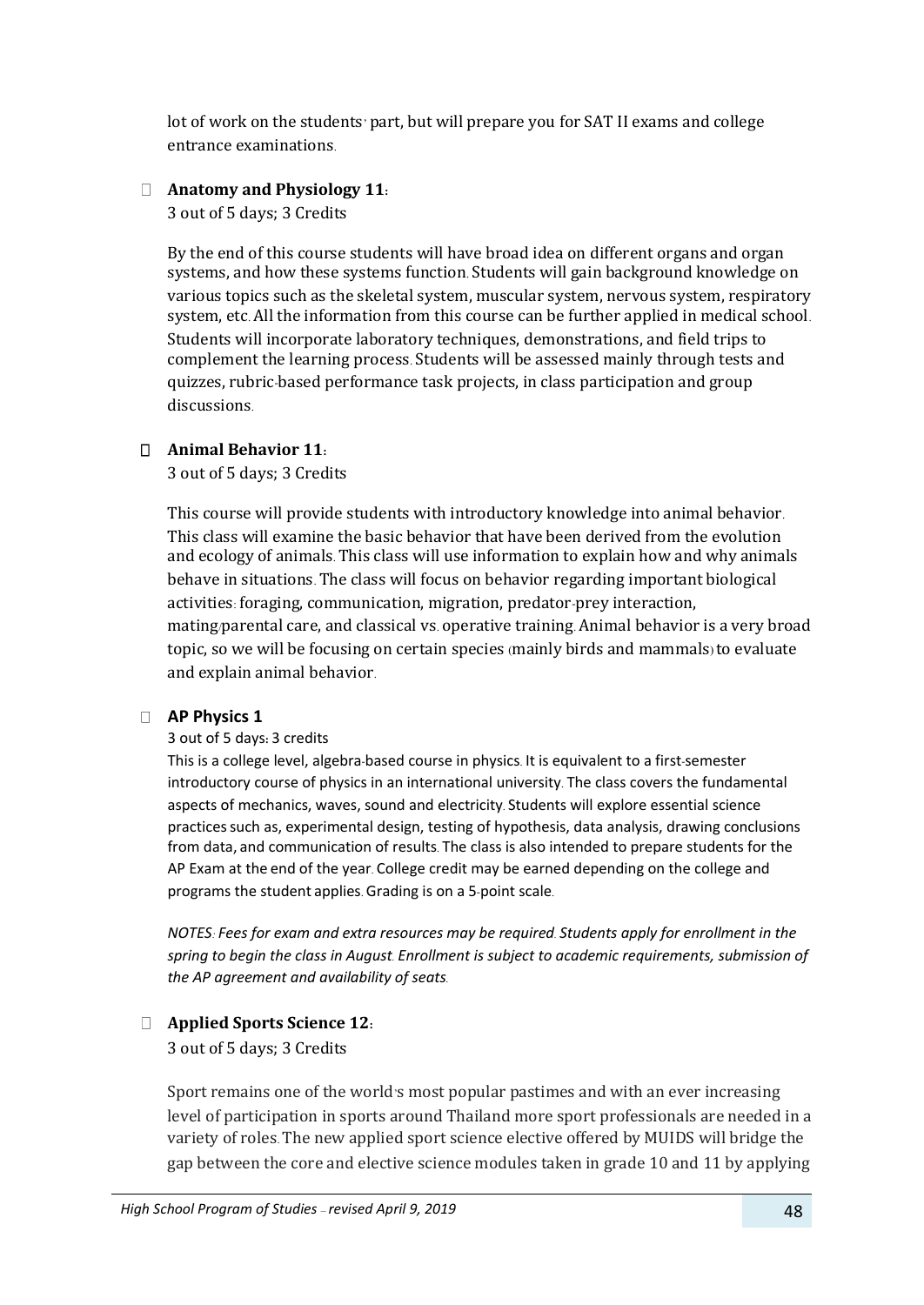them to sports performance. During this class students will be able to explore the links that physiology, anatomy, biomechanics, and psychology have with sports performance. The course will also explore other vital modules to the development of sports such as sports ethics, drugs in sport, coaching science, performance analysis, special populations, and fitness instruction. The student will not only be confined to the classroom throughout this yearlong elective; students will be able to take part in lab experiments and sports practical lessons. Students will not only get the chance to increase their sports performance but learn how to analyze the body's response to exercise, critically analyze sport techniques, and study the effective implementation of coaching practices. Due to sport science popularity, students who go on to study courses in medicine can also complete intercalated years in sports science to become doctors for professional sports clubs. This course is perfect for any student who wishes to pursue a Bachelor of Science degree at university and potentially work in the field of sports management, performance analysis, sports psychology, and sports medicine in the future.

## **Astronomy 12:**

## 3 out of 5 days; 3 Credits

Astronomy as a topic, both as an elective and advanced studies, finds prominent place in school curricula around the world. It is vigorously followed by most schools in the U.S, given the large number of placements in observatories, planetarium, and space mission programs. The subject of astronomy is highly interesting as it takes with it and meaningfully integrates other sciences. Astronomy as an elective unit of study will include chapters that start from the basics of astronomy including ancient astronomy to modern theories of the evolution of the Universe, life in the Universe and modern cosmology. It deals with studies of many interesting celestial bodies; from planets of the Solar System to the very distant galaxies and other exotic objects such as Pulsars and Quasars.

This elective unit of study will have a reasonable amount of time spent on making observations and analyzing the results obtained. A starting point could be the identification of craters on the Moon and study of the Martian surface besides a study of the Galilean moons of Jupiter. The study of Astronomy as an Elective in Grade 12 will also include some field trips to museums, planetarium and observatories.

## **Integrated Science 12:**

## 3 out of 5 days; 3 Credits

This course provides students with the basic knowledge of 'everyday' science through their own experimental design. Students will be able to integrate basic science knowledge into their living skills. Besides the basic exploration on science of food, cosmetic, basic physics, basic medicine, etc., students could express their interest in other science in everyday life and research on that topic. This course is mainly focused on providing the knowledge for students to distinguish fact from 'pseudoscience'. Students will also become familiar with scientific methods, researching skills, experimental designs, and presentation skills though the hand-on experiments designed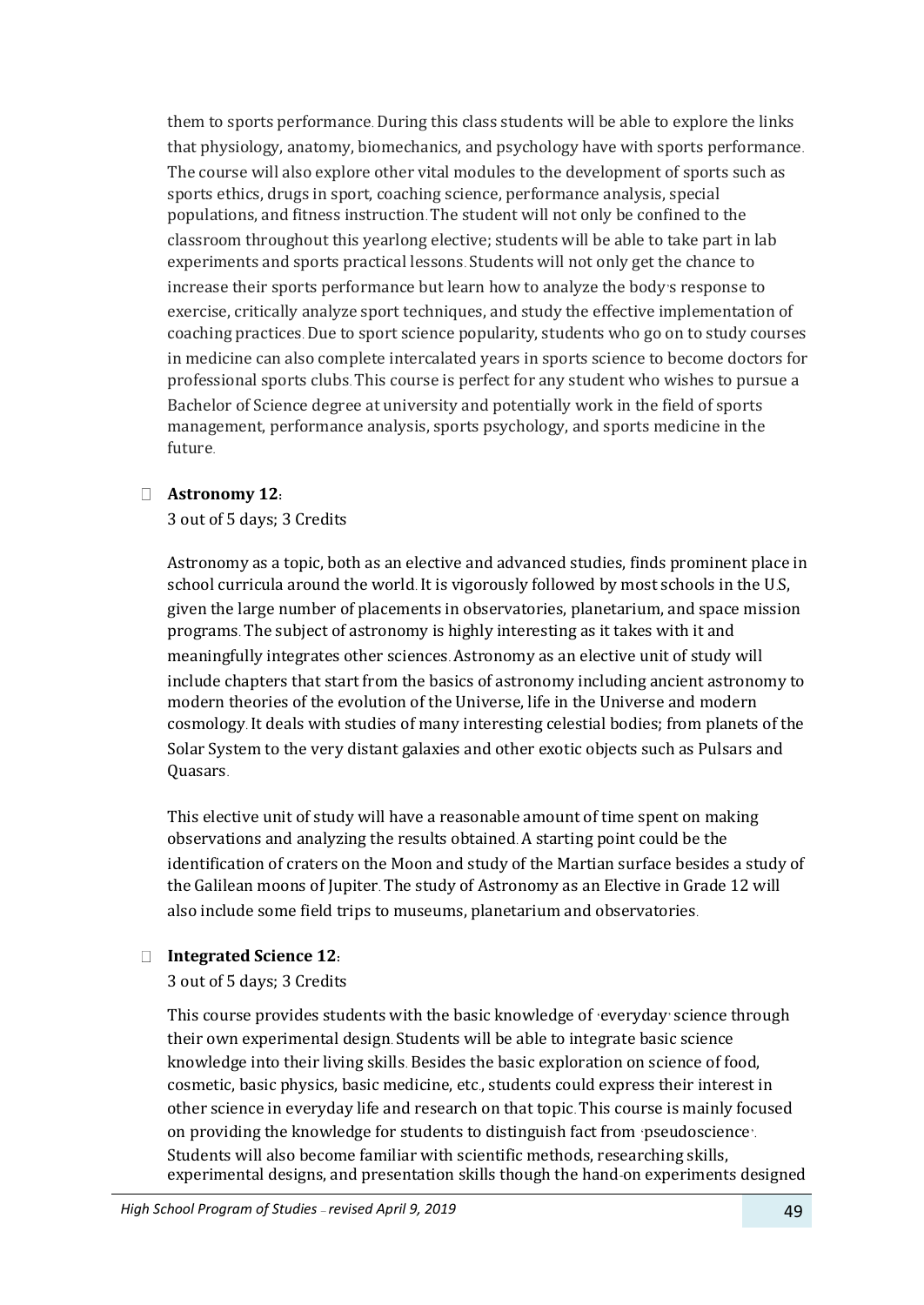on their own. Students will be familiar with laboratory equipment, settings, and safety. This course will be assessed mainly with in-class assignments, experimental design and planning, research methodology, laboratory experiments and practices, performance tasks, and project presentations.

## **THAI STUDIES**

Thai studies program is designed to meet the requirements of the Thai Ministry of Education.

Thai students are required to take the following courses

- $\Box$  Thai language/literature course
- $\Box$  Thai history course
- $\Box$  Thai geography course

Non-Thai students are required to take the following courses

 $\Box$  Thai literacy course I

- $\Box$  Thai literacy course II
- $\overline{S}$  with benchmarks about  $\overline{S}$  $\Box$  Thai culture course

#### **Thai Language and Literature**

- **1.** Students use listening strategies to form ideas and judgments about oral communication.
- **2.** Students use speaking strategies to deliver polished oral presentation that reflects clarity, force, and aesthetic effect.
- **3.** Students use reading strategies to enhance their understanding of significant works of literature, and apply what they learn from their reading to solve personal and social problems.
- **4.** Students evaluate literary and social values of significant works of literature.
- **5.** Students read for various purposes and cultivate their love for reading.
- **6.** Students use writing process and strategies to compose various types of writing, demonstrating the students' control of Thai language function and usage, and their awareness of the audience and purpose.

#### **Thai Geography and Economics**

- 1. Students analyze geographical changes in Thailand that affect types of landforms in each region.
- 2. Students analyze geographical phenomena in Thailand that can cause natural disaster.
- 3. Students identify protective measures of natural resources and environment, roles of conservation.
- 4. Students understand the relationship between physical environments and culture.
- 5. Students understand the concepts of Sufficiency Economy and its contribution to the economic and social development of Thailand.

#### **Thailand-Past and Present**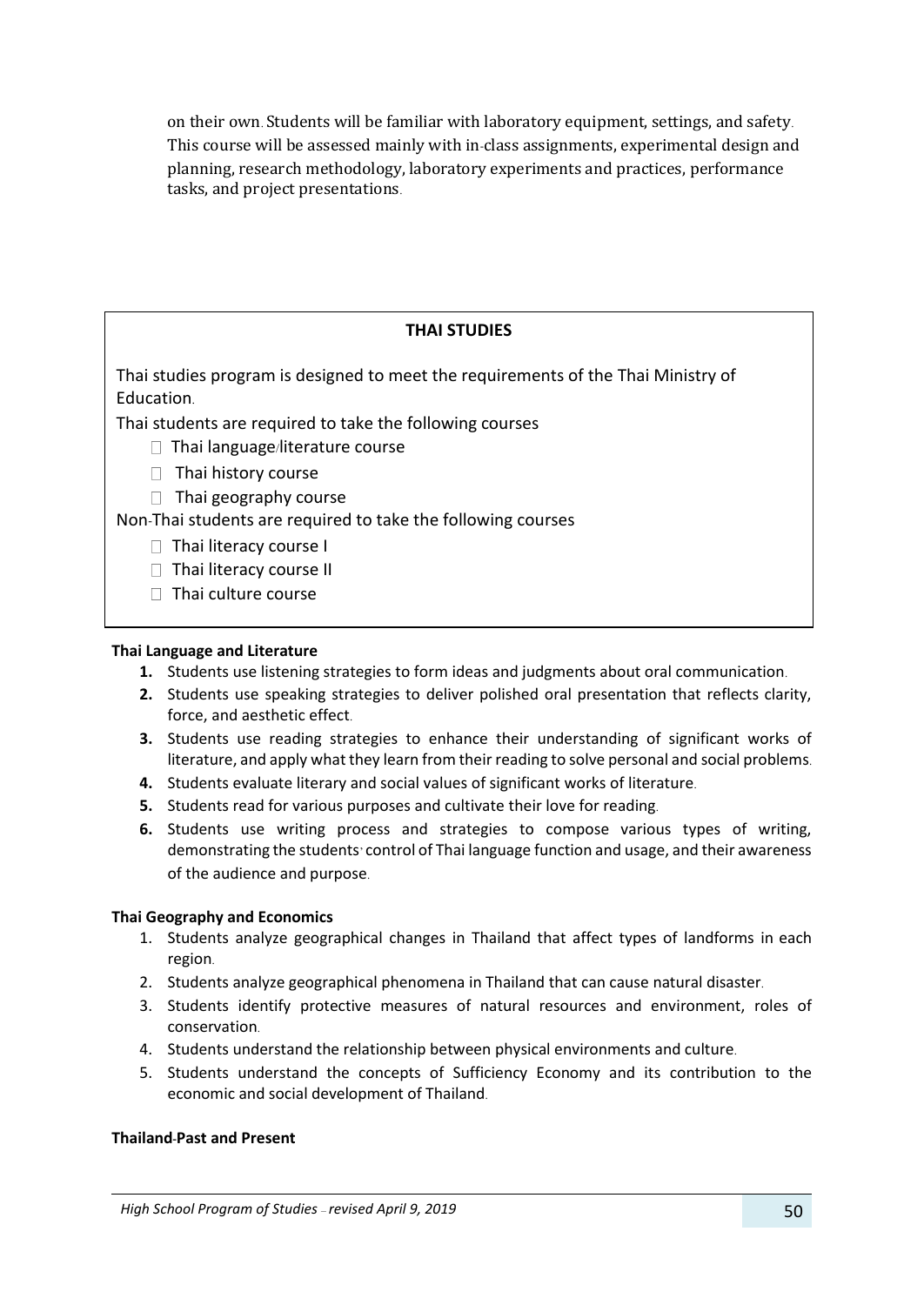- 1. Students analyze major historical events and their contribution to the development of the nation.
- 2. Students analyze factors that contribute to the modernization of Thailand.
- 3. Students study how values of the past societies have influenced current trends and helped shape Thailand.
- 4. Students study the fundamental elements of Thai society, the characteristics of Thai people, their beliefs and values, and how globalization has impacted on the Thai way of life in this century.
- 5. Students analyze factors that cause changes in Thai governance, from absolute monarchy to democracy, and analyze the importance/the need to preserve the monarchial democratic system.

#### **Thai Literacy**

- 1. Students speak Thai language clearly and confidently in both academic and social settings.
- 2. Students comprehend spoken instructions, common expressions, and can determine main idea, draw inferences, or make predictions.
- 3. Students read fluently with correct pronunciation and tone. They know the meaning of key vocabulary; they can identify main idea and support details, draw inferences, and conclusion.
- 4. Students write simple and compound sentences, and short paragraphs to convey ideas or stories.
- 5. Students know parts of speech and basic syntactical structures.

## **Thai Culture**

- 1. Students analyze and compare Thai way of life in different historical eras.
- 2. Students analyze the works of Thais and foreigners that contribute to the development of Thailand and its culture.
- 3. Students know the characteristics and values of Thai culture, and understand the importance of local wisdom.
- 4. Students analyze changes in Thai society; including social problems, causes, and solutions.
- 5. Students understand the importance of the Institution of the Monarchy.

## **Thai Language 10 (for Thai Students)**

#### *Full year – 60 minutes 2 in 5 days: 2 credits*

This course focuses on the Thai language and literary works. Students are introduced to a fundamental knowledge of linguistics to enhance a deep understanding of Thai language construction. The usage of Thai is also integrated in the course. Students learn and practice various skills such as giving speeches in public, writing essays and communicating with others appropriately and respectfully.

Moreover, the course introduces Thai literary works from Sukhothai to Ayuttaya era for emphasizing students' appreciation of classical literature; in addition, Thai Language 10 provides students with the opportunity to study and analyze the language features and functions in a variety of literary works. Students think, read, speak and write critically about literature. Through literary analysis, students learn how various authors present their perspectives on social issues, and learn to appreciate the literary value of short stories, poetry, novels, and nonfiction.

**Thai Language 11** *Full year – 60 minutes 2 in 5 days: 2 credits*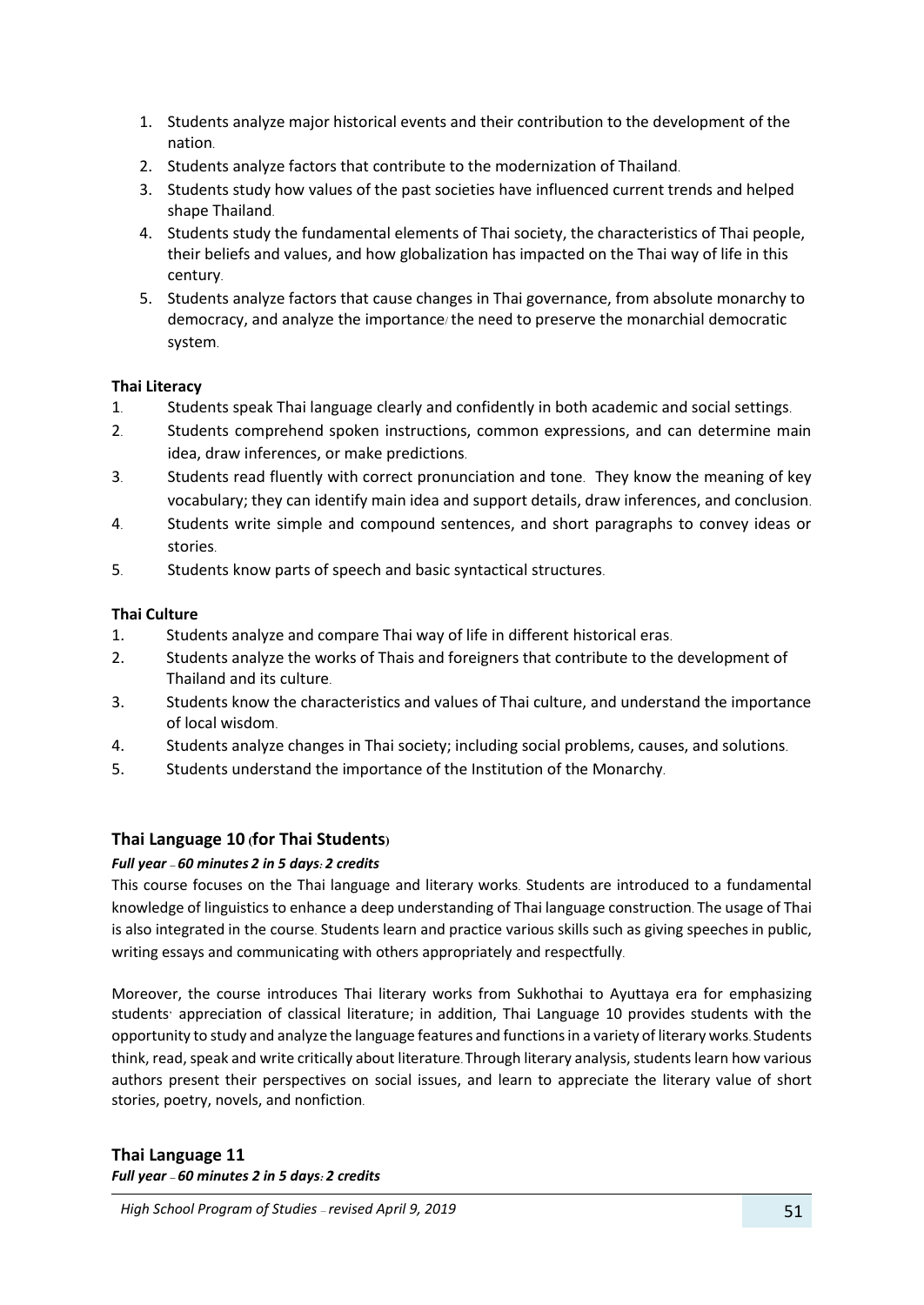This course focuses on the study of Thai language with emphasis on reading, listening and viewing skills from multiple sources. Students are encouraged to develop critical thinking and have enhance comprehension of the relationship of language and culture. This course also provides an opportunity to use the language as a means to analyze, synthesize, evaluate, and solve problems both in academic terms and social issues. Specifically for language usage, students learn to create good questions and answers for communication purposes. Expressing ideas, giving presentations and debates are integrated in the course. Students will practice using such activities logically and effectively. Moreover, students will create an academic paper to show deep understanding.

For literature, the course introduces Thai literary works since Thonburi era to the current day; in addition, Thai Language 11 provides students with the opportunity to study and analyze the language features and functions in a variety of literary works. Especially for this course, students focus on analyzing and criticizing literature. Through literary analysis, students learn how various authors present their perspectives on social issues, and learn to appreciate literary value.

#### **Thai Language 12**

#### *Full year – 60 minutes 2 in 5 days: 2 credits*

Thai Language 12 course promotes student to use language skills that they have accumulated from previous courses to apply to given tasks. Students focus on practicing various activities such as listening for comprehension, speaking by showing opinion argument and persuasion, reading and appreciating the literary value in short stories, novels and Thai traditional poetry, and writing essays and poems by following the given format. Students learn how to analyze and evaluate the language features and functions in literature. Especially for this course, students will be prepared for their higher education, so they will practice doing Thai language examination for admission to university.

#### **Thai Literacy for Non-native Speaker 10**

#### *Full year – 60 minutes 2 in 5 days: 2 credits*

Basic Thai communication: the alphabet, tones, basic conversational skills, and grammar. Basic speaking, listening, reading, and writing skills. Thai culture is introduced to develop understanding and appreciation for different traditions and customs. Students will have opportunities to practice appropriate manners and etiquette in various contexts

#### **Thai Literacy for Non-native Speaker 11**

#### *Full year – 60 minutes 2 in 5 days: 2 credits*

Further practice through reading various writing genres. Students will practice the language of daily communication on topics relating to their everyday life. The course aims to develop language competency through spontaneous expression via extensive oral and written practice. Thai culture is an integral part of the instructional units.

#### **Thai Literacy for Non-native Speaker 12**

#### *Full year – 60 minutes 2 in 5 days: 2 credits*

This course is designed to develop non- native students' understanding. Further practice, particularly through analyses of texts from Thai literature, magazines, and newspapers, as well as audio-visual materials on subjects related to Thai culture and society. Improvement of language skills for practical work and academic usage.

#### **Thai Social Studies 1**

*Full year – 60 minutes 1 in 5 days: 1 credit*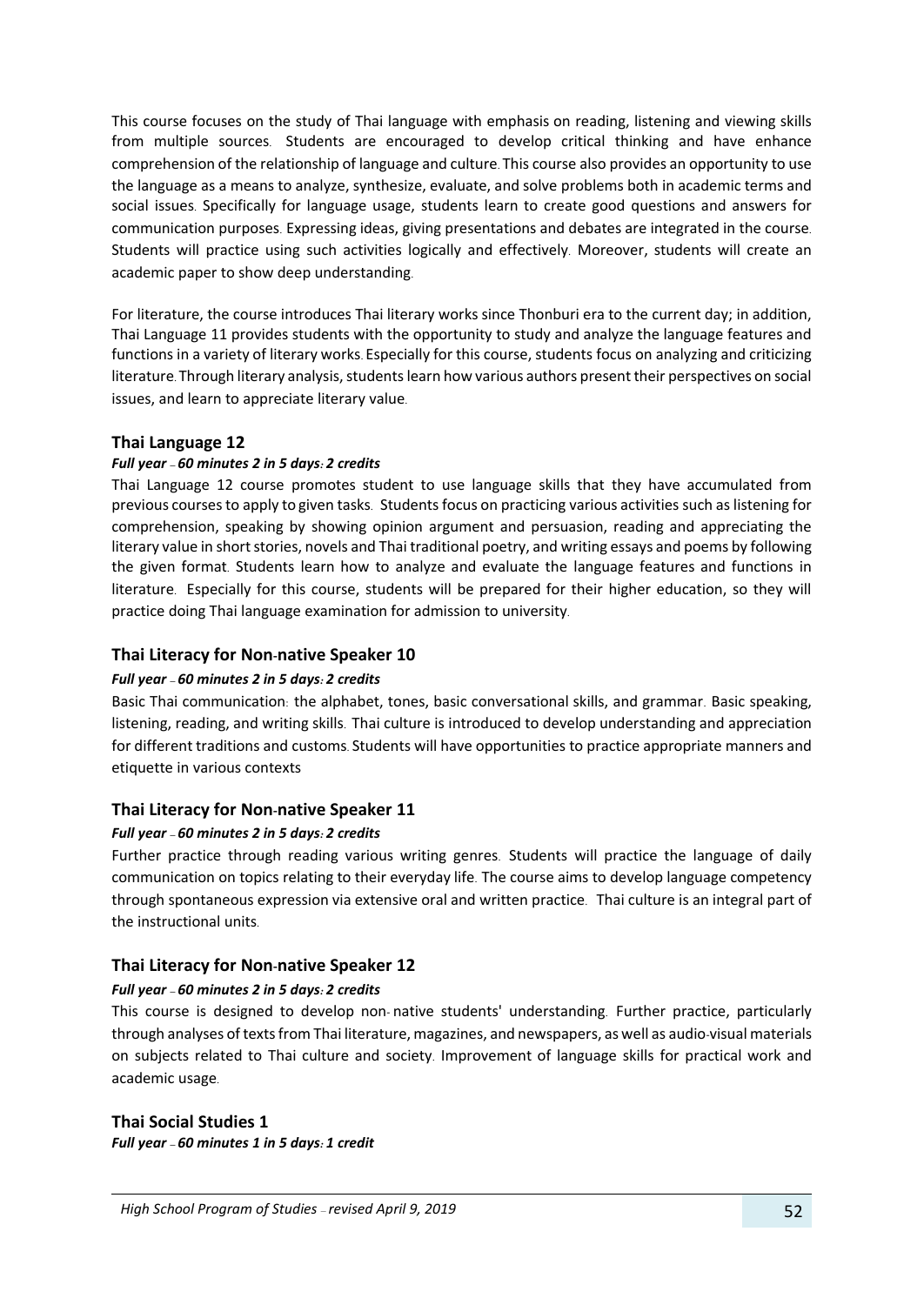This course contains two study domains (Thai Geography and Thai Economics). Students will learn about managing resource production and consumption; efficient and cost-effective utilization of limited resources available; and understanding the principles of Sufficiency Economy for leading a balanced life.

In order to study about the principles of Sufficiency Economy, the students will learn to realize the importance of the Sufficiency Economy Philosophy to the socio-economic system of the country. Other than that the students will realize the importance of the cooperative system for economic development at community and national levels which is important for analyzing economic problems of the community and propose remedies. The students will also learn about the effects of economic liberalization affecting Thai society and explain the local polities in national economic development. For Thai geography the student will learn to analyze the influence of geographical conditions causing physical problems or natural disasters in Thailand and other regions of the world. And they will learn about the changes in Thailand resulting from nature or human action. After that they learn to build awareness and participation in conservation of resources and the environment for sustainable development.

## **Thai Social Studies 2**

#### *Full year – 60 minutes 1 in 5 days: 1 credit*

This course contains two study domains (Thai History and Buddhism). Students will learn about the meaning and the significance of historical ties and periods; and the ability to use historical methodology for systematic analysis of various events. Especially they will learn awareness about the importance of historical times and periods affecting the development of Thailand.

In order to understand the development of Thailand from the past to the present; students realize the importance of relationships and continuous changes of events, and the ability to analyze their effects. Furthermore, the students will learn about the historical development of Thailand as a nation, culture, Thai wisdom, and cherishing pride in and preservation of Thai nationalism. So they will learn to know about the period in Thai history and the history of all Thai states before they became the Kingdom of Thailand. In order to analyze the important issues of Thai history and Thai monarchy to the Thai nation, they will analyze the factors conducive to creation of Thai wisdom and Thai culture that affect present Thai society. After that they learn about Buddhism in Thai society, and also gain knowledge of the Masters and the moral principles of Buddhism. The students will learn to analyze Indian society and religious beliefs before the period of the Buddha. In Buddhism the students will learn to analyze the Buddha as a human being with high self-training in enlightenment, founding and teaching methods and they will learn to practice the Middle Path in Buddhism. Finally they learn to analyze the democratic characteristics in Buddhism and in the Buddhist principles. At the end of this course they will learn to use the cause-and-effect and problemsolving methods.

#### **Thai Civics**

#### *Full year – 60 minutes 2 in 5 days: 2 credits*

This course will study the duties of Thai citizens to respond to Thai culture and enjoy peaceful coexistence in Thai society and the world community. The students will learn to analyze the laws relating to themselves, their families, the nation and the world community, in order to analyze the importance of social structure and social change. The students will participate in encouraging others to conduct themselves to be a good citizens of the nation and the world community. As a Thai citizen, the students will learn to conserve Thai culture and make it known. In addition to be a Thai citizen, the students will learn to solve problems about human rights in Thailand. For living in Thai society the students will learn about the political and administrative of systems the present society; adherence to, faith in, and upholding of the democratic form of government under a constitutional monarchy. As a world citizen, the students will learn to analyze the world from other points of view, with critical thinking not only from their eyes but also in other people's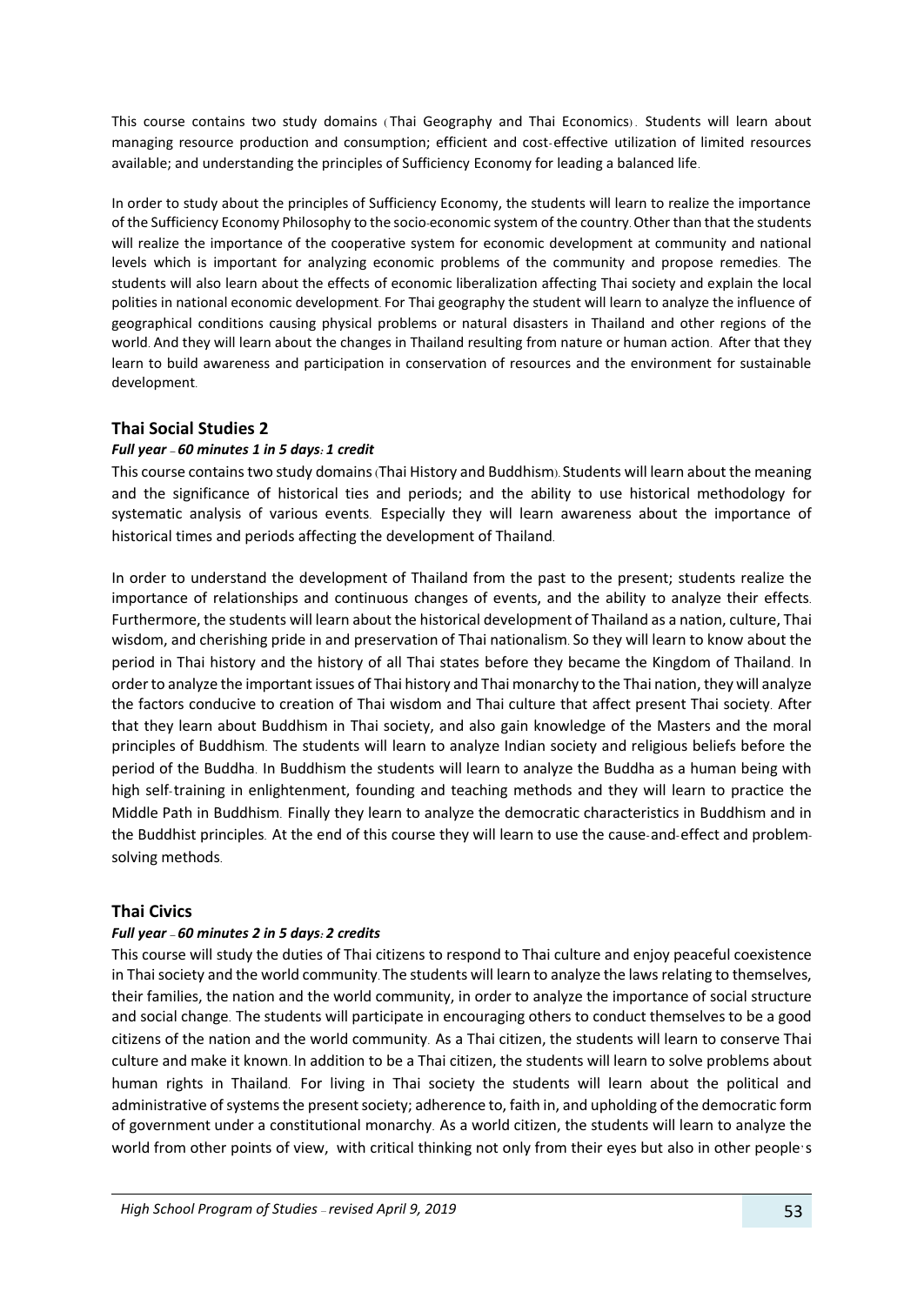eyes too. The students will learn to live peacefully together in a culturally diverse society such as the world today. And they will know how to manage conflict peacefully.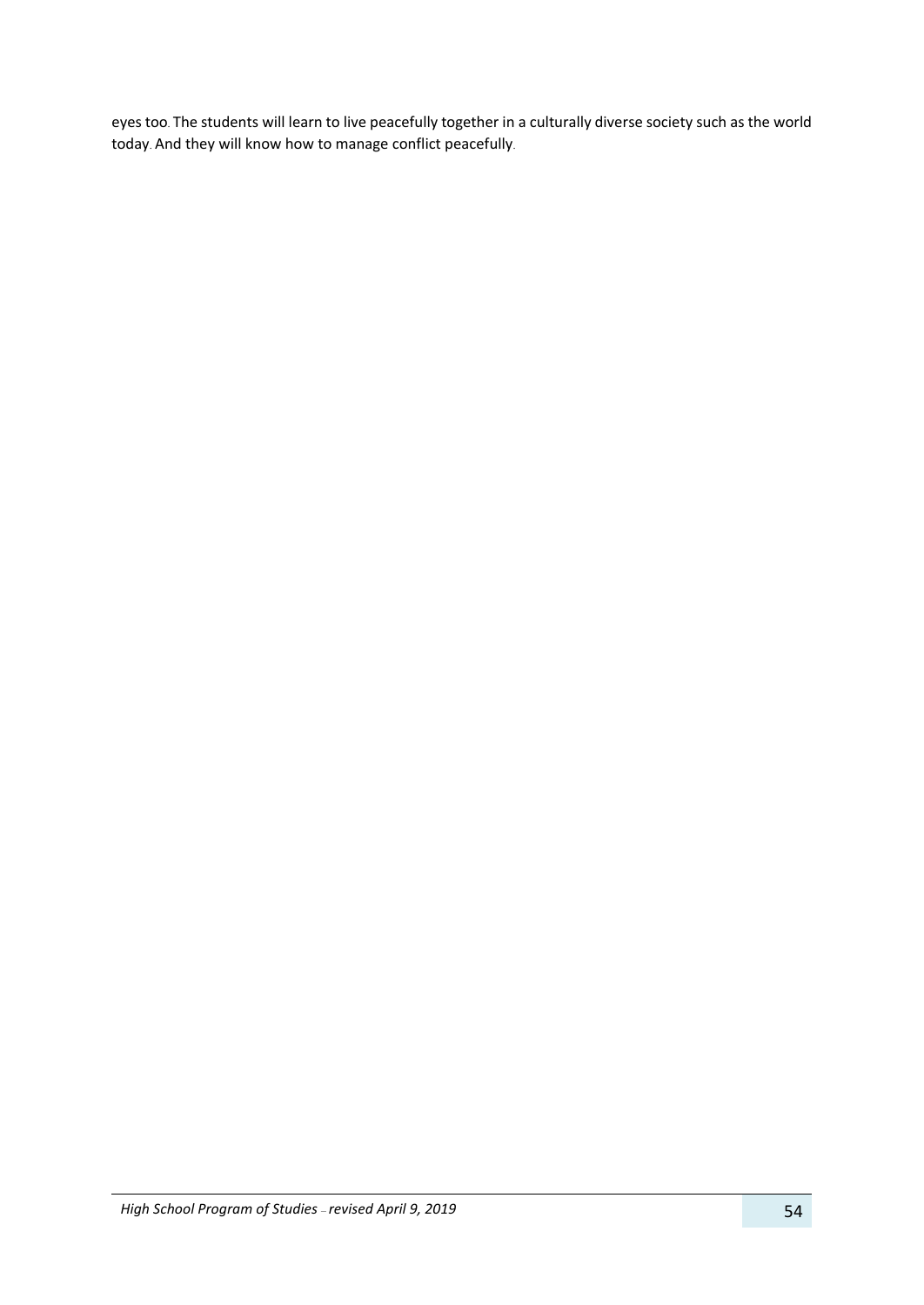## **PHYSICAL EDUCATION DEPARTMENT**

The program is designed to be activity-oriented, informative and enjoyable. Students will be exposed to many different challenges in a variety of physical activities. The ultimate goal is for students to use physical education to develop a healthy lifestyle physically, mentally, and socially.

## **Standards and Benchmarks**

## **Physical Education**

- 1. Students demonstrate the motor skills and movement patterns needed to perform a variety of physical activities**.**
- 2. Students demonstrate knowledge of movement concepts, principles, and strategies that apply the learning in the performance of physical activities**.**
- 3. Students assess and maintain a level of physical fitness**.**
- 4. Students demonstrate knowledge of physical fitness concepts, principles, and strategies to improve health and performance**.**
- **5.** Students demonstrate and utilize knowledge of rules and regulations, develop strategies, teamwork, sportsmanship, and leadership needed to play sports**.**

#### **Health Education**

- 1. Students comprehend concepts related to health promotion and disease prevention to enhance health**.**
- 2. Students analyze the influence of family, peers, culture, media, technology, and other factors on health behaviors**.**
- 3. Students use goal**-**setting skills and practice health**-**enhancing behaviors to reduce health risks**.**
- 4. Students understand the danger of alcohol, cigarette, and addictive drugs, and demonstrate the ability to use decision**-**making skills to reduce health risks**.**
- 5. Students advocate for personal, family, and community health

#### **Physical Education**

#### *Full Year- 60 minutes 2 in 5 days: 2 credits*

This course offers a variety of physical activities to meet the needs and interests of the age group of both boys and girls. The emphasis is on regular participation. Students will learn movement skills and principles, ways to improve personal fitness and physical competence, and safety and injury prevention. These fundamental skills can be applied to individual and team sports. The course offers swimming, soccer, volleyball, basketball, table-tennis, and badminton.

The main goal of the course is for students to understand that physical activity, exercise and sport provide opportunities for recreation, enjoyment, challenge, character development, self- expression and social interaction. The focus of the course is the continued development of a healthy lifestyle through personal fitness activities and lifetime sports. Physical Fitness Test is given each semester.

#### **ROTC Program**

*Three Full Year – half day a week: No credit*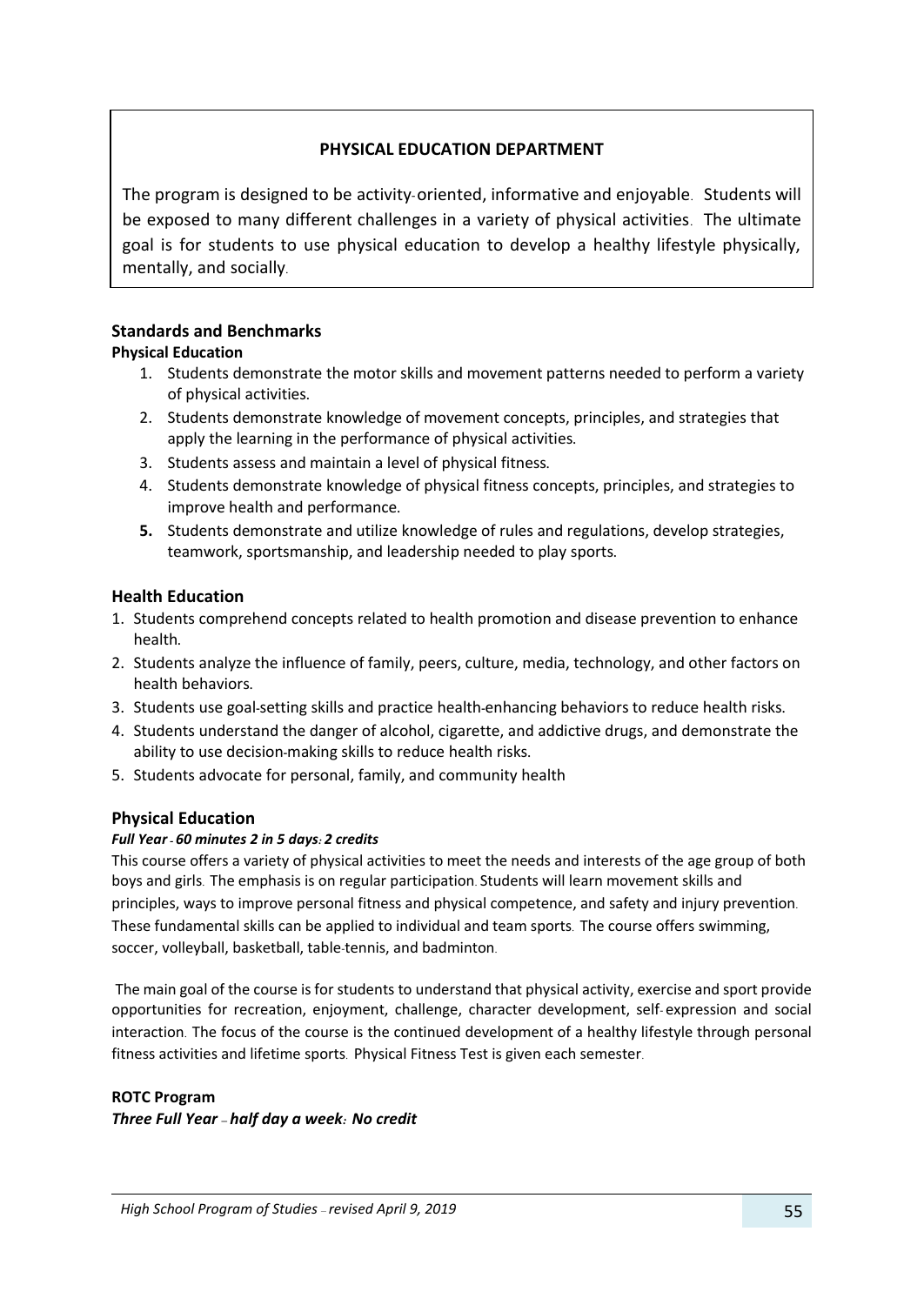The program, endorsed by the Territorial Defense Department, develops leadership qualities, military, discipline, responsibility, and physical endurance and promotes patriotism. Students who successfully complete three years of ROTC will be waived from conscription when they reach the age of 21.

| Requirements:      | Thai citizen, must be in at least 10 <sup>th</sup> grade, no age limit                                                                                                                                |
|--------------------|-------------------------------------------------------------------------------------------------------------------------------------------------------------------------------------------------------|
| <b>Duration:</b>   | Three years                                                                                                                                                                                           |
| Prerequisite:      | Must pass a physical fitness test                                                                                                                                                                     |
| Cost:              | 500 baht per year; students must purchase uniforms                                                                                                                                                    |
| <b>First Year:</b> | Basic training, drilling, marksmanship, history of tactics and warfare                                                                                                                                |
| Second Year:       | Advanced training, drilling, marksmanship, history of combat tactics and warfare,<br>parachuting                                                                                                      |
| <b>Third Year:</b> | Field training and exercises, completion of boot camp (5 days) held sometime in February.<br>Students who successfully complete the third year of ROTC will be awarded the rank of<br>Master Sergeant |

Students may enter the First Year of the ROTC Program in 11<sup>th</sup> or 12<sup>th</sup> Grade and continue in their university years. For students continuing into the Fourth and Fifth year of ROTC training, successful completion of the requirements will result in the ranking of Acting Second Lieutenant.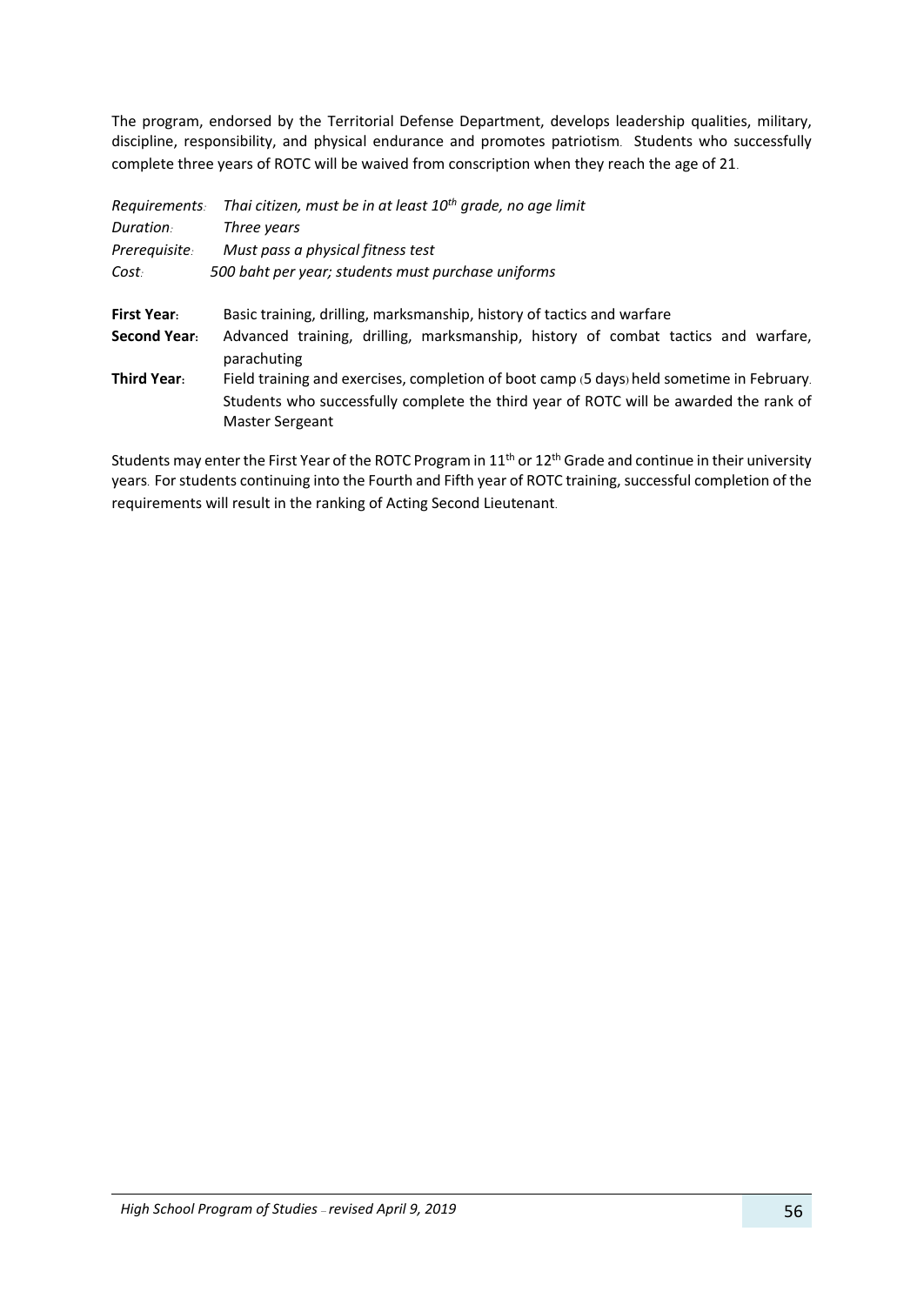## **INFORMATION TECHNOLOGY DEPARTMENT**

The aim of the program is for students to use technology in real life in an ethical way:

- $\Box$  To learn, research, and work
- $\Box$  To solve problems and complete tasks with creative thinking
- $\Box$  To create a range of practical, artistic, and intellectual products of high quality
- $\Box$  To share ideas and communicate with others

## **Standards and Benchmarks**

## **1. Computer Technology**

- a) Students explain the structures of computing and information technology
- b) Students apply computing and information in performing their studies, and create multimedia content for their presentations
- c) Students demonstrate an awareness of ethical and social implications in using communication and social media technology

## **2. Problem Solving and Critical Thinking**

- a) Students explain the concepts of computer algorithm, and logic in programming
- b) Students demonstrate an awareness of various problems related to the introduced concepts and are able to apply appropriate basic problem**-**solving skills **(**e**.**g**.** divide and conquer, reduction, and trial**-**and**-**error
- c) Students analyze problems related to the learning concepts, and suggest solutions for those problems
- d) Students implement program using basic computer programming of loops, conditional statements, and subroutines via virtual programming such as Kodu or ALICE, and**/**or traditional programming languages such as Java
- e) Students create animation and simple computer game via Scratch, Kodu or ALICE

## **3. Multimedia Technology**

- a) Students create, retrieve, organize, manipulate, evaluate, and communicate information, using computing technology and electronic media
- b) Students develop an interactive media for multimedia purposes which includes**: \***operating a digital camera **\***using imaging software to improve photos and create special effects **\***using imaging software to create simple animations **\***using imaging software to manipulate video images **\***producing multimedia images
- c) Students apply legal and ethical standards in creating digital content such as digital images

## **Computer Technology in the Modern World 10**

#### *Full year–60 minutes 3 in 5 days: 3 credits*

This course will expose students to interdisciplinary nature of computer science in the modern world. The course content includes an overview of current computer technology, its application in various disciplines for both professional and personal activities**.** Students will learn how to use computational thinking for problem solving, understand different levels of complexity in problem solving, and develop skills in selecting and using tools efficiently. Finally, they will acquire communication skills; e.g. how to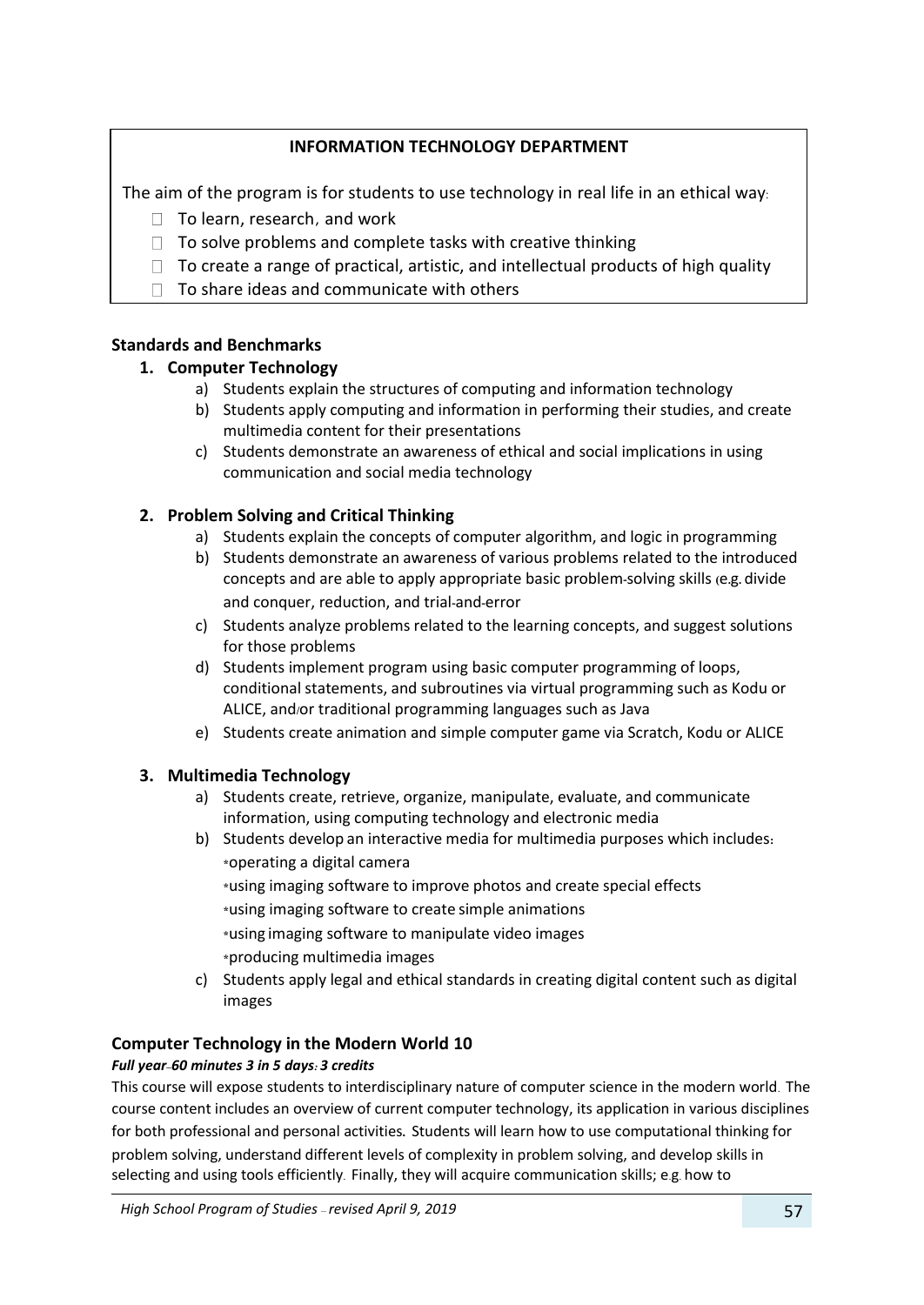communicate appropriately in their team and in their presentation. Students will develop an awareness of the ethical and social implications of their work.

## **Electives:**

## **Internet of Robotic Things (IoRT)**

3 out of 5 days; 3 credits

In this course you will design and develop fun and practical IoT devices while learning programming (Python) and basic robotics/electronics. This course deals with the new emerging technologies of IoT (Internet of Things). By 2020, there will be 50 billion connected devices communicating through the Internet. Devices can range from internet-connected coffee makers, cars, or sensors on drones. You will learn how to connect the Raspberry Pi (very small computer) with other devices (sensors, motors, LCD screens etc.) in the real world.

## **Game Development**

3 out of 5 days; 3 credits

This course will provide the opportunity to design and code video games. Students will be introduced to interactive media design, project planning, prototyping and game programming. They will explore a wide range of interdisciplinary concepts in both art and science that are necessary to produce a commercially successful game. The course will follow a project-based approach towards learning.

## **Advanced Computer Science**

3 out of 5 days; 3 credits **Prerequisites:** A or a letter from the instructor.

This course goes beyond merely learning how to use applications like word processing, spread sheets, and internet browsers. It uses the Java language and focuses on the basic principles needed to design and build applications. It's a college level course. If they pass this course they may receive college credit for one semester of computer science.

#### **FINE ARTS DEPARTMENT**

The aims of the department are to:

- $\Box$  Motivate and encourage each student to think and work in an individualistic, imaginative, and constructive manner
- $\Box$  Enhance students' understanding of the importance of arts and their application in number of careers; namely, advertising, designing, media consultant, and teaching.

#### **Standards and Benchmarks**

#### **Visual Arts (Drawing and Painting)**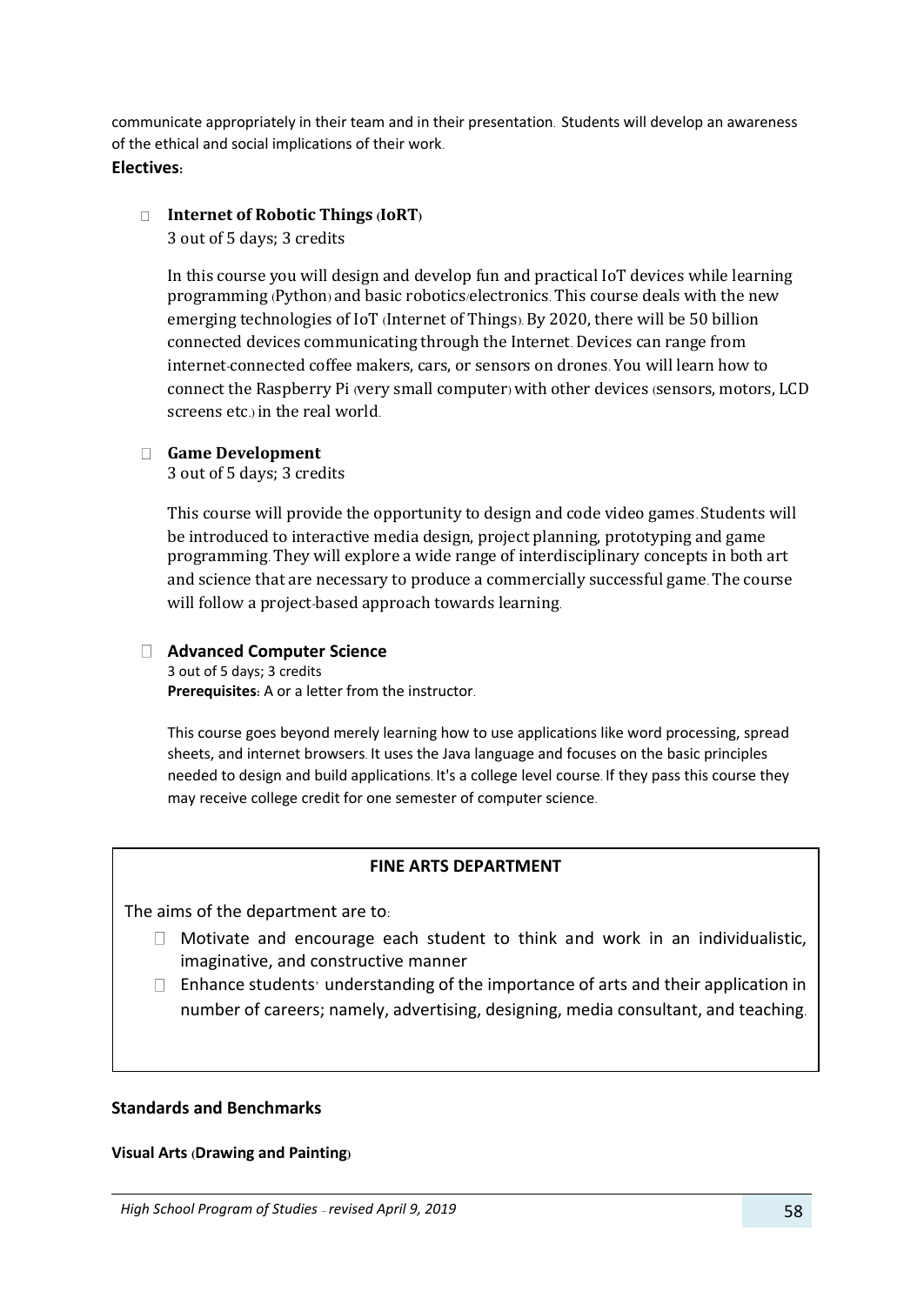- **1.** Students analyze and describe how the composition of a work of art is affected by the use of a particular principle of design.
- **2.** Students analyze the material used by a given artist and describe how its use influences the meaning of the work.
- **3.** Students apply artistic processes and skills, using a variety of media to communicate meaning and intent in original works of art.
- **4.** Students identify and describe trends in the visual arts and discuss how the issues of time, place, and cultural influences are reflected in selected works of art.

#### **Performance Arts (Drama)**

- **1.** Students make acting choices, using script analysis, character research, reflection, and revision through the rehearsal process.
- **2.** Students write dialogues and scenes, applying basic dramatic structure: exposition, complication, conflict, crises, climax, and resolution.
- **3.** Students analyze how a specific actor used drama to convey meaning in his/her performance.
- **4.** Students describe the ways in which drama reflects and influences their culture.
- **5.** Performance skills include improvisation, role-play, voice training, and acting techniques.

#### **Performance Arts (Band)**

- 1. Students perform on instruments, alone and with others, a characteristic tone that blends with the ensemble.
- 2. Students demonstrate through performance basic elements of playing technique.
- 3. Students recognize, demonstrate, and describe basic musical terms and symbols.
- 4. Students recognize and perform basic rhythmic patterns.
- 5. Students demonstrate accurate performance on appropriately assigned part of an ensemble.
- 6. Students demonstrate proper instrument care and maintenance.

#### **Electives**

#### **Orchestra (Period 7)**

#### 3 out of 5 days; 3 Credits

Orchestra is offered to any student that desires to develop skills on orchestra instruments such as violin, viola, cello, or double bass. Educational emphasis is placed on the advancement of instrumental technique, development of music reading and comprehension skills, independent musicianship, style, and a deeper understanding of small group ensemble music, and orchestral literature. Literature will contain both classical and popular music. Students will perform both in small group ensemble projects and as a large group. Students may repeat this course in 11th and 12th Grade.

#### **Design 1: Introduction to Advertising & Architecture Design**

Introduction to Design 1 is unlike the usual fine arts course (which focuses on techniques and aesthetics). This course intends to look into the definition of design in areas that use art to communicate with an impact, such as in advertising, architecture and the rhetoric propaganda movement. Emphasis is placed on the process of investigation and development rather than product. This course may not be repeated.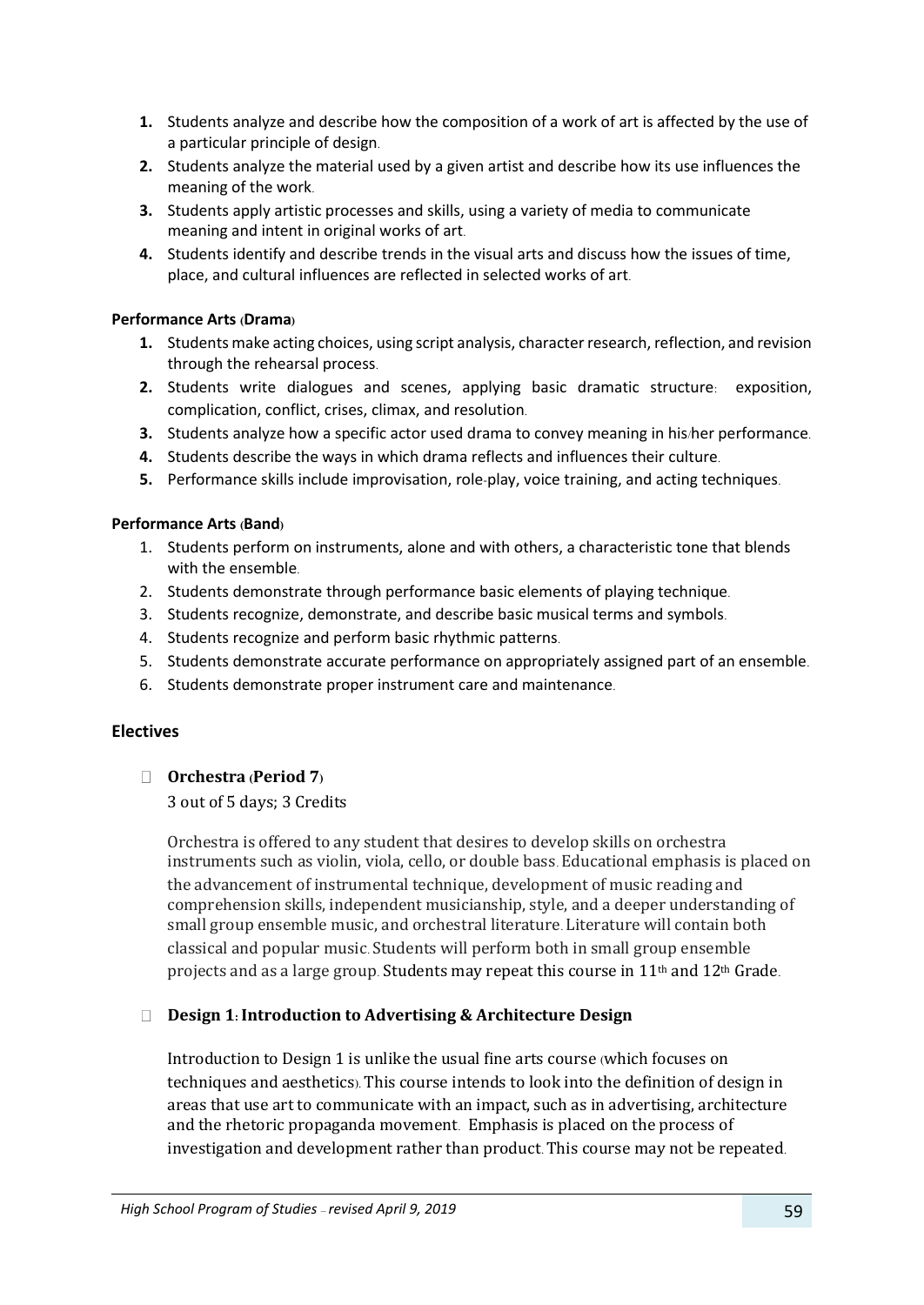#### **Design 2: Introduction to Film Production & Industrial Design**

Design 2 is an extension of Introduction to Design where the theory and workflow skills of advertising and architecture pave a path towards hands on experiences in character design (for film, games, and toys) and industrial design. Commercial media and filming will be explored to create short TV commercials with emphasis on the process of film production- namely, pre-production, production and post-production. An introduction to lighting techniques and food/product photography is also intended. Design 1 is recommended as a prerequisite, but not required.

## **Sculpture 1**

This course offers an opportunity for students to explore 3-Dimensional composition, creating sculptures (industrial and anatomical). This course is designed for students interested in design as a career and should can be used to develop a professional portfolio. Basic anatomical sculpture foundations are to be mastered in Design one order to apply it to character and industrial design. This course will also explore mold-making and casting. This course may not be repeated.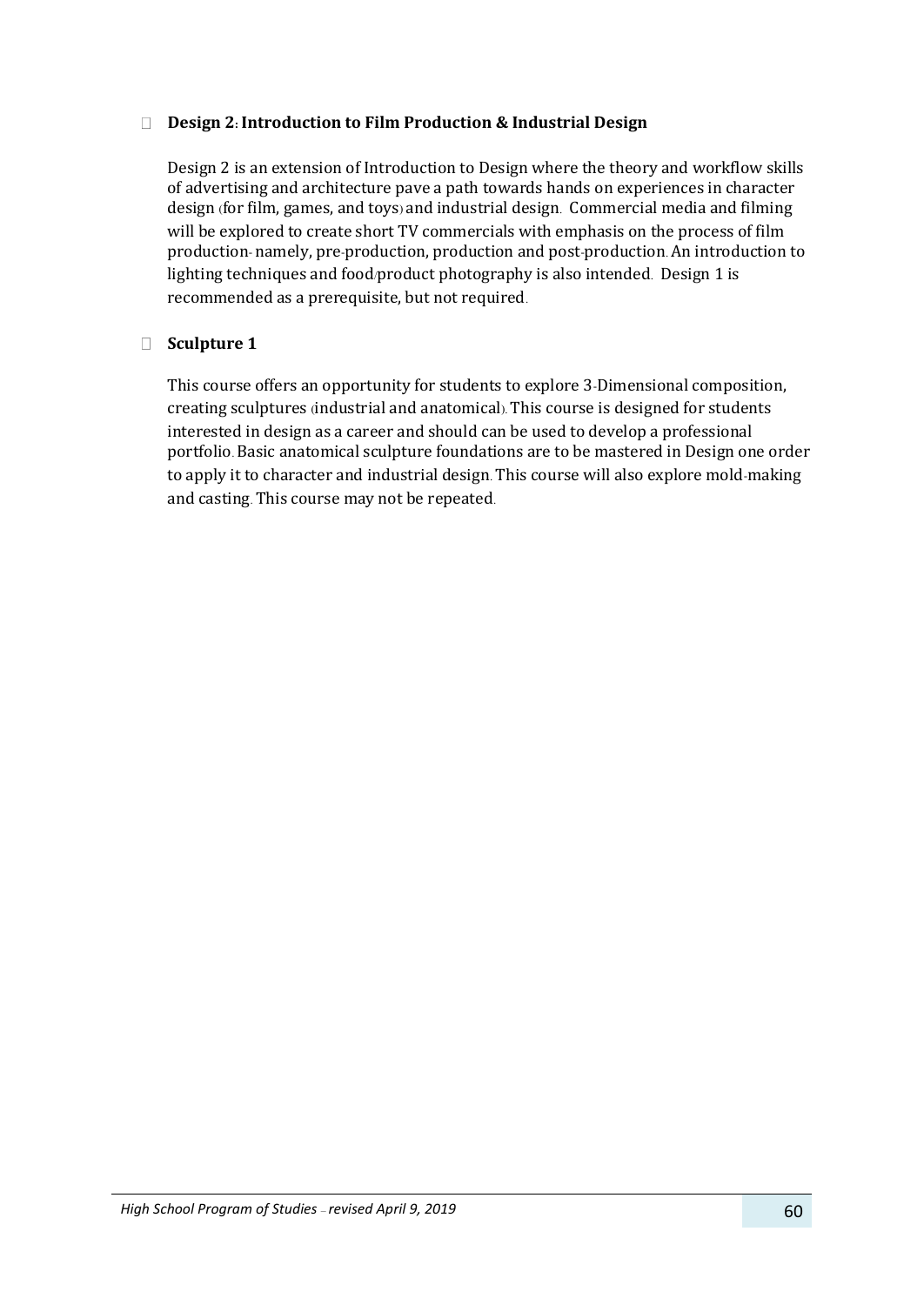# **Appendix 1 – Recommended Electives by University Major**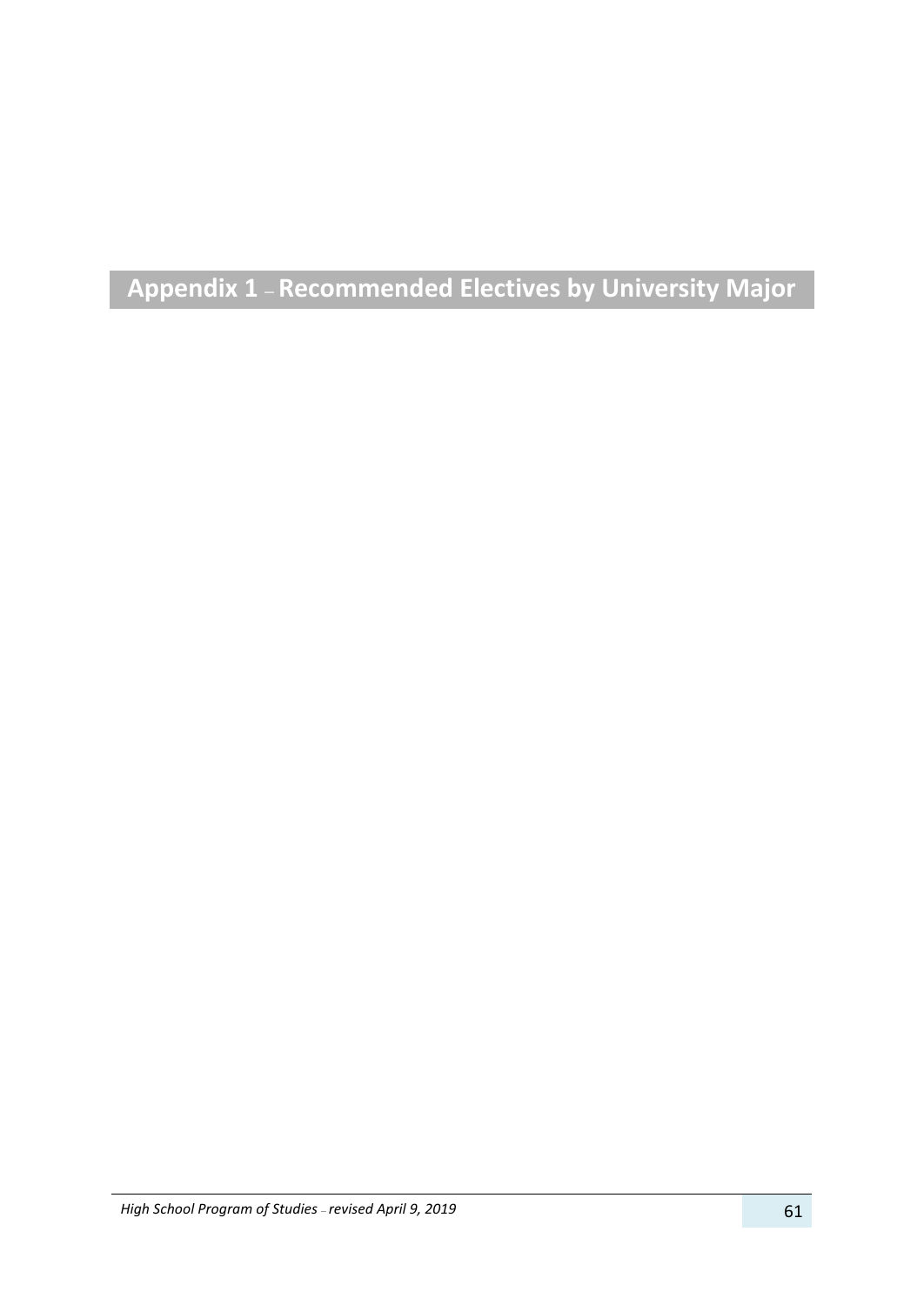| Recommended<br>ves                                                                                                                                                                                                                                                                     |                                                                                                                                                                                                                                                                    |                                                                                                                                          |  |  |
|----------------------------------------------------------------------------------------------------------------------------------------------------------------------------------------------------------------------------------------------------------------------------------------|--------------------------------------------------------------------------------------------------------------------------------------------------------------------------------------------------------------------------------------------------------------------|------------------------------------------------------------------------------------------------------------------------------------------|--|--|
| $\overline{\mathbf{z}}$<br>Grade<br>1                                                                                                                                                                                                                                                  |                                                                                                                                                                                                                                                                    | Grade 10                                                                                                                                 |  |  |
| <b>Statistics</b><br>Electronics<br>Skilt for Life<br>Animal Behavior<br>Anatomy & Physiology<br>Linear Algebra<br>Advanced Chemstry<br>AP Physics 1<br>Introduction to Modern<br><b>Zooloy</b><br>Advanced Biology<br>Introducation to Nutrition                                      | Sult for Life<br>Statistics<br>Introducation to Nutrition<br>and/or AP Physics 1 in<br>(Advanced Chemistry)<br>Anatomy & Physiology<br>VpdooS/<br>Animal Behavior<br>Advanced Biology<br>casses)<br>place of core science                                          | Food Science<br><b>Environmental Science</b><br>Science                                                                                  |  |  |
| AP Physics 1<br>AP Computer Science<br>and Innovation<br><b>Statistics</b><br>Website Design<br>Skils for Life<br>Business, Technology,<br>Game Development<br>Electronics<br>Advanced Chemistry<br>Art of Design I/II<br>Introduction to Modern<br>Linear Algebra                     | and Innovation<br>Skills for Life<br>and/or AP Physics 1 in<br>Art of Design I/II<br>Business, Technology,<br>Game Development<br>(Sassep)<br>Statistics<br>Website Design<br>place of core science<br>Advanced Chemistry                                          | Art of Design I<br>Environmental Science<br><b>Engineering</b><br>Food Science                                                           |  |  |
| Advanced Chemistry<br>AP Physics 1<br>Introduction to Psychology  and Innovation<br>Solb for Life<br>Statistics<br>Animal Behavior<br>Anatomy & Physiology<br>Advanced Biology<br>Introducation to Nutrition<br><b>Zoolory</b><br>Linear Algebra                                       | Skilt for Life<br><b>Statistics</b><br>and/or AP Physics 1 in<br>Introducation to Nutrition<br><b>Koooz</b><br>Animal Behavior<br>Anatomy & Physiology<br>Advanced Biology<br>casses)<br>place of core science<br>Advanced Chemistry<br>Introduction to Psychology | Animal Behavior<br>Environmental Science<br>Food Science<br><b>Medicine</b>                                                              |  |  |
| Science and Law<br>Business, Technology,<br>Management<br>Mandarin I/II<br>History<br>Global Conflict in Modern<br>Solb for Life<br>Marketing & Advertising<br>$\frac{1}{2}$ assumed $\frac{1}{2}$<br>Introduction to Politica<br>Introduction to Accounting<br>introduction to        | Business, Technology,<br>Science and Law<br>and Innovation<br>Skils for Life<br>Introduction to Political<br>Management<br>Marketing & Advertising<br>Introduction to<br>Japanese I/II<br>Mandarin I/II<br>Introduction to Accounting<br>Introduction to Economics | and Innovation<br>Business, Technology,<br>Mandarin 1<br>Japanese 1<br>Introduction to Economics<br><b>Business</b>                      |  |  |
| Statistics<br>Advanced Chemistry<br>Skills for Life<br>AP Digital Photography<br>Introduction to Modern<br>Linear Algebra<br>AP Computer Science<br>Art of Design I/II<br>AP Physics 1<br>Electronics<br>Japanese I/II<br>Website Design<br>Game Development                           | Game Development<br>and/or AP Physics 1 in<br>Skils for Life<br>Japanese I/II<br>Art of Design I/II<br><b>Statistics</b><br>casses)<br>Website Design<br>place of core science<br>(Advanced Chemistry                                                              | University Major<br>Environmental Science<br>Food Science<br><b>Computer Technology</b><br>lapanese 1                                    |  |  |
| Skils for Life<br>and Innovation<br>Business, Technology,<br>Statistics<br>AP Physics 1<br>AP Digital Photography<br>Art of Design I/II<br>Advanced Chemistry<br>Introduction to Economics Introduction to Economics Introduction to Equation Computer of Designal I<br>Linear Algebra | and Innovation<br>Solb for Life<br>Business, Technology,<br>Introduction to Economics<br>Statistics<br>Art of Design I/II                                                                                                                                          | Art of Design I<br>Environmental Science<br>Introduction to Economics Photography<br><b>Architecture</b>                                 |  |  |
| Business, Technology,<br>AP Computer Science<br>and Innovation<br>Game Development<br><b>Electronics</b><br>AP Digital Photography<br>Skills for Life<br>Website Design<br>Introduction to Modern<br>Linear Algebra                                                                    | Art of Design I/II<br>Business, Technology and<br>Skils for Life<br>Website Design<br>ନ୍ଦ୍ର<br>Innovation<br>me Development                                                                                                                                        | barnalism and<br>Art of Design I<br>Graphic Design<br>Japanese 1                                                                         |  |  |
| Skilt for Life<br>Science & Law<br>Art of Design I/II<br>Global Conflict in Modern<br>Mandarin I/II<br>Introduction to Theater<br>Introduction to Political<br>Hstory<br>Japanese I/II<br>introduction to Psychology Mandarin I/II                                                     | II/I asauede<br>Solb for Life<br>Science & Law<br><b>History</b><br>Global Conflict in Modern<br>Art of Design I/II<br>Introduction to Psychology  Mandarin I/II<br>Mandarin I/II<br>Introduction to Theater<br>Introduction to Political                          | Mandarin I<br>Art of Design I<br>Photography<br>Japanese 1<br>Introduction to Theater<br>bounalism and<br>Liberal Arts                   |  |  |
| Skills for Life<br>$\frac{1}{2}$ absueder<br><b>History</b><br>Science & Law<br>Statistics<br>Introduction to Political<br>Global Conflict in Modern<br>Introduction to Psychology                                                                                                     | Skilt for Life<br><b>History</b><br>Statistics<br>Global Conflict in Modern<br>Science & Law<br>Inpanese I/II<br>ntroduction to Psychology<br>ntroduction to Political                                                                                             | <b>Social Sciences</b><br>Introduction to Economics<br>Japanese 1<br>Mandarin 1<br>Photography<br>bar malsmup<br>Introduction to Theater |  |  |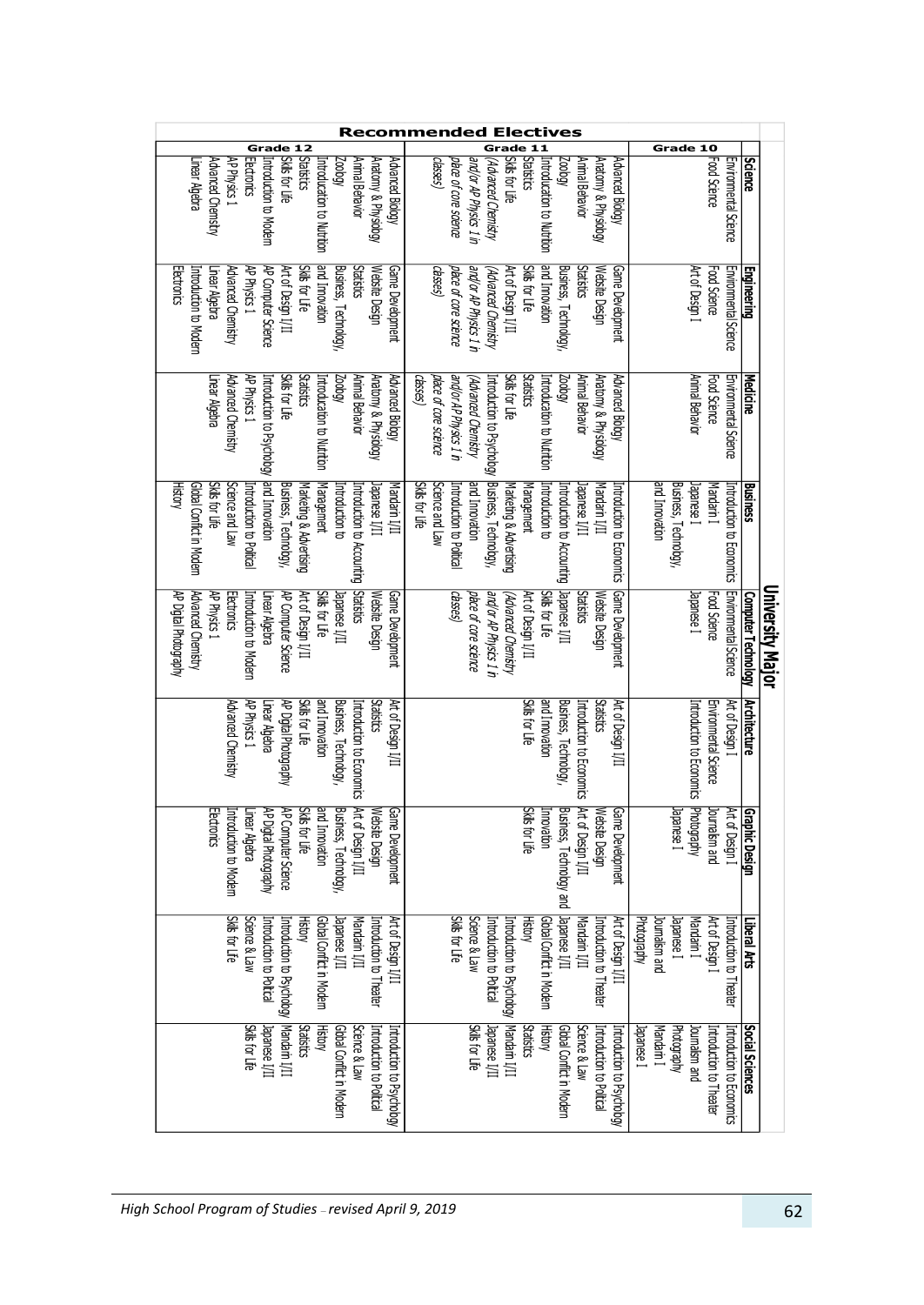# **Appendix 2 – List of Period 7 Extra-Curricular Activities**

The following is a list of activities offered by various departments at MUIDS. It is by no means exhaustive, and new offerings are made each year as new teachers bring their passions and interests to the school. Student Services has a list that is updated regularly.

| Department  | Club                                                                                |
|-------------|-------------------------------------------------------------------------------------|
| Physical    | <b>Football Club</b>                                                                |
| Education   | Football club is where students who are interested in playing football both         |
|             | competitively and casually meet up to train, play, and compete in football.         |
|             | <b>Basketball Club</b>                                                              |
|             | This club is for students who share a passion for basketball and want to practice   |
|             | and play competitively.                                                             |
|             | Table Tennis Club                                                                   |
|             | Table Tennis Club is for those students who like to have a bit of fun and relax     |
|             | with friends.                                                                       |
|             | Badminton                                                                           |
|             | This club is for students to learn and practice new skills in the game.             |
|             | Volleyball                                                                          |
|             | In this club students learn new skills while learning the rules of the game.        |
|             | <b>Sports Program</b>                                                               |
|             | The sports program provides students with the opportunity to develop their          |
|             | athletic abilities and a positive attitude towards competition and sportsmanship.   |
|             | A strong emphasis is placed on the cultivation of important life skills, including  |
|             | cooperation, planning, perseverance and duration. Students will play many           |
|             | games during the course of a season, competing locally and overseas.                |
| English     | Journalism Club                                                                     |
|             | The Journalism Club is responsible for publishing the MUIDS school newspaper.       |
|             | Club members will learn about the fundamentals of the journalism process which      |
|             | includes planning, writing, and editing. Members will participate in the publishing |
|             | process and create an original student publication.                                 |
|             | Debate Team                                                                         |
|             | The Debate Team studies the elements of formal debate and participates in inter-    |
|             | school competitions, mainly in Bangkok. In the 2016-2017 school year (there first   |
|             | year of existence) they took home first place in one of their first competitions.   |
| Mathematics | Math Club                                                                           |
|             | The Math Club is for students who have a keen interest in mathematics.              |
|             | Members will discuss math problems and learn about interesting topics beyond        |
|             | what is taught in the classroom. The topics may include puzzles, proofs, and        |
|             | practical math applications.                                                        |
| Multi-Media | E-Sports                                                                            |
|             | Login and play the greatest and fun-nest games on the web.                          |
| Science     | <b>Environment Club</b>                                                             |
|             | The Environment Club is for students who have a keen interest in environmental      |
|             | issues, sustainability, and raising eco awareness. This club may participate in     |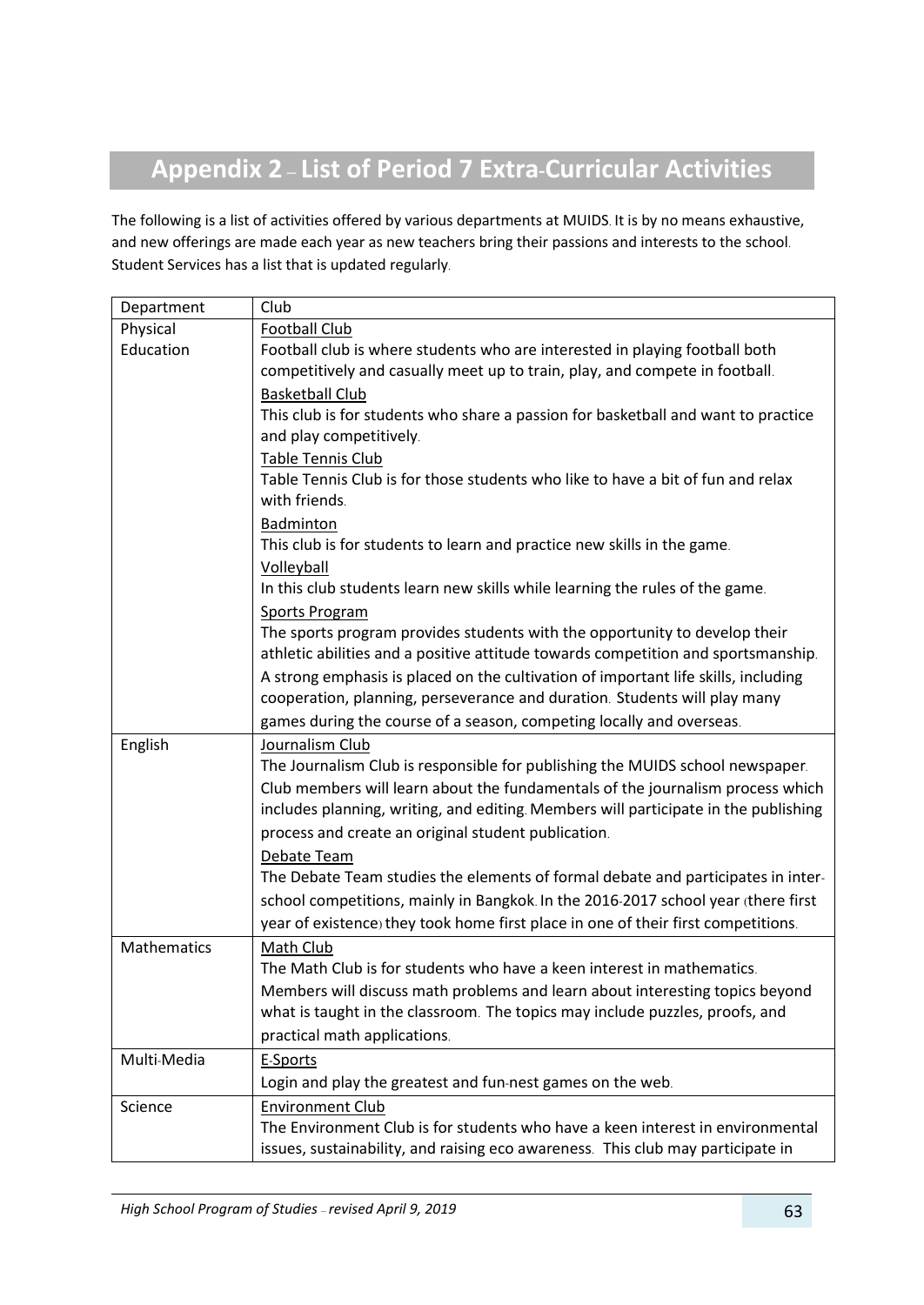|                                                     | cleanup trips, awareness campaigns, and taking action to protect, conserve, and<br>improve the environment.<br>Science Club<br>The aim of the Science Club is to stimulate interest and curiosity in science. The<br>club provides opportunities for students to exchange ideas, find answers to<br>scientific questions, and clarify misconceptions. Students of the club will further<br>explore their science projects through participation in mini hands-on activities,<br>group discussion, and reflection. In addition, the club will invite experts and<br>lecturers from various MU faculties to give seminars to MUIDS students.                                                                                                                                             |
|-----------------------------------------------------|----------------------------------------------------------------------------------------------------------------------------------------------------------------------------------------------------------------------------------------------------------------------------------------------------------------------------------------------------------------------------------------------------------------------------------------------------------------------------------------------------------------------------------------------------------------------------------------------------------------------------------------------------------------------------------------------------------------------------------------------------------------------------------------|
| <b>Social Sciences</b>                              | Model UN<br>The MUIDS Model United Nations (MUN) club engages in an authentic simulation<br>of the United Nations system by learning about the UN system, the skills of<br>debate, compromise, conflict resolution and negotiation. MUN team members<br>have fun learning about the workings of world diplomacy through the lens of<br>current events. Students who are interested in politics, government, and<br>international affairs are encouraged to apply. Adapted from<br>http://www.unausa.org<br>Junior Achievement<br>JA is a club for students who are interested in business. The purpose of this club<br>is to teach students the process of business, develop student's leadership skills,<br>learn about money management, and encourage the development of individual |
|                                                     | projects to improve the community.                                                                                                                                                                                                                                                                                                                                                                                                                                                                                                                                                                                                                                                                                                                                                     |
| <b>Student Activities</b><br>& Community<br>Service | <b>Student Council</b><br>The aim of this extra-curricular activity is to help students<br>Develop MU core values by involving in the affairs of school through a<br>$\Box$<br>representative structure of a student council.<br>Learn democratic principles.<br>$\Box$<br>Acquire leadership and group skills.<br>u<br>Improve communication and problem solving skills.<br>$\mathbb{R}$                                                                                                                                                                                                                                                                                                                                                                                              |
| Visual and<br><b>Performance Arts</b>               | Yearbook Club<br>The yearbook club provides students an opportunity to create and publish a<br>chronology of the school year. Members of the yearbook club will be tasked with<br>designing the yearbook layout, searching for school pictures, and working with<br>faculty and students to plan the MUIDS Yearbook. Student who have a strong<br>interest and skills in publishing, organizing pictures, and teamwork are<br>encouraged to join.                                                                                                                                                                                                                                                                                                                                      |
| Miscellaneous                                       | Chess Club<br><b>Hearthstone Club</b>                                                                                                                                                                                                                                                                                                                                                                                                                                                                                                                                                                                                                                                                                                                                                  |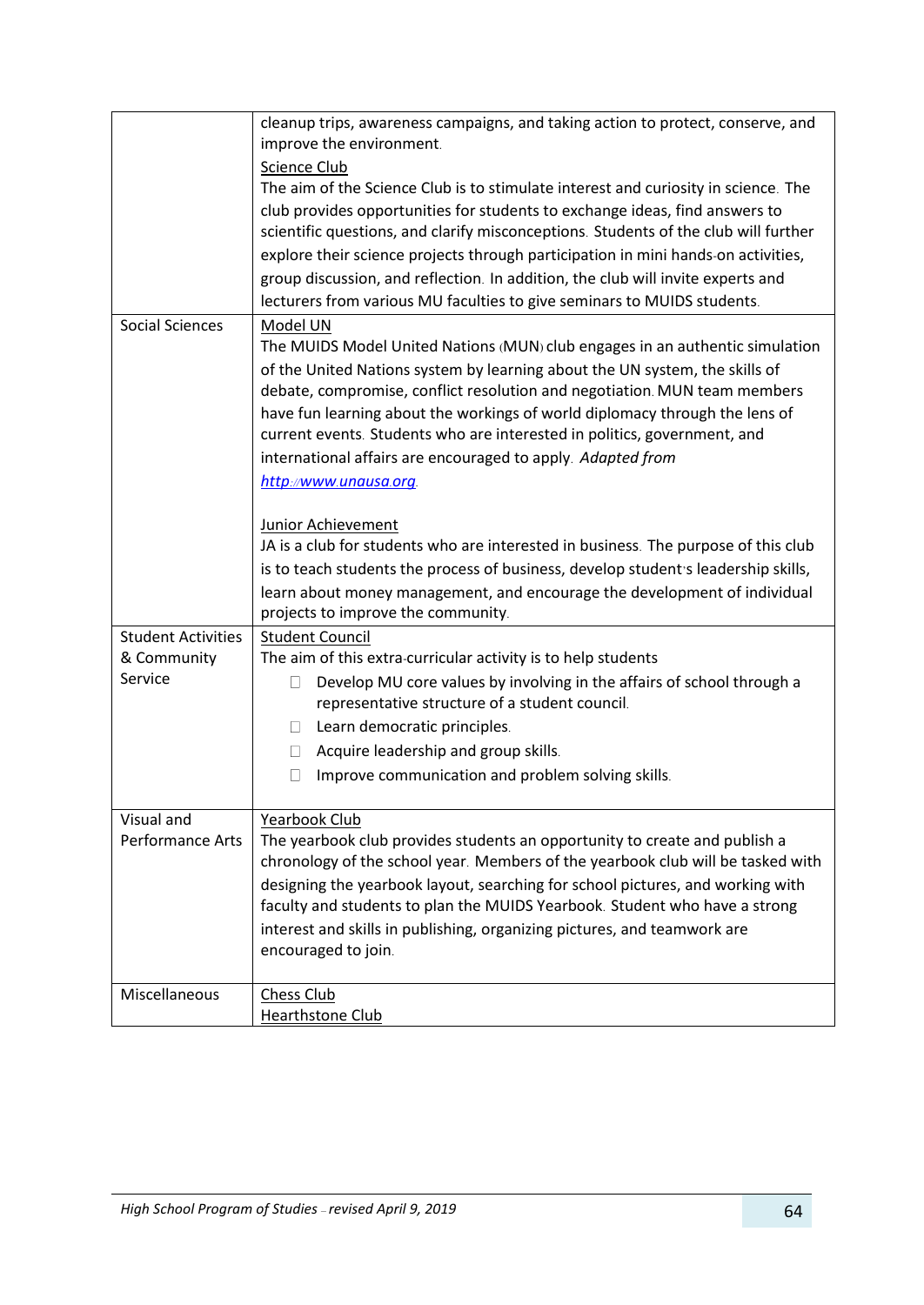# **Appendix 3– Capstone Project Form**

## **Mahidol University International Demonstration School (MUIDS)**

Capstone Project Form

| Date:                                                                    |                   |                       |                               |                                             |
|--------------------------------------------------------------------------|-------------------|-----------------------|-------------------------------|---------------------------------------------|
| Student Name:                                                            |                   |                       | Homeroom:                     | Grade:                                      |
| Advisor Name:                                                            |                   |                       | Room:                         |                                             |
| Capstone Project Title:                                                  |                   |                       |                               |                                             |
| Capstone Project Type:<br>$\Box$ Internship<br>If other, please explain: | $\Box$ Externship | □ Work-Based Learning | $\square$ Service<br>Learning | $\square$ Community Service<br>$\Box$ Other |
| Capstone Proposal Description:                                           |                   |                       |                               |                                             |
|                                                                          |                   |                       |                               |                                             |
|                                                                          |                   |                       |                               |                                             |
|                                                                          |                   |                       |                               |                                             |
|                                                                          |                   |                       |                               |                                             |
| <b>Capstone Team Members</b>                                             |                   |                       |                               |                                             |
| Title                                                                    | Name              |                       | Email                         | Signature                                   |
| Chair                                                                    |                   |                       |                               |                                             |
| Team Member 1                                                            |                   |                       |                               |                                             |
| Team Member 2                                                            |                   |                       |                               |                                             |
| Team Member 3                                                            |                   |                       |                               |                                             |
| Team Member 4                                                            |                   |                       |                               |                                             |
|                                                                          |                   |                       |                               |                                             |
| Advisor                                                                  |                   | Date                  | Registrar                     | Date                                        |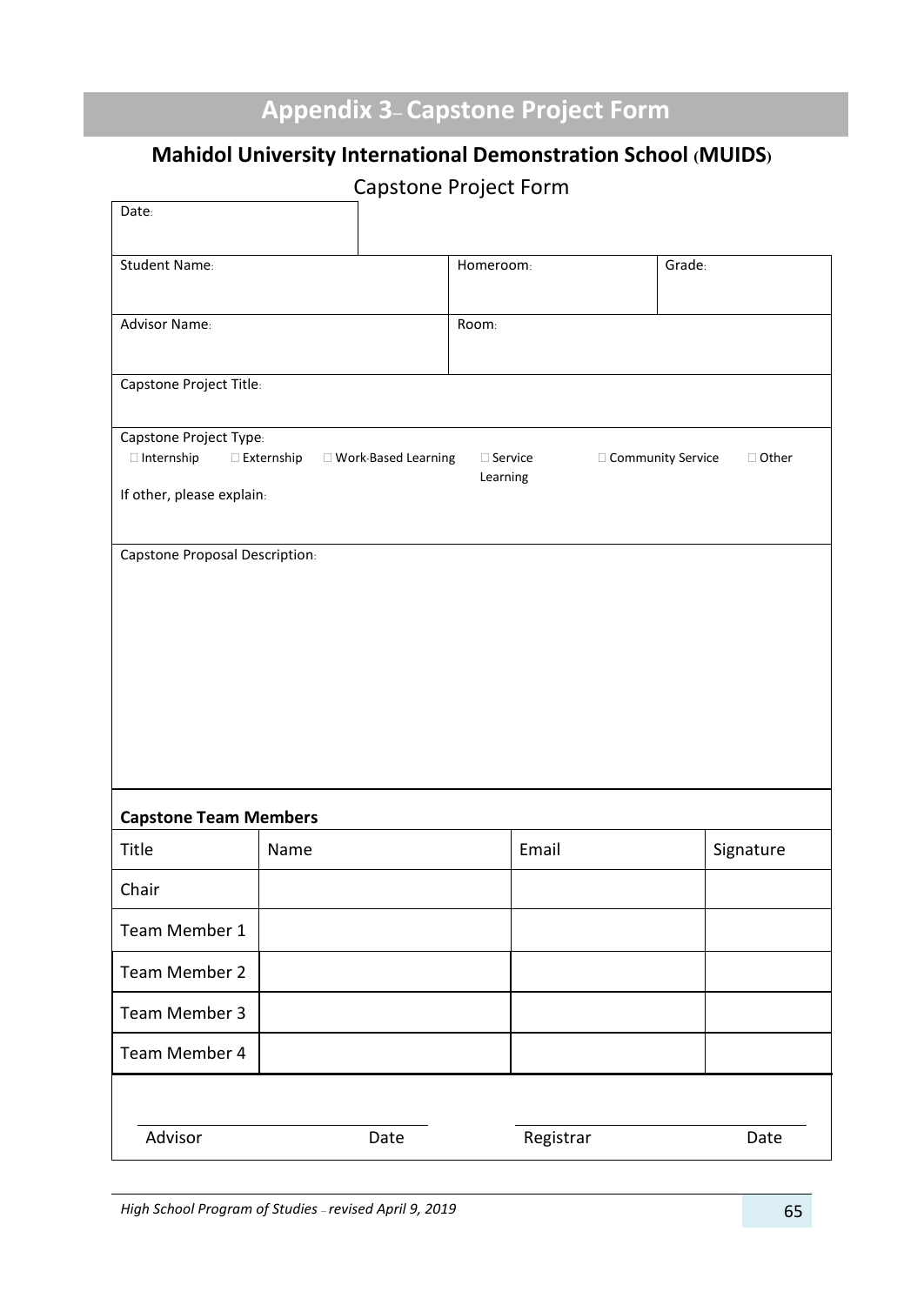**Attach any other supporting documents to this form.**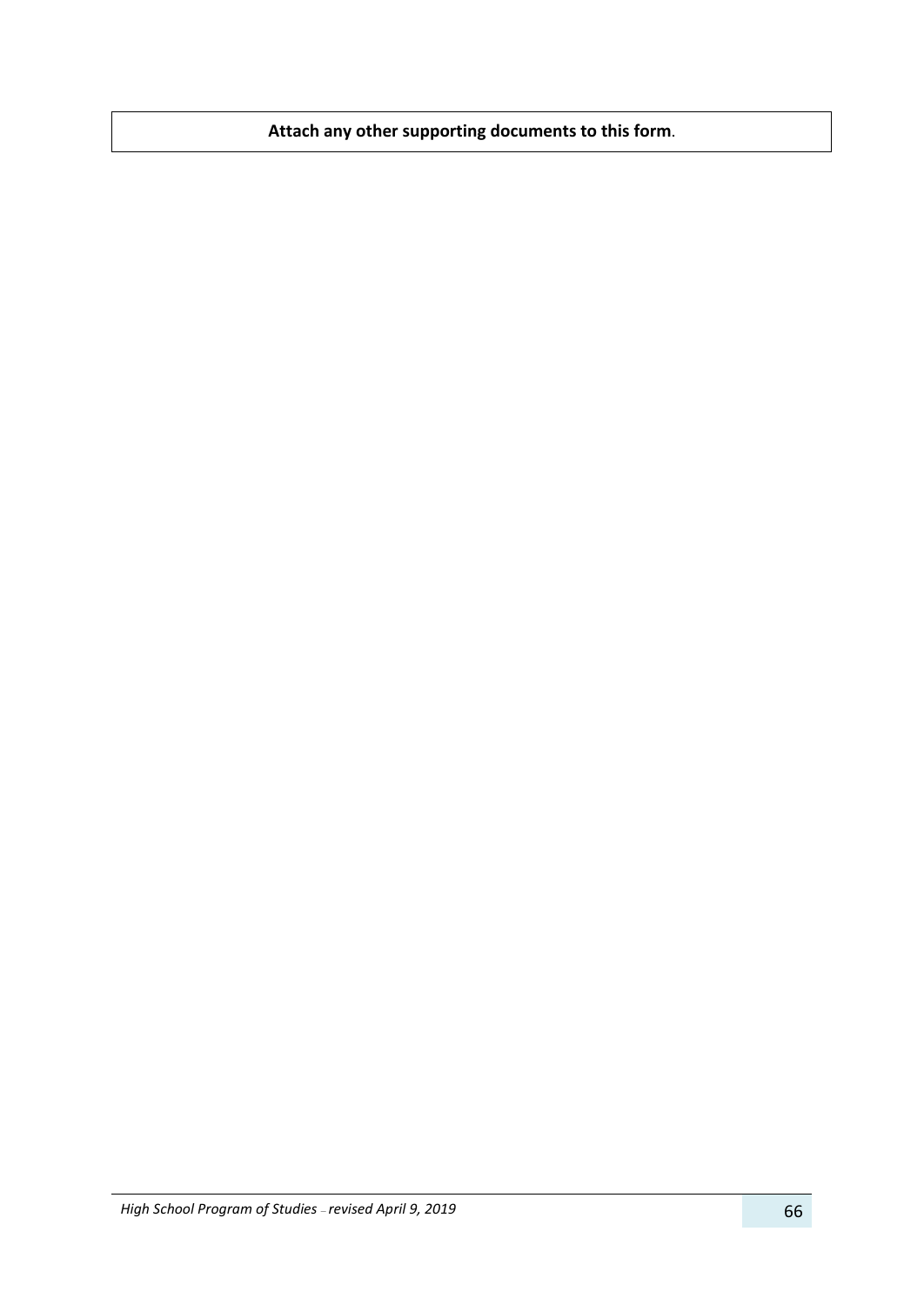| <b>INTERNATIONAL DEMONSTRATION SCHOOL</b>                        |                                                                                                                                                                                                                                                                                                                                           |  |
|------------------------------------------------------------------|-------------------------------------------------------------------------------------------------------------------------------------------------------------------------------------------------------------------------------------------------------------------------------------------------------------------------------------------|--|
|                                                                  | <b>Change of Course Form</b>                                                                                                                                                                                                                                                                                                              |  |
| A. Identification                                                |                                                                                                                                                                                                                                                                                                                                           |  |
| Current Grade Level (check one)<br>$\Box$ Grade 10               |                                                                                                                                                                                                                                                                                                                                           |  |
| $\Box$ Grade 11<br>Grade 12                                      |                                                                                                                                                                                                                                                                                                                                           |  |
|                                                                  |                                                                                                                                                                                                                                                                                                                                           |  |
|                                                                  |                                                                                                                                                                                                                                                                                                                                           |  |
|                                                                  | In order to change course(s), the student must submit at least a $\frac{1}{2}$ page paper to the counselor                                                                                                                                                                                                                                |  |
| majors.<br>C. Student Signature                                  |                                                                                                                                                                                                                                                                                                                                           |  |
| cannot change course(s) again until the following academic year. |                                                                                                                                                                                                                                                                                                                                           |  |
|                                                                  |                                                                                                                                                                                                                                                                                                                                           |  |
| D. Parent or Guardian Approval<br>year.                          | my child's education plan and that he/she cannot change course(s) until the following academic                                                                                                                                                                                                                                            |  |
|                                                                  | Father/Guardian Signature                                                                                                                                                                                                                                                                                                                 |  |
|                                                                  | Name in block letters                                                                                                                                                                                                                                                                                                                     |  |
|                                                                  | explaining why he/she has decided to change course(s) and why it would be of benefit to change<br>This is my course selection. I understand that this change may affect my education plan and that I<br>I/We agree that this is my/our child's course selection. I/We understand that this change may affect<br>Mother/Guardian Signature |  |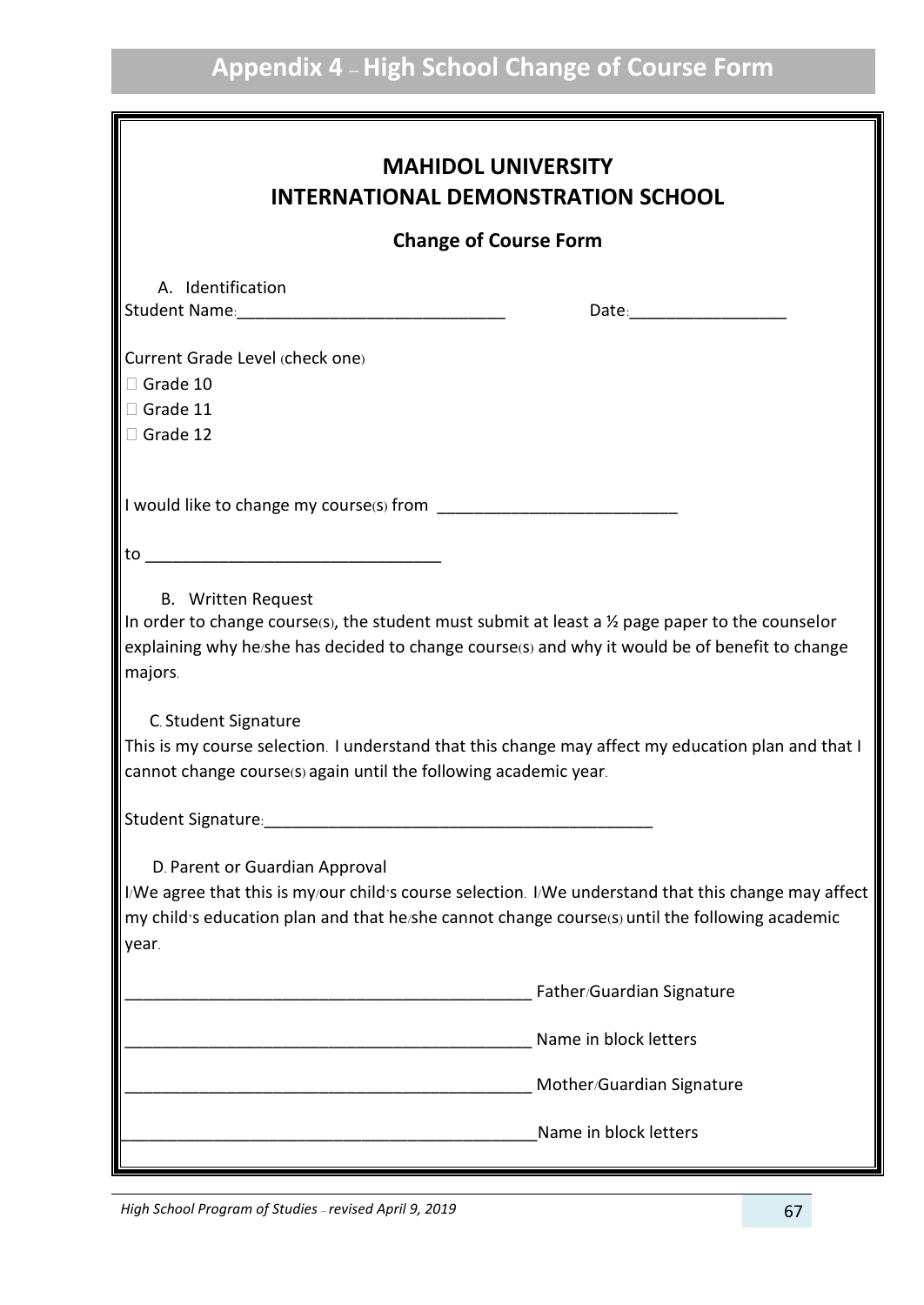## **Appendix 5 – Application for Early Graduation Forms**



Application for Early Graduation

## *Application for Early Graduation*

Directions to student: Complete this application in the first semester of grade 12

| Name: Date: Date:                                                                                                                                                                                                                                                                                                                                                                                                                                                               |                                                                                                                                                                                                                                              |  |
|---------------------------------------------------------------------------------------------------------------------------------------------------------------------------------------------------------------------------------------------------------------------------------------------------------------------------------------------------------------------------------------------------------------------------------------------------------------------------------|----------------------------------------------------------------------------------------------------------------------------------------------------------------------------------------------------------------------------------------------|--|
|                                                                                                                                                                                                                                                                                                                                                                                                                                                                                 |                                                                                                                                                                                                                                              |  |
| TOEFL Score: ________ Date of TOEFL: _________ SAT Score: ________ Date of SAT: _______                                                                                                                                                                                                                                                                                                                                                                                         |                                                                                                                                                                                                                                              |  |
| understand that permission for early graduation may be revoked if my grades and/or behavior slip<br>unacceptably.                                                                                                                                                                                                                                                                                                                                                               | I am applying for early graduation because I have been accepted into a university. I understand that<br>this application for early graduation depends on my academic and behavioral performance in school. I                                 |  |
|                                                                                                                                                                                                                                                                                                                                                                                                                                                                                 | Student's Signature                                                                                                                                                                                                                          |  |
| In support of this application I have attached the required documentation:<br>$\Box$ TOEFL score report > 550<br>$\Box$ Acceptance letter from a university (may be submitted later upon receipt)<br>$\Box$ SAT score report (If you have taken the SAT)<br><b>B.</b> Parental Permission<br>that permission for early graduation may be revoked if his/her grades and/or behavior are<br>unacceptable. I/We understand that the decision of the MUIDS administration is final. | I/We support my/our child's application for early graduation. I/we understand that this application for<br>early graduation depends on his/her academic and behavioral performance in school. I/We understand<br>Parent/Guardian's signature |  |
|                                                                                                                                                                                                                                                                                                                                                                                                                                                                                 | Name in Block Letters                                                                                                                                                                                                                        |  |
| <b>For Office Use Only:</b>                                                                                                                                                                                                                                                                                                                                                                                                                                                     |                                                                                                                                                                                                                                              |  |
| <b>Graduation Requirements</b><br>$\Box$ Documentation is complete<br>□ TOEFL Report                                                                                                                                                                                                                                                                                                                                                                                            | (Minimum 3.5) $\Box$ Student Portfolio<br>□ Community Service<br>□ Capstone Project<br>$\Box$ University Acceptance Letter                                                                                                                   |  |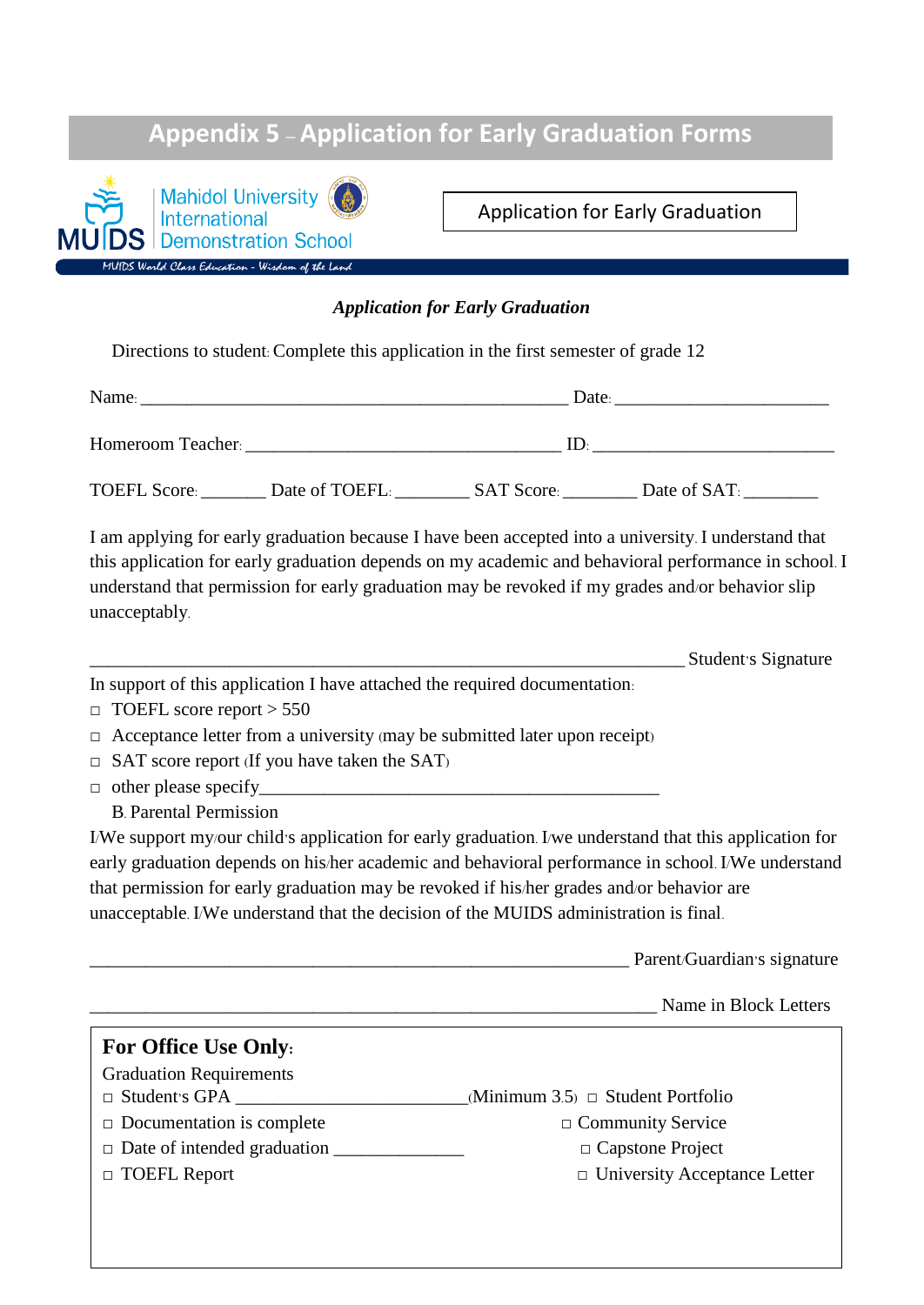

## Application for Early Graduation Central Admissions

## *Application for Early Graduation*

Directions to student: Complete this application in the first semester of grade 12

| TOEFL Score: Date of TOEFL:<br>I am applying for early graduation because I would like to apply for the Central University<br>and behavioral performance in school. I understand that permission for early graduation may be<br>revoked if my grades and/or behavior slip unacceptably.                                                                                                            | Admissions System. I understand that this application for early graduation depends on my academic                                                                                                                                                               |
|----------------------------------------------------------------------------------------------------------------------------------------------------------------------------------------------------------------------------------------------------------------------------------------------------------------------------------------------------------------------------------------------------|-----------------------------------------------------------------------------------------------------------------------------------------------------------------------------------------------------------------------------------------------------------------|
|                                                                                                                                                                                                                                                                                                                                                                                                    | Student's Signature                                                                                                                                                                                                                                             |
| In support of this application I have attached the required documentation.<br>$\Box$ TOEFL score report > 550<br>$\Box$ O-NET score reports<br>$\Box$ GAT/PAT score reports<br><b>B.</b> Parental Permission<br>that permission for early graduation may be revoked if his/her grades and/or behavior are<br>unacceptable. I/We understand that the decision of the MUIDS administration is final. | I/We support my/our child's application for early graduation. I/we understand that this application for<br>early graduation depends on his/her academic and behavioral performance in school. I/We understand<br><b>Example 2.1 Parent/Guardian's signature</b> |
|                                                                                                                                                                                                                                                                                                                                                                                                    | Name in Block Letters                                                                                                                                                                                                                                           |
| <b>For Office Use Only:</b><br><b>Graduation Requirements</b><br>$\Box$ Student's GPA _______________________(Minimum 2.0) $\Box$ Student Portfolio<br>$\Box$ Documentation is complete<br>$\Box$ Date of intended graduation $\Box$<br>□ TOEFL Report                                                                                                                                             | □ Community Service<br>$\Box$ Capstone Project                                                                                                                                                                                                                  |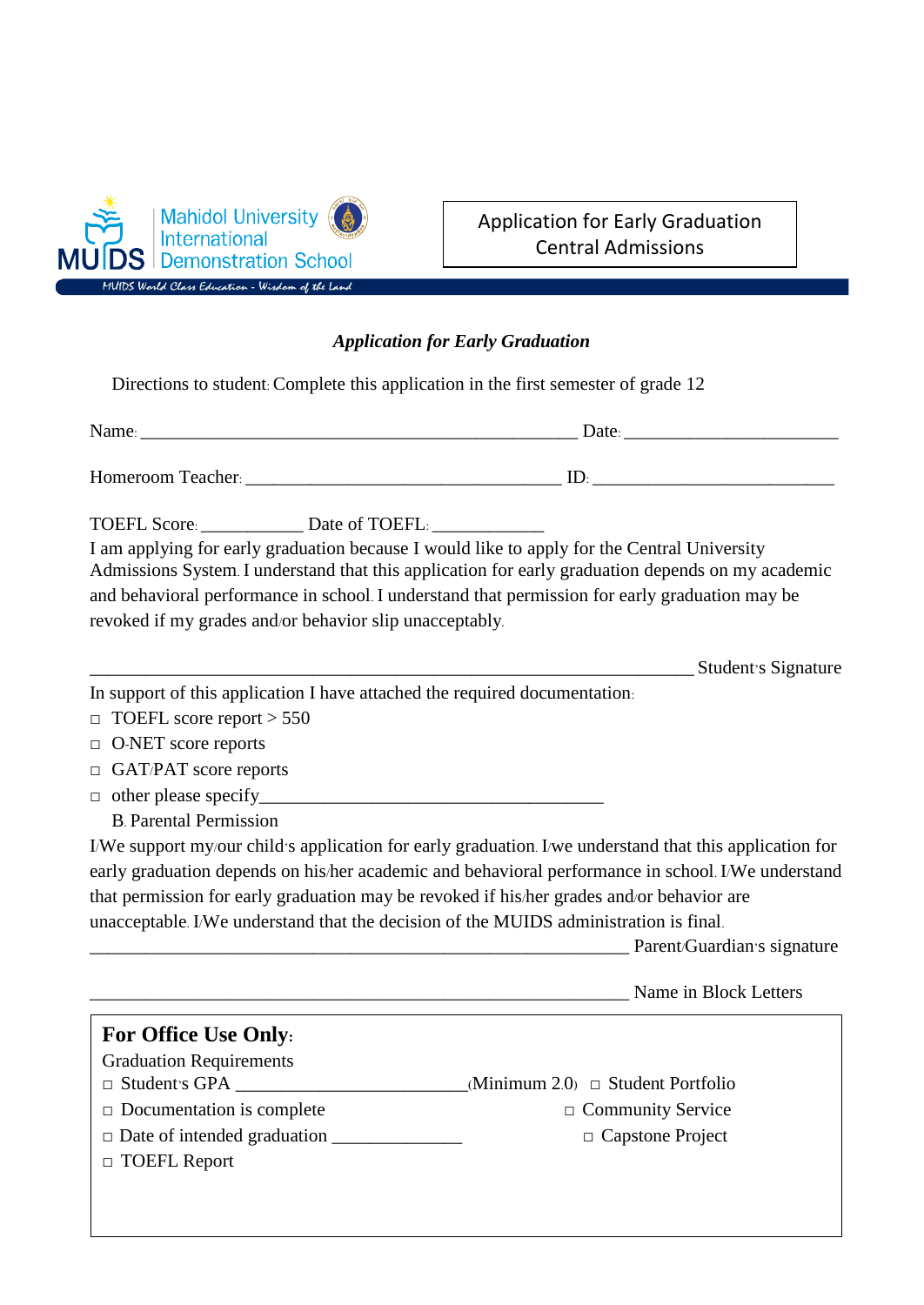| A. Application and Documentation |       |
|----------------------------------|-------|
| Name:                            | Date: |

| Mahidol University<br>$\frac{1}{2}$<br>MUIDS Demonstration School | <b>Application for Early Graduation</b><br>(COTMES) |
|-------------------------------------------------------------------|-----------------------------------------------------|
| MUIDS World Class Education - Wisdom of the Land                  |                                                     |

## *Application for Early Graduation*

□ TOEFL Report □ **□** University Acceptance Letter Directions to student: Complete this application in the first semester of grade 12 Name: \_\_\_\_\_\_\_\_\_\_\_\_\_\_\_\_\_\_\_\_\_\_\_\_\_\_\_\_\_\_\_\_\_\_\_\_\_\_\_\_\_\_\_\_\_\_\_\_ Date: \_\_\_\_\_\_\_\_\_\_\_\_\_\_\_\_\_\_\_\_\_ Homeroom Teacher: \_\_\_\_\_\_\_\_\_\_\_\_\_\_\_\_\_\_\_\_\_\_\_\_\_\_\_\_\_\_\_\_\_\_\_ID: \_\_\_\_\_\_\_\_\_\_\_\_\_\_\_\_\_\_\_\_\_\_\_\_\_\_ TOEFL Score:  $\qquad \qquad$  Date of TOEFL:  $\qquad \qquad$  O-NET Score: I am applying for early graduation because I have been accepted into a university. I understand that this application for early graduation depends on my academic and behavioral performance in school. I understand that permission for early graduation may be revoked if my grades and/or behavior slip unacceptably. \_\_\_\_\_\_\_\_\_\_\_\_\_\_\_\_\_\_\_\_\_\_\_\_\_\_\_\_\_\_\_\_\_\_\_\_\_\_\_\_\_\_\_\_\_\_\_\_\_\_\_\_\_\_\_\_\_\_\_\_\_\_\_\_\_ Student's Signature In support of this application I have attached the required documentation: **□** TOEFL score report > 550 **□** Acceptance letter from a university (may be submitted later upon receipt) **□** O-NET score reports □ other please specify B. Parental Permission I/We support my/our child's application for early graduation. I/we understand that this application for early graduation depends on his/her academic and behavioral performance in school. I/We understand that permission for early graduation may be revoked if his/her grades and/or behavior are unacceptable. I/We understand that the decision of the MUIDS administration is final. \_\_\_\_\_\_\_\_\_\_\_\_\_\_\_\_\_\_\_\_\_\_\_\_\_\_\_\_\_\_\_\_\_\_\_\_\_\_\_\_\_\_\_\_\_\_\_\_\_\_\_\_\_\_\_\_\_\_\_Parent/Guardian's signature \_\_\_\_\_\_\_\_\_\_\_\_\_\_\_\_\_\_\_\_\_\_\_\_\_\_\_\_\_\_\_\_\_\_\_\_\_\_\_\_\_\_\_\_\_\_\_\_\_\_\_\_\_\_\_\_\_\_ Name in Block Letters **For Office Use Only:** Graduation Requirements **□** Student's GPA \_\_\_\_\_\_\_\_\_\_\_\_\_\_\_\_\_\_\_\_\_\_\_\_\_(Minimum 3.5) **□** Student Portfolio **□** Documentation is complete **□** Community Service **□** Date of intended graduation \_\_\_\_\_\_\_\_\_\_\_\_\_\_ **□** Capstone Project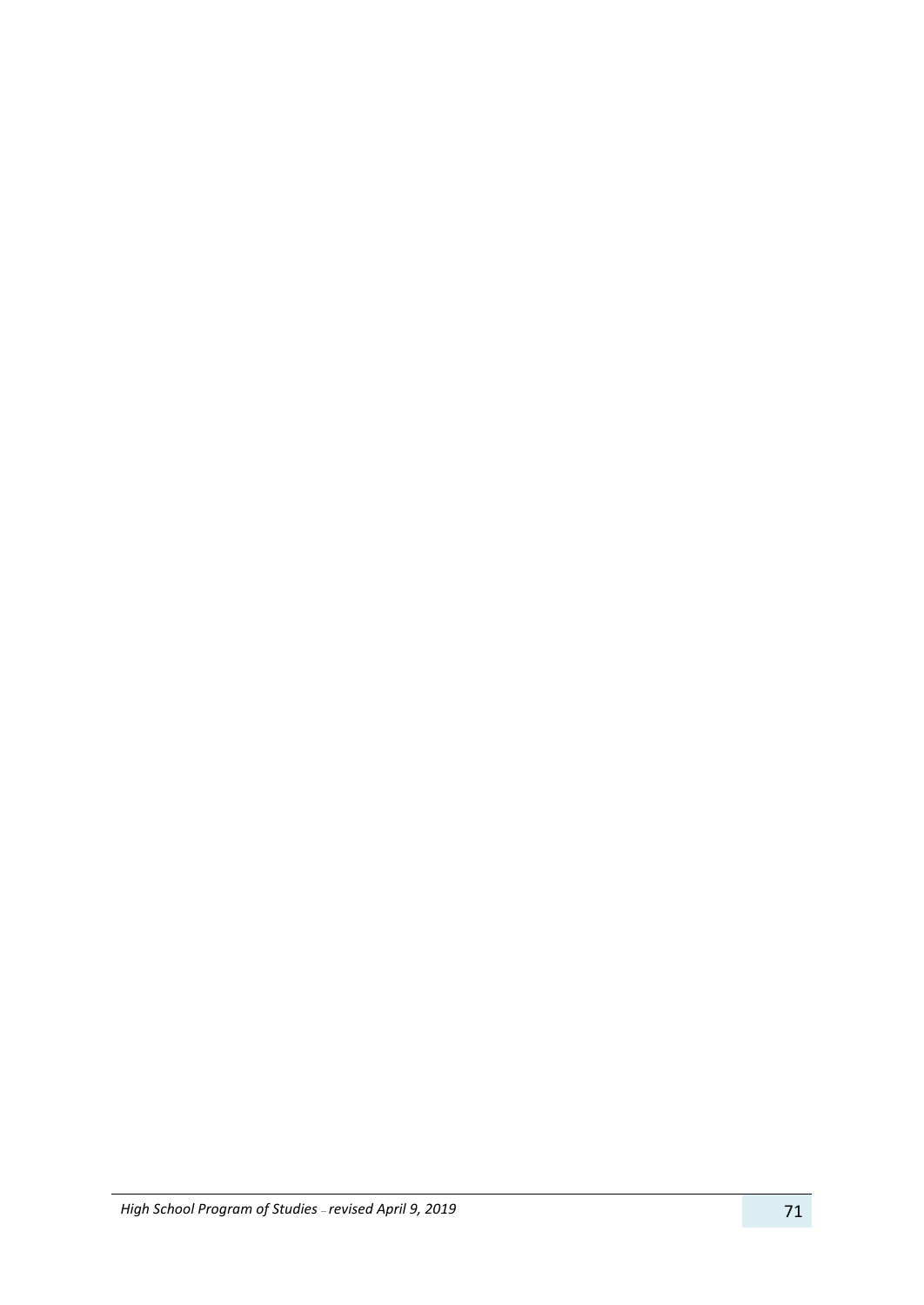## **Appendix 6 – Exchange Credits for Grades 10 and 11**



February 24, 2016

To: Parents and Student who are interested in International Exchange Programs

Subject: Exchange Credits for Grade 10 Abroad

This letter is to provide you information regarding how your credits and grades will work with MUIDS transcripts after you arrive in Thailand from your exchange program abroad. Below are the details of the MUIDS exchange policies:

- 1. The student must submit a letter from the exchange agency indicating the period of leaving time.
- 2. All transcripts and grades will need to be evaluated by a counselor to determine the class equivalencies between MUIDS and the abroad institution.
- 3. To receive academic credit, all classes from the abroad institution must be passed with at least a grade of C or 70%.
- 4. In regards to the grade level, students must fulfill the Core Requirements of MUIDS of the grade they went on exchange with at least a grade of C or 70% with the exception of Thai Language. These course include the following:
	- a. English 10
	- b. Math 10
	- c. World History 10
	- d. Biology 10
- 5. Any classes that are taken at the abroad institution and do not have a MUIDS course equivalent will be accepted as an elective.
- 6. MUIDS will assume the successful completion of the grade taken abroad and will enroll the student in the appropriate grade once they resume at MUIDS. However, MUIDS assumes no responsibility for the courses, transcripts, and grades that were taken while abroad. Student and parents must coordinate with the exchange school should questions come up regarding their academic record for that particular grade level for their college applications. While many international and abroad university programs may accept high school classes taken abroad, it will depend on the institution and their course requirements. Students who are interested in applying for the regular Thai university program must complete all required MUIDS courses to qualify for the Thai program.
- 7. The date of graduation will be determined on the fulfillment of the core and required elective courses.

Please use the preceding information to help you to plan and determine the next step for you. If you have any questions regarding the exchange policy please feel free to contact me at randy.[vir@mahidol](mailto:randy.vir@mahidol.edu).edu or +66 02-408-8555 ex. 133.

Best Regards,

Randy Virden School Counselor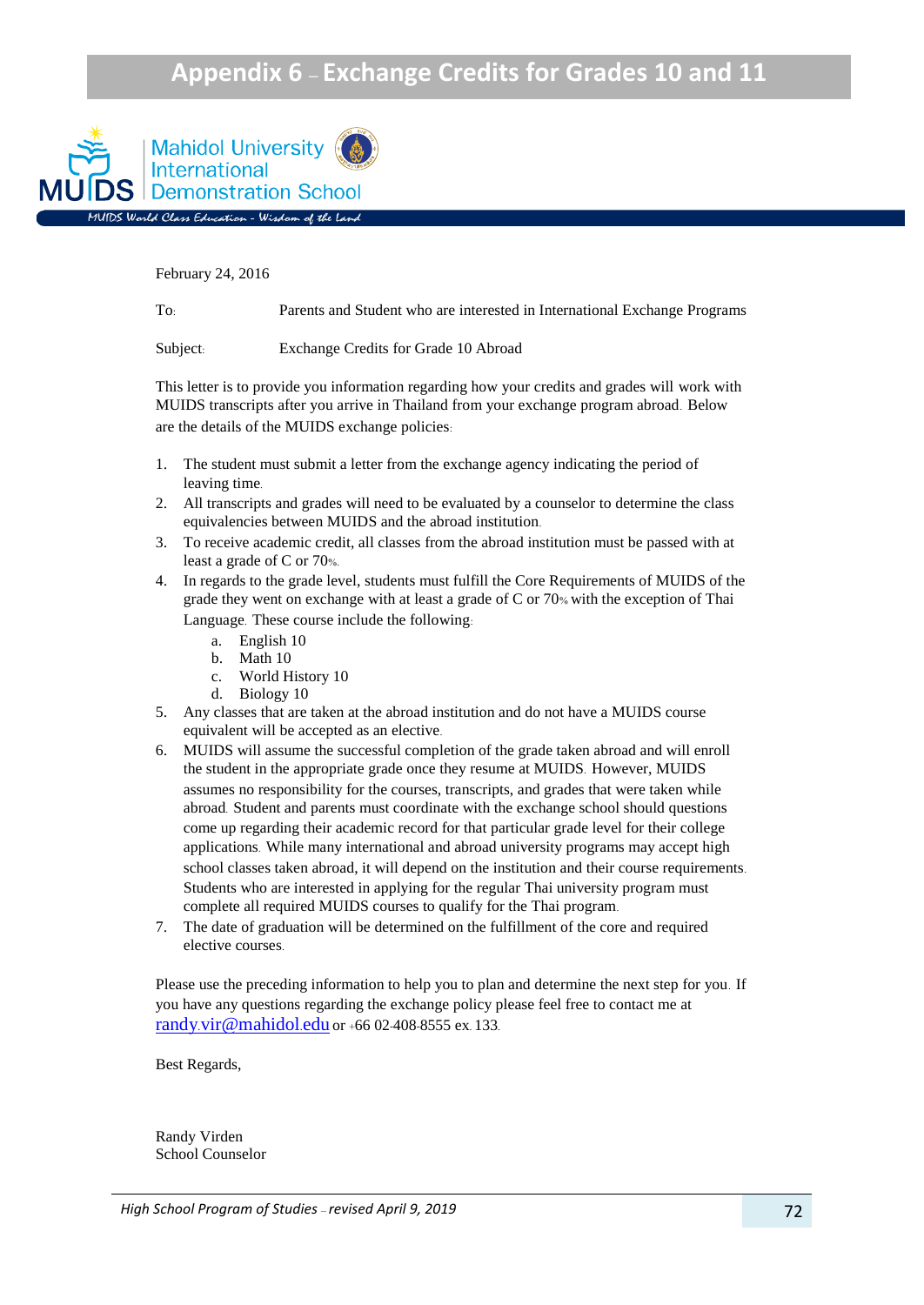

February 24, 2016

To: Parents and Student who are interested in International Exchange Programs

Subject: Exchange Credits for Grade 11 Abroad

This letter is to provide you information regarding how your credits and grades will work with MUIDS transcripts after you arrive in Thailand from your exchange program abroad. Below are the details of the MUIDS exchange policies:

- 8. The student must submit a letter from the exchange agency indicating the period of leaving time.
- 9. All transcripts and grades will need to be evaluated by a counselor to determine the class equivalencies between MUIDS and the abroad institution.
- 10. To receive academic credit, all classes from the abroad institution must be passed with at least a grade of C or 70%.

11. In regards to the grade level, students must fulfill the Core Requirements of MUIDS of the grade they went on exchange with at least a grade of C or 70% with the exception of Thai Language. These course include the following:

- a. English 11
- b. Math 11
- c. Asian Studies and Economics (or any Social Studies class other than World History)
- d. Chemistry
- e. Physics
- 12. Any classes that are taken at the abroad institution and do not have a MUIDS course equivalent will be accepted as an elective.
- 13. MUIDS will assume the successful completion of the grade taken abroad and will enroll the student in the appropriate grade once they resume at MUIDS. However, MUIDS assumes no responsibility for the courses, transcripts, and grades that were taken while abroad. Student and parents must coordinate with the exchange school should questions come up regarding their academic record for that particular grade level for their college applications.
- 14. While many international and abroad university programs may accept high school classes taken abroad, it will depend on the institution and their course requirements. Students who are interested in applying for the regular Thai university program must complete all required MUIDS courses to qualify for the Thai program.
- 15. The date of graduation will be determined on the fulfillment of the core and required elective courses.

Please use the preceding information to help you to plan and determine the next steps for you. If you have any questions regarding the exchange policy please feel free to contact me at randy.[vir@mahidol](mailto:randy.vir@mahidol.edu).edu or +66 02-408-8555 ex. 133.

Best Regards,

Randy Virden School Counselor